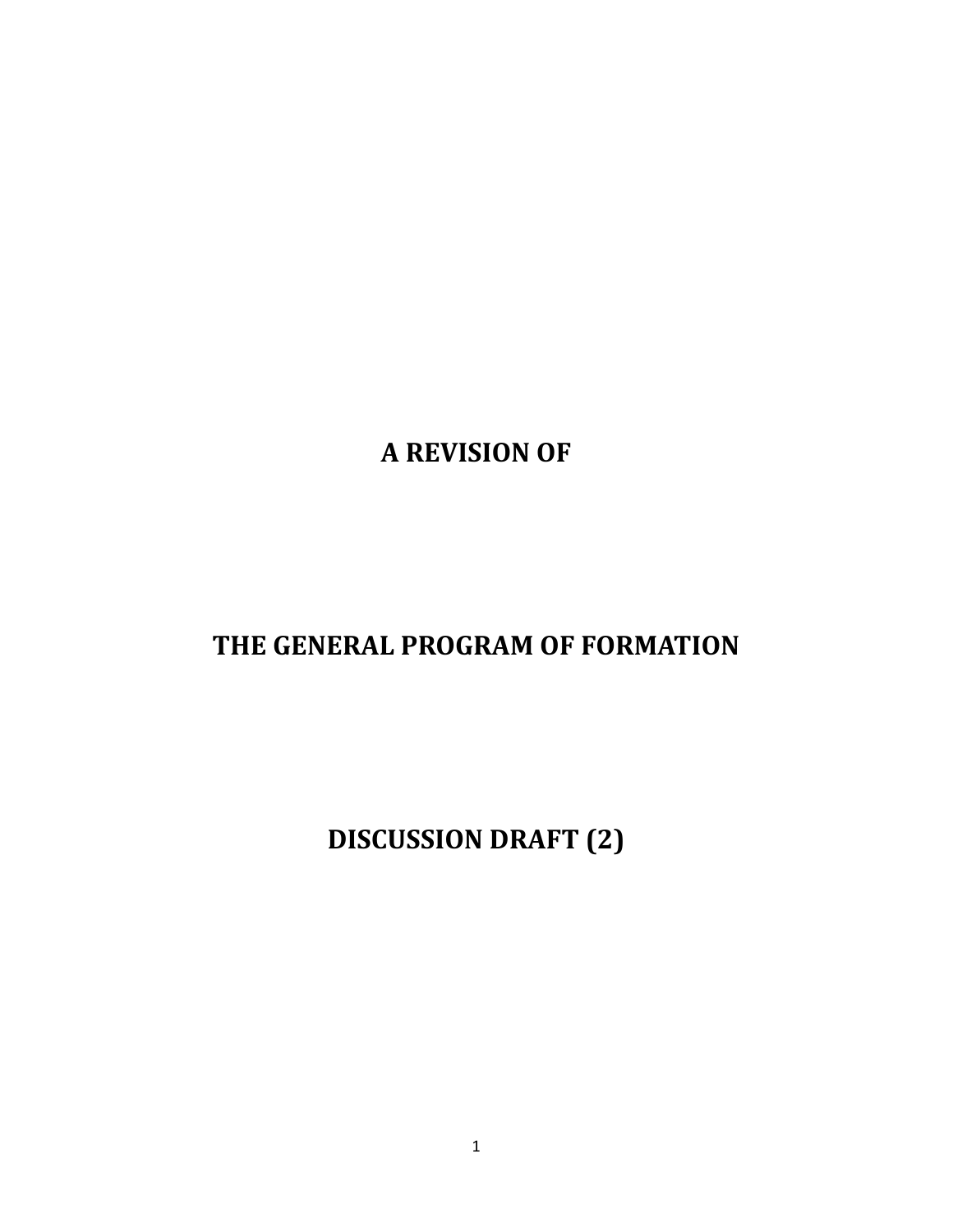# **A REVISED GENERAL PROGRAM OF FORMATION**

## **INTRODUCTION**

#### **Formation is a life-long and life-transforming journey**

1. Formation is the term we use for the guided journey into the mystery of God undertaken by everyone who aspires to the fullness of life in the Congregation of the Passion. Passionist formation is a life-long process of personal growth and daily conversion to Christ Crucified and his Gospel. Moved by the Spirit, each one sets out along the path taken by Jesus as he headed for Jerusalem. It is a journey into the fullness of life that also implies the experience of dying to all that prevents us from giving our whole life to God. It is a journey into the fullness of the light that passes through the regions of darkness and struggle. Christ draws each one to closer union with himself just as he promised, "And when I am lifted up from the earth I will draw all to myself" (John 12, 32). The goal of formation is for every Passionist to be conformed to Jesus Christ, crucified and risen, such that he acquires the same mind, heart and feelings as Jesus (Phil. 2, 5) who freely offered his life to the Father for the salvation of the whole world.

#### **Initial Formation**

 $\overline{a}$ 

- 2. Initial formation is the first and foundational phase of formation in the Passionist life for both brothers and clerics. It is the set of educative programs and processes we offer those who feel called by God to join the Congregation of the Passion. The *General Program of Formation<sup>1</sup>* dealt with the initial formation of those called to the Passionist Congregation. It was prepared prior to the General Chapter 1982 and after a trial period of four years, and with some modifications, it was finally approved by the Superior General in 1986. Since then, it has been an invaluable guide in the preparation of formation programs and policies by the provinces and other entities in the Congregation.
- 3. Since 1986 there has been a huge expansion of the Congregation in the former mission territories with large numbers of vocations. During that time also, the Church issued many new statements on matters dealing with formation. It is now time to revise the *General Program of Formation* in the light of our experience and the new challenges and opportunities of today. We are also guided by *The Gift of the Priestly Vocation* (GPV), the new *Ratio Fundamentalis* issued by the Congregation for the Clergy in 2016. 2
- 4. This *Revised General Program of Formation* does not pretend to present the full and comprehensive program of formation needed for Passionist life today, nor does it treat all that the Church requires in the formation for the priesthood.<sup>3</sup> While it underlines the

<sup>1</sup> General Program of Formation, Rome, 21 November 1986.

<sup>2</sup> Congregation for the Clergy, *The Gift of the Priestly Vocation,*(GPV) Vatican City, 8 December 2016.

<sup>&</sup>lt;sup>3</sup> A full and comprehensive account of priestly formation is given in GPV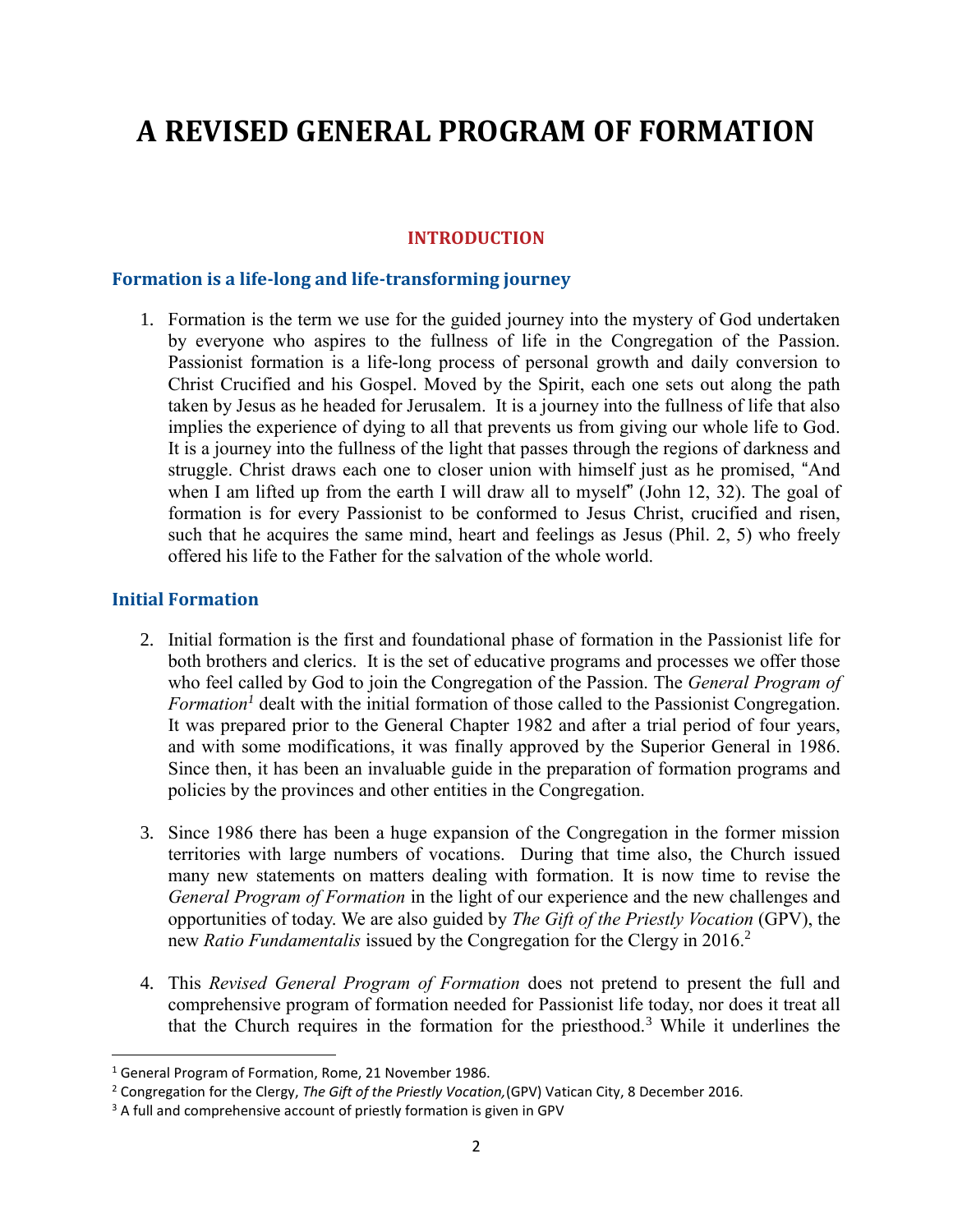importance of human formation it does not give an exhaustive account of all that this entails. That would require a separate and more detailed treatment. The focus of this document is the centrality of the Passionist charism in the formation of prospective Passionists.

- 5. The period of initial formation is a time of great blessing and challenge. Suitable personnel have to be chosen and trained as formators, supportive formation communities have to be constituted, formation houses have to be prepared and adequately equipped in places convenient to the centres of learning such as the university or theology faculty. All of this requires great attention and planning.
- 6. Formation is also very costly. Many entities of the Congregation struggle to fund a 7 or 8 year program of initial formation for big numbers of candidates. The burden of seeking the necessary financial assistance from other entities in the Congregation or charitable agencies is both time-consuming and stressful. To address this ongoing challenge, a new comprehensive plan for the funding of formation in the Congregation into the future is needed.

#### **The Wider Context of Formation**

7. It is important to situate these reflections on formation for Passionist religious life within the wider context of the Church and the world today.

We live in a world that is increasingly shaped by the great advances in science and technology. Looking at transport and communication alone, we see that all parts of the world are now in touch with all other parts. There are very few if any isolated and remote regions out of range of the modern means of communication. And with communication comes other elements of a modern worldview. So while it remains obvious that great cultural diversity and particularity remains a feature of our world there is also an increasing convergence around the need for and appreciation of all that modern science and technology provides. Access to technology implies participation in the commercial world of modern market capitalism. The whole world is united in this ever expanding and deepening network of communication and commerce.

- 8. It can be argued that as more time and attention are devoted to these spheres of activity there is less time and attention for other traditional spheres of life such as family and religious practice. As a result, the fabric of life in the family and in society is changing. Something new is emerging and the full impact of these changes is not yet fully evident. The process of modernization in the West has led to a greater secularization and a radical change in religious observance. Today there is greater respect for the individual person and human freedom. Coercion or imposition is regarded as a violation of a person's dignity and freedom. Modern democracies are built around a respect for human rights. It may be that other parts of the world will follow this trend.
- 9. In the affluent West, there are increasing economic and social problems arising from globalization and immigration. There has been a sharp rise in populism and nationalist sentiment. This seems to be the result of the economic hardship experienced by many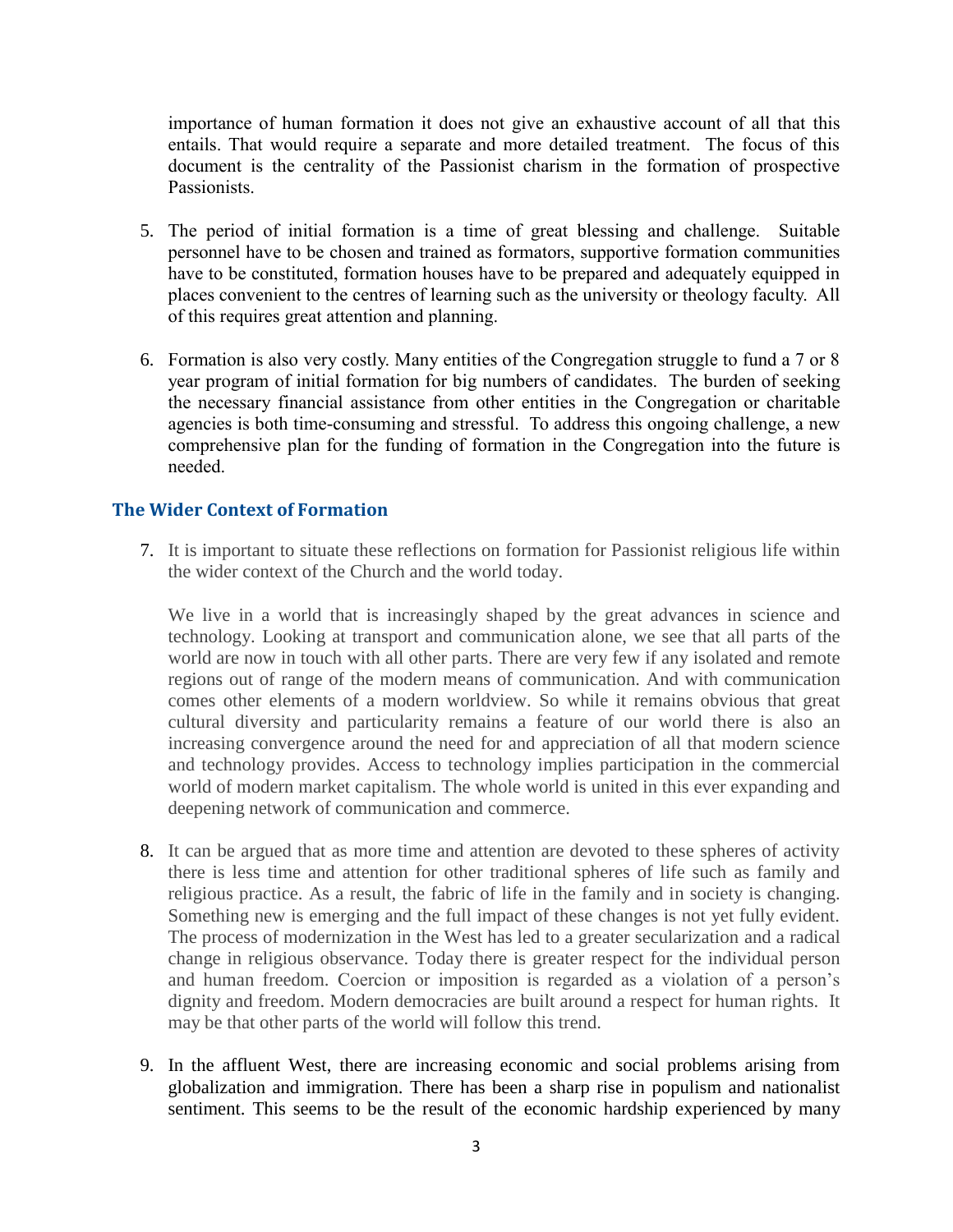people after the economic crisis of 2008 as well as the sharp increase in the number of migrants from war torn countries in the Middle East and from the poor developing countries of the south seeking refuge and a better life in rich countries. The secular values of democracy, freedom, equality, respect for human rights, care for the poor and the suffering, which have been taken for granted for so long, are now under strain and sometimes under direct attack in these countries. These are a secular version of deeply Christian values. Unfortunately, disappointment, fear and anger are leading to increased levels of xenophobia, racism, intolerance and even hatred of those who are different. The climate of openness and welcome that had marked many western countries since the Second World War is giving way to hostility and rejection. The Church has a role in promoting understanding and compassion and resisting the slide towards prejudice and intolerance.

- 10. The Catholic Church has responded to the challenges of the modern world by returning to the sources of the faith and discovering important aspects of the Gospel that were neglected in the recent past. The Catholic Church now recognises that promoting and defending the dignity of every human person as well as human rights is an integral part of preaching the Gospel. The message of salvation is addressed to the whole person and every person. The mission of the Church is not restricted to "saving souls" but extends to the care of every dimension of human life and of the whole world as the arena of human life. In recent years, the Church has been particularly engaged in efforts to promote peace in the world between nations and peoples. To this end the Church works tirelessly to overcome every kind of injustice which in turn breeds conflict, violence, suffering and war. In all of this, the Church seeks out collaborators and partners in other Christian communities, other religions and among people of no religion. The Church is also keenly aware of those aspects of the modern world that threaten human life and dignity and continues to call for a deeper understanding of the human person as a child of God with a destiny beyond this world. The preaching of the Gospel, the worship of God and the celebration of the sacraments have the widest possible scope in touching and transforming the lives of all people.
- 11. Passionist religious life finds its place in this new context of Church and world. We make our own the new vision of the Church and her mission to bring the Good News to all people for the renewal and transformation of the whole world. At the heart of the Gospel message is the story of Jesus who suffered and gave his life for love of us and rose again to give us new life. In the passion of Jesus, God chose to identify with suffering human beings. The mission of the Passionists is to stand by Jesus in his suffering. In Jesus name, we bring his Good News to the multitudes of suffering people of our time. The great challenge facing us is to find the most effective ways and means of doing this. We will continue to preach the Gospel to those believers who gather for worship or who come to us. More than ever we will go out to those who do not know Jesus or who have moved away from the Church.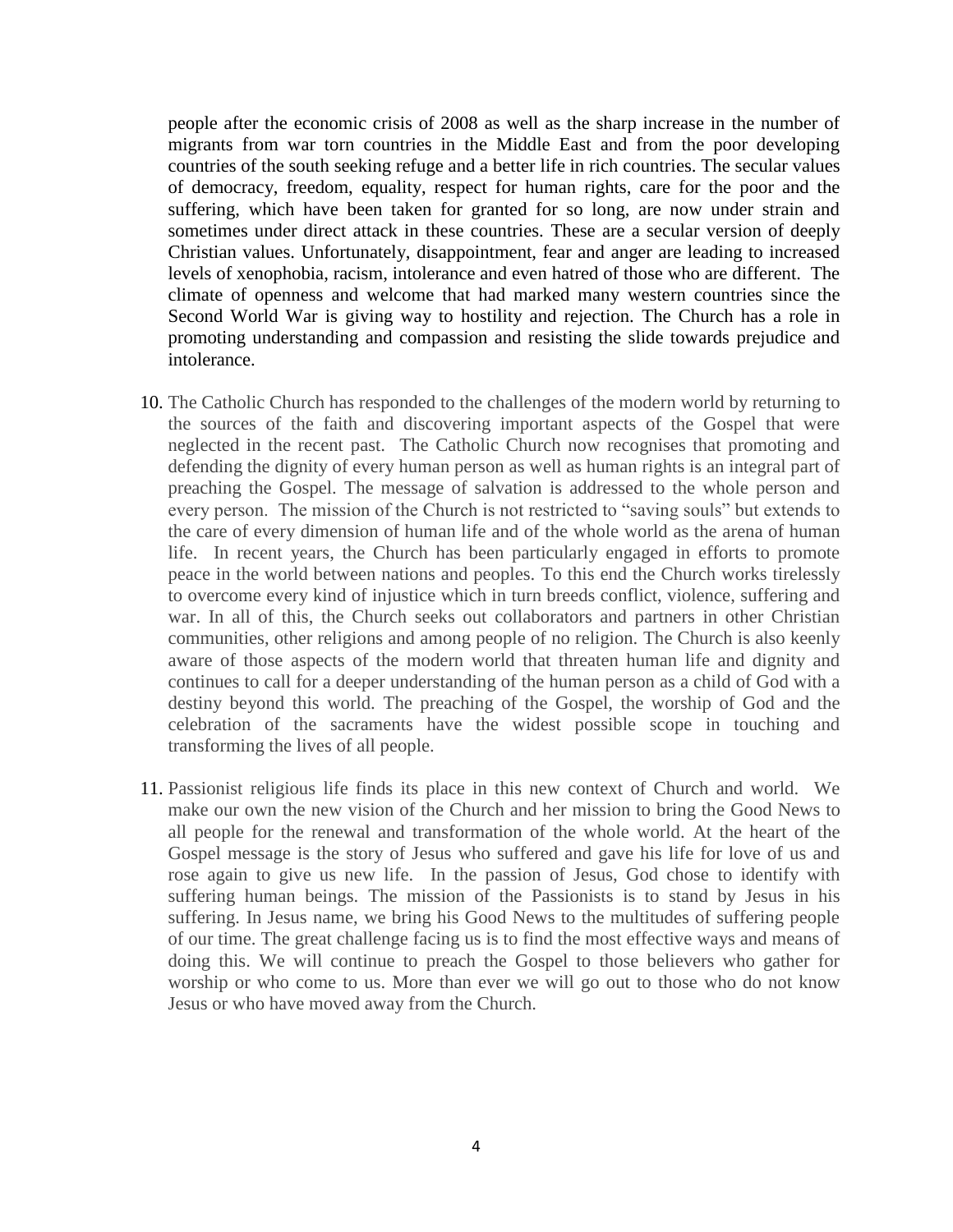#### **Passionists are Trustworthy and Safe**

12. In our life and ministry, the wellbeing and safety of others is a primary concern. Our entire formation program – initial and ongoing - is imbued with the values contained in the Congregation's norms on *Safeguarding Minors and Professional Standards in Ministry*. <sup>4</sup> The emphasis is on forming religious who are mature, trustworthy and safe. We also want to insure that our communities are places of fraternal love where our religious and those who visit us experience the warmth and hospitality of Christ. Passionist communities will then be a true home for the brethren and safe from abusive behavior and speech of every kind. A fraternal and caring environment in the community helps us to be caring and sensitive towards others and prepares us to minister to vulnerable people in a manner that is safe. This kind of formation will require a greater investment in the training of formation personnel and attention to the pastoral supervision and support of the formators. It also requires that we educate and train all our members in the new values, attitudes and behaviors implied by these new policies. This is a first priority in Extraordinary Ongoing Formation 5with implications for every day living.

<sup>&</sup>lt;sup>4</sup> The 47<sup>th</sup> General Chapter decree on *Guidelines for Ministry with Minors etc."*.

<sup>&</sup>lt;sup>5</sup> See Part Three of this document, Amedeo Cencini, "Ongoing Formation",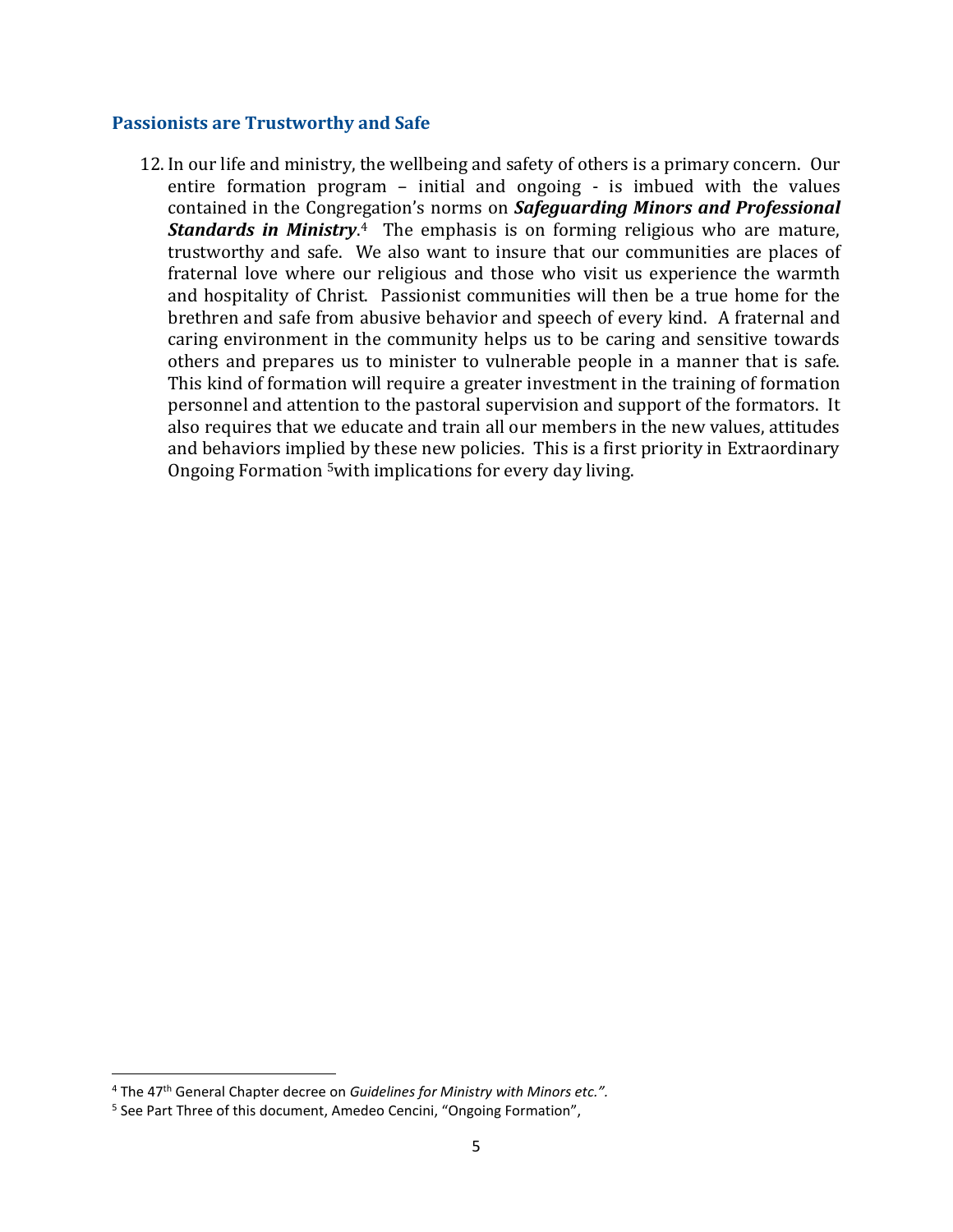# **PART ONE**

## **FUNDAMENTALS**

#### **An Integrated Formation**

- 13. Since the publication of the Apostolic Exhortation *Pastores Dabo Vobis<sup>6</sup>* , the Church has insisted on the need for an integrated formation that respects the depth and mystery of each person and gives due weight to the human, spiritual, intellectual and pastoral dimensions of formation. That approach was reiterated at the Synod of Bishops dedicated to the consecrated life in 1994 and expressed in *Vita Consecrata*, "Formation should involve the whole person, in every aspect of the personality, in behavior and intentions. Precisely because it aims at the transformation of the whole person, it is clear that the commitment to formation never ends." 7
- 14. There are different ways of describing an integrated formation but all of them emphasize the fundamental Catholic principle enunciated by St. Thomas that grace builds on nature. The separation of nature and grace, body and spirit, reason and feelings is always a denial of the incarnation and therefore deeply unchristian. A strong spiritual life of prayer and devotion is essential but not sufficient. The Church insists on formation that touches the human, intellectual, spiritual, community and pastoral dimensions of life. Self-knowledge and psychological maturity are the fertile ground that can welcome the transforming Word and bear fruit in a happy and abundant life as a religious and priest. There is no conflict between the need for a deep and realistic knowledge of self and knowledge of God. This is the approach we have adopted in this revised program.
- 15. The *Revised General Program* focuses on "formation in the charism". Formation in the charism informs all the other dimensions of formation indicated above and has implications for all of them. However, this *Revised General Program of Formation* does not pretend to present the full and comprehensive program of formation needed for Passionist life today nor does it treat all that the Church requires in the formation for the priesthood.<sup>8</sup> While it underlines the importance of human formation it does not give an exhaustive account of what this entails. This would require a separate and more detailed treatment. The focus of this document is the centrality of the Passionist charism in the formation of prospective Passionist religious both clerical and lay.
- 16. Today the Passionist charism is lived by men and women religious, as well as lay men and women. Lay Passionists bring a whole new breadth of experience and insight into the charism that greatly enriches the whole Passionist family. An integrated formation calls for some moments of intense formation together. This will also help to develop a

 $\overline{a}$ 

<sup>6</sup> John Paul II, Post-Synodal Apostolic Exhortation, *Pastores Dabo Vobis,* Roma, 1992.

<sup>7</sup> John Paul II, *Vita Consecrata,* Roma 1995, no. 64

<sup>8</sup> See GPV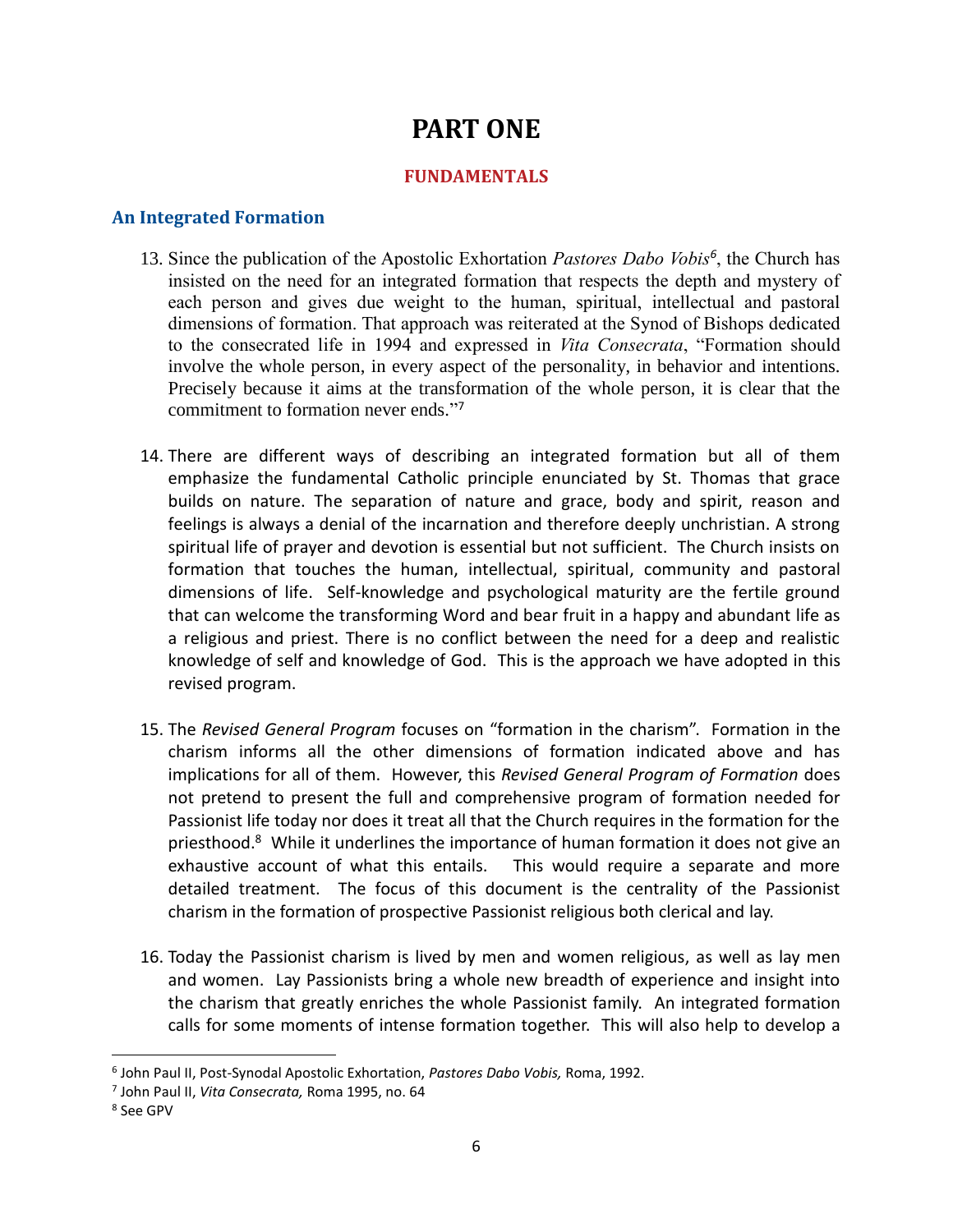deeper appreciation of the indispensable contribution of the lay faithful to the life and mission of the Church and to foster the desire for closer collaboration.

17. Religious have been in the vanguard of work for peace and justice throughout the world. Now there is the mounting challenge to the planet as a result of indiscriminate exploitation. The formation of new religious will be informed by the Social Teaching of the Church<sup>9</sup> and the urgent call for a new harmonious way of relating to the earth.

## **The Passionist Charism is the Core of Passionst Formation**

18. We seek the unity of Passionist formation in the charism. The Passionist charism is the principle of integration of the many aspects of initial formation. It is the charism that informs all the dimensions and stages of formation and cannot be isolated as merely one dimension among the others.

The *Revised General Program* focuses on "formation in the Passionist charism" in the initial formation of all candidates, both clerics and brothers, who are called to live the same charism and way of life. Within the same charism, some are called to serve the Church as priests and others as religious brothers. The difference in their formation concerns the preparation for their different ministerial roles and not the essence of their Passionist life.

- 19. God blesses his Church with a variety of gifts or charisms. $^{10}$  The Passionist charism is a gift of God for the good of the Church. It is given to the members of the Passionist family to keep alive the *memoria passionis* as a source of healing and salvation for suffering people and a broken world.
- 20. The *Constitutions* (1984) tell us that the Passionist charism has its roots in the experience and teaching of St. Paul of the Cross who was guided by God to found our Congregation. Paul saw that in the Passion of Jesus the great ocean of God's love meets the great ocean of human suffering for our healing and salvation. In the light of recent theological insights, the Congregation today understands the Passion to embrace the suffering and death of Jesus and the sufferings of all those in whom the passion of Jesus continues throughout history (Const. nos. 3, 65). At every stage of initial formation and throughout our religious life, Passionists are committed to grow in their understanding of the meaning and value of the Passion in the light of the best biblical, patristic and theological scholarship (Const. nos. 6, 78).

<sup>9</sup> Pontifical Council for Justice and Peace, *Compendium of the Social Doctrine of the Church,* Roma 2004.

<sup>10</sup> Pope Francis, *Evangelii Gaudium*, no. 130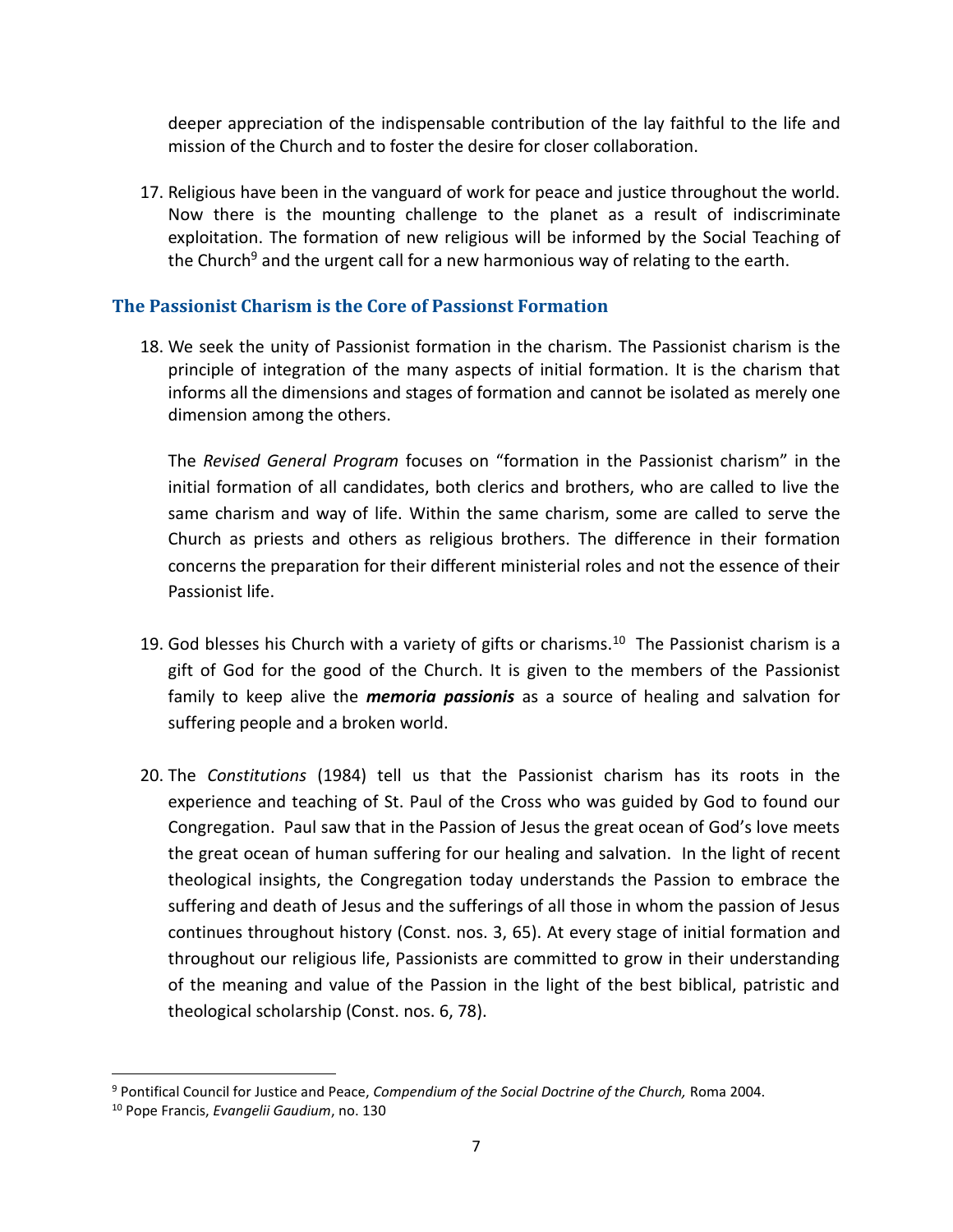- 21. Paul of the Cross experienced a call to live *the memory of the Passion of Jesus* and to keep it alive in the Church as a remedy for the many ills affecting people. For Paul, *memory* is a deep heart-knowledge that can change a person's life. By the gift of God, our hearts are stamped and sealed with the memory of the Passion. With the Passion of Jesus in our hearts, our whole life and ministry are infused and informed by the selfemptying love of Jesus. Paul also wanted us to teach the people to meditate in order to have the same abiding memory of the Passion in their hearts to guide and strengthen them.
- 22. In the bible, *memoria* means more than merely recalling the events of the past but is also a profound way of reliving those saving events. The term *memoria* captures the deep biblical associations of the annual commemoration of the Passover, the memorial of the last supper, the memory of Jesus' act of humble service in washing the disciples feet, and above all the memory of Jesus the Good Shepherd who laid down his life for his sheep.

The term *passionis* refers to the terrible suffering of Jesus's final hours but also the sufferings he endured throughout his life as he pursued the Father's will to preach the Good News and establish the Kingdom of God in the face of violent opposition.

- 23. The *memoria passionis* implies a commitment to unite ourselves with Jesus and his mission. It includes a Passionist way of contemplating Jesus by abiding in the memory of his passion and death and allowing it to shape and inform our entire life and mission. The mission of the Passionist is to keep alive in the Church and in the hearts of all the faithful the loving memory of Jesus who loved his own to the end (John 13, 1), and gave his life willingly for the salvation of the world (John 10, 18).
- 24. Passionist life is a way of being and acting that is inspired and shaped by the *memoria passionis*. This charismatic way of life is for the good of the Church on her journey through history to the Father. It is a living and dynamic reality that manifests its many facets and dimensions in the different circumstances and situations in which it is lived. The Passion of Jesus continues today in the poor and suffering people of the world. Our commitment to Jesus Crucified is at the same time a commitment to stand with those who are "crucified" today.
- 25. During the years of initial formation, we help our young people to find in the *memoria passionis* the resources to help them grow in their relationship with Christ and to respond to the major challenges of the world today, especially the search for God in the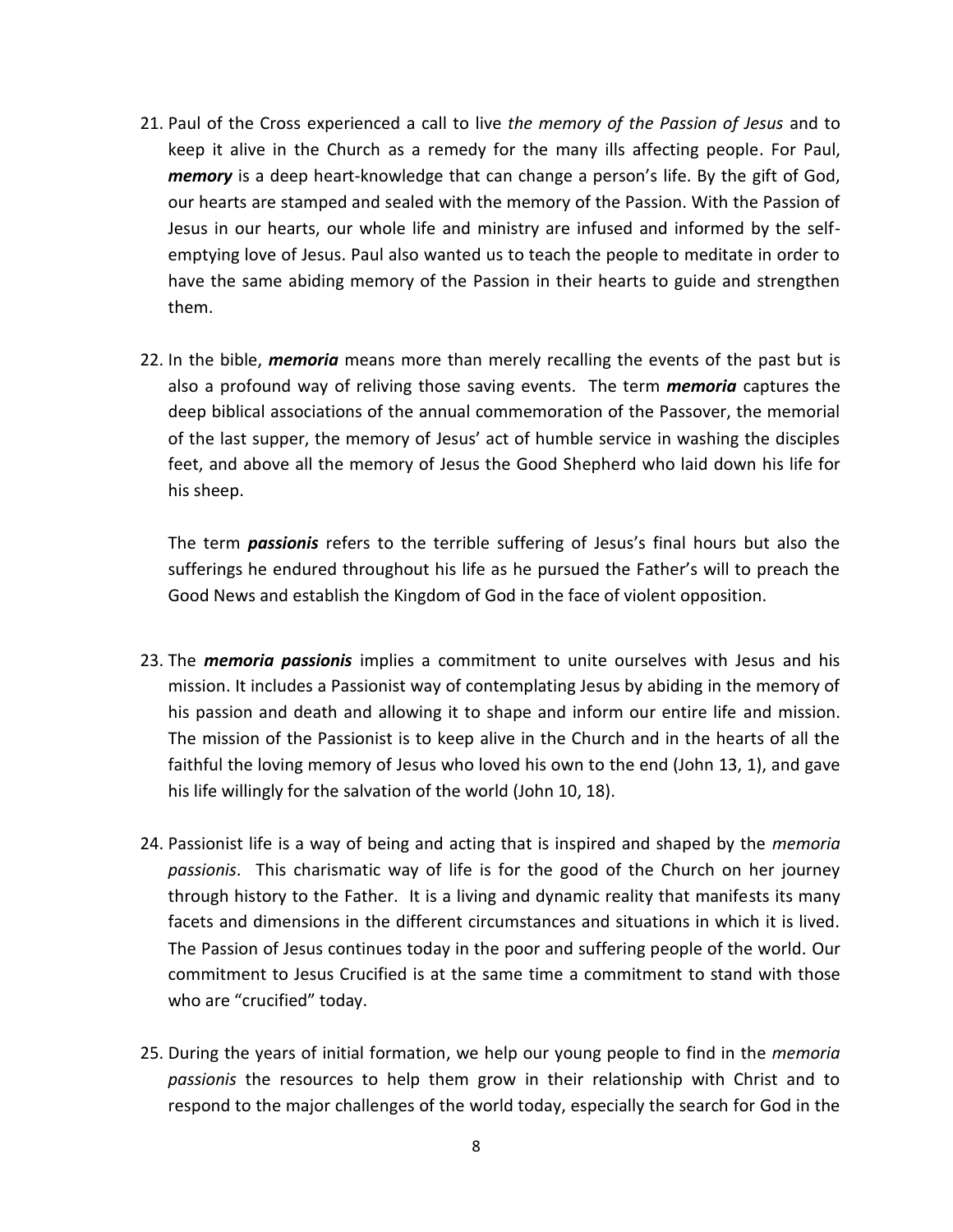secularized countries of the developed world and the search for lasting peace and justice in the many countries of the developing world.<sup>11</sup> We draw on the power and wisdom of God made available in the Cross of Jesus as we work to establish God's Kingdom on earth in the face of all the forces ranged against it.

- 26. It is not possible to isolate the charism as if it were only one dimension of Passionist life. As our *Constitutions* (no. 6) clearly indicate, the entire Passionist life is a living out of our special vow to keep alive the memory of the passion of Christ. It is the Passionist vow that informs the three traditional vows of chastity, poverty and obedience. In other words, our whole life is imbued with the light and energy of the charism. Our entire life is transformed by our consecration to the Passion of Jesus. The charism is not some definable element of our life. It is rather the inner spring and inspiration of an entire way of life. It finds its way into our thinking, feeling, choosing and acting. All that we are is pervaded by the charism of the passion and is an expression of it.
- 27. The Passionist charism is a gift of the Spirit that penetrates and transforms the entire life of every Passionist. It is by participating in the life of the Passionist community, by contemplating the Passion of Jesus in the scriptures and celebrating it in the liturgy that the charism is ignited in the heart of each one. The experience of human suffering and the desire to respond to people in need brings the charism to practical expression in a life of love and service. It is for this reason we say that the charism is more caught than taught.
- 28. The charism has profound implications for the formation of our candidates. The entire process of Passionist formation aims at the gradual transformation of the person so that he becomes more and more united to Christ crucified, acquiring the same mind and heart, desires and attitudes that were in Christ Jesus (Phil. 2, 5). Just as Jesus emptied himself of all care for privileges and status and became a mere servant, so the candidate for Passionist life commits himself to a radical process of self-emptying and self-giving in service of others. This does not happen automatically or simply because one wants it to happen. It is a long and difficult journey that takes time, effort, and help from skilled and competent formators and others.

<sup>&</sup>lt;sup>11</sup> See Passionists before the Challenges of the World, General Chapter 1988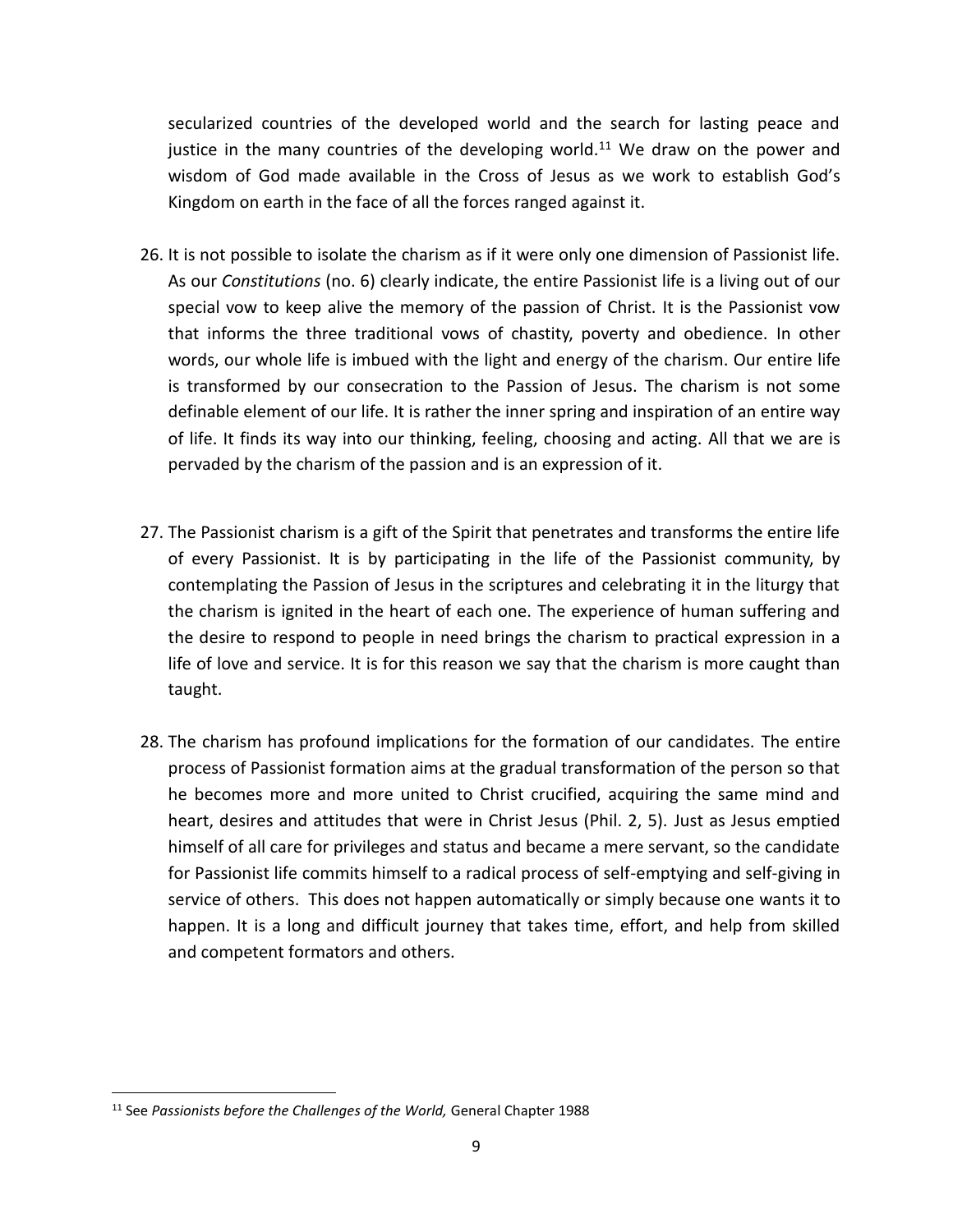#### **Passionist Contemplation**

- 29. Formation requires that one develop a deep life of prayer. The Passionist community gathers every day to pray the divine office and to celebrate the Eucharist. Praying together in community can be a real school of prayer. The young people in formation will be helped to appreciate the richness and beauty of the liturgy and learn to celebrate it with dignity and reverence.
- 30. St. Paul of the Cross was a mystic and wanted his band of missionaries to be contemplative apostles. He spoke frequently about the importance of meditation on the passion of Jesus and wanted the Passionists to teach others how to meditate. Meditation is the prayerful activity of the mind in which we ponder, question, struggle to understand and appreciate the wonders and mysteries of God. It gives us new insights, helps to transform us and shapes the way we think and act. It is a wonderful preparation for the prayerful response of praise and adoration. When we give time to serious reading, reflection and meditation on the Passion it is natural that we will be drawn to prayer and contemplation. During their time of formation, all our candidates will be taught how to meditate on the passion as a preparation and school for prayer and contemplation.
- 31. The contemplative is one who prays and who lives on the earth in a contemplative way. Christian contemplation is not is not just one more form of study or reflection. It is not simply one kind of act or set of acts in a person's life. The contemplative life is a transformed way of being. It is a person's stance towards the whole of life that flows from a life-transforming relationship with Jesus. To be contemplative is *to-be-in-theworld* in a special way. The contemplative sees with a contemplative eye, reflects with a contemplative mind, and loves with a contemplative heart. The contemplative eye sees all things in God and God in all things. To be contemplative is to be with people and the whole of reality in a new way because we have been touched and transformed by Jesus who loved us to the end (John 13, 1).
- 32. For the Passionist, contemplation is our way of abiding with Jesus in his Passion. When the human heart has been touched by the memory of Jesus's Passion, a fire is lit within that fills us with warmth and light. By this fire we live and move and breathe. The Passionist contemplative is one who sees the whole of reality with the eyes of the Crucified Lord and responds with his merciful heart. Wherever we go and whatever we do, everything is inflamed and imbued with the contemplative fire ignited in us by the Passion of Jesus. Our love of Jesus Crucified sends us out to teach others about Jesus's passion and to help them experience his great love in prayer.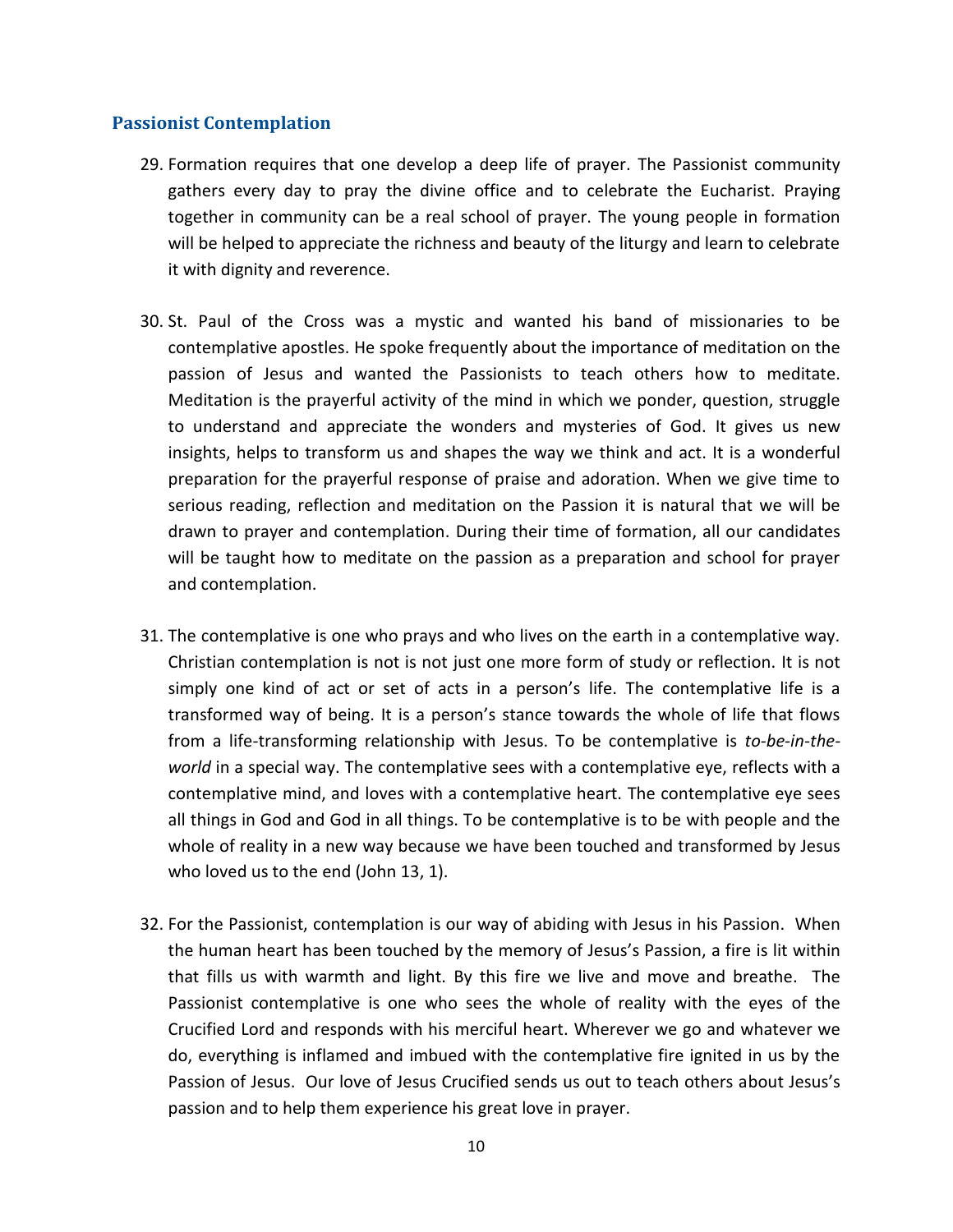- 33. Passionist contemplation gives us the *passion-sensibility* to notice those who share the passion of Jesus today. We are drawn above all to the poor and the suffering who call for our love and attention. The Passionist contemplative sees in one glance the Passion of Jesus on Calvary and the passion of his brothers and sisters in the world today. Jesus the crucified Lord is joined today by the many crucified of our time. These are the victims of human indifference and cruelty. Jesus continues to suffer in the hungry and the thirsty, the naked and despised, the prisoners and the handicapped, the old and the forgotten "as long as you did it to one of the least you did it to me" (Matt. 25). The Passionist looks to the Passion of Jesus to find the remedy for the evils in our world in order to respond in the most effective way possible.
- 34. The Passionist also feels the pain of a crucified planet that has been ravaged and exploited because of human greed and avarice. This is the same world that God loved so much that he sent His only Son to save it and set it free. We pray for the planet and for ourselves that we can contribute to a greater appreciation of our dependence on a healthy planet and a greater commitment of all people to care for the planet.
- 35. Spiritual direction is a privileged means for the integral growth of the person. From the beginning of the formation process, candidates are encouraged to see their spiritual director regularly. A number of suitable people may be designated as spiritual directors. Candidates should have the freedom to choose from among these or some other with the knowledge and consent of the formator. Provision should be made for the candidates to celebrate the sacrament of reconciliation regularly. The spiritual director can also be the regular confessor.

# **The Formation Community**

36. St. Paul of the Cross gathered companions to live in community and to go from there to preach the Gospel of the Passion. Formation in the community, by the community, and for the community is an essential part of Passionist formation. Like uncut diamonds<sup>12</sup>, the new members of the community are formed and shaped by their relationships with their peers and elders until they are polished and shine for the glory of God. It is in the daily interaction with his peers and elders that the new arrival learns about himself, discovers his strengths and weaknesses. He learns to be patient and forgiving, compassionate and understanding with community members.

<sup>&</sup>lt;sup>12</sup> See GPV Introduction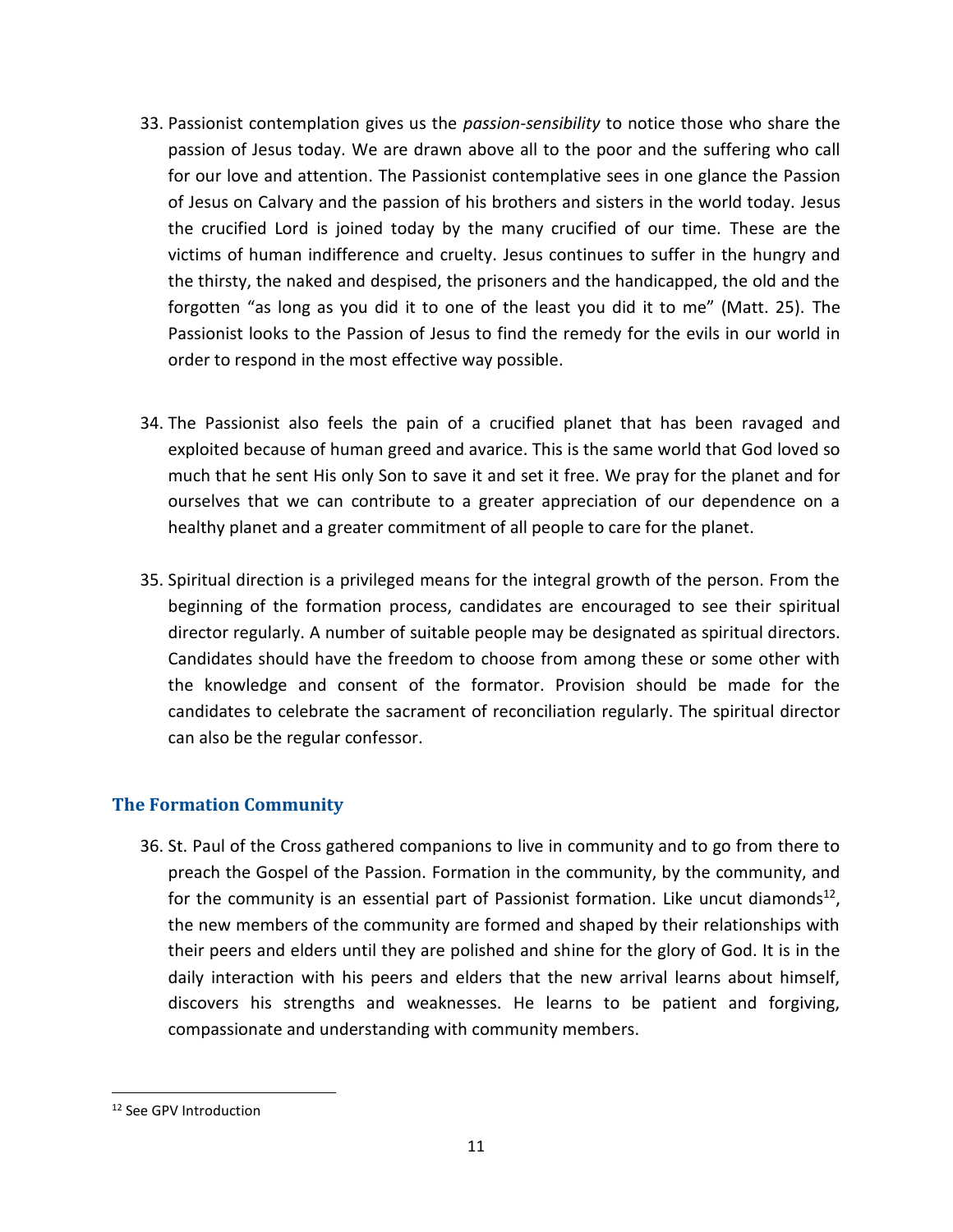37. Passionist formation is the gradual acquisition of the virtues necessary for a full and healthy human and religious life e.g. humility, self-discipline, chastity, poverty, obedience. The virtues are the positive and stable dispositions to act in a way that is both free and informed by reason. The example and teaching of St. Paul of the Cross, as well as the other Passionist saints, direct us to the deepest sources of the charism and help us to acquire the virtues needed for our life. Life in community with one's peers and elders is a school of charity and the other virtues needed for a healthy and wholesome Passionist life. United by a common desire to follow Jesus and to share his mission, the formation community is a place where each one learns to value the presence of the other members and to share one's gifts for the benefit of all.

#### **A Formation that is Mission Oriented**

- 38. The Church is missionary by nature, "As the Father sent me so I am sending you" (John 20, 21). The Congregation of the Passion has been given a part in the mission of the Church (Const. 62). We are to proclaim the Gospel of the Passion to the people of our time. St. Paul of the Cross was moved by a profound desire to respond to the evils afflicting the people of his time. He was convinced that the Passion of Jesus was the most effective remedy for every evil. We continue to announce the Gospel of the Passion to the people as a source of healing, forgiveness and salvation. As a missionoriented Congregation, our formation is for mission. To fulfill this mission, the Passionist is to be familiar with the Passion through daily meditation and prayer, as well as the assiduous study of the mystery of the passion in the scriptures, theology, the liturgy and the history of Christian spirituality. An important part of formation is to prepare Passionists for participation and collaboration with others in mission. This is not primarily an intellectual exercise and must be carried out "in the field". Here the person will learn some skills in working pastorally with people and caring for those in need. He will also show his gifts as well as his limitations. This will be an important help to his development as a Passionist apostle.
- 39. A particularly helpful form of practical formation is a period of immersion in a situation of poverty and social deprivation. Exposure to the real suffering of people who are struggling with material poverty and hardship can have a strong impact on the formation of the person. To be really fruitful, the immersion experience should be for a prolonged period of several months or more. This period of immersion will include a strong element of guided reflection and prayer to help make it a real learning and lifechanging experience. Pope Francis has spoken about pastors having "the smell of the sheep", indicating their closeness to the people. Formation with "dirty hands" is the kind of formation that is not divorced from real life and includes a strong dimension of outreach and service of people. By service is meant something different than the traditional pastoral work. Service means working with our hands, cooking meals,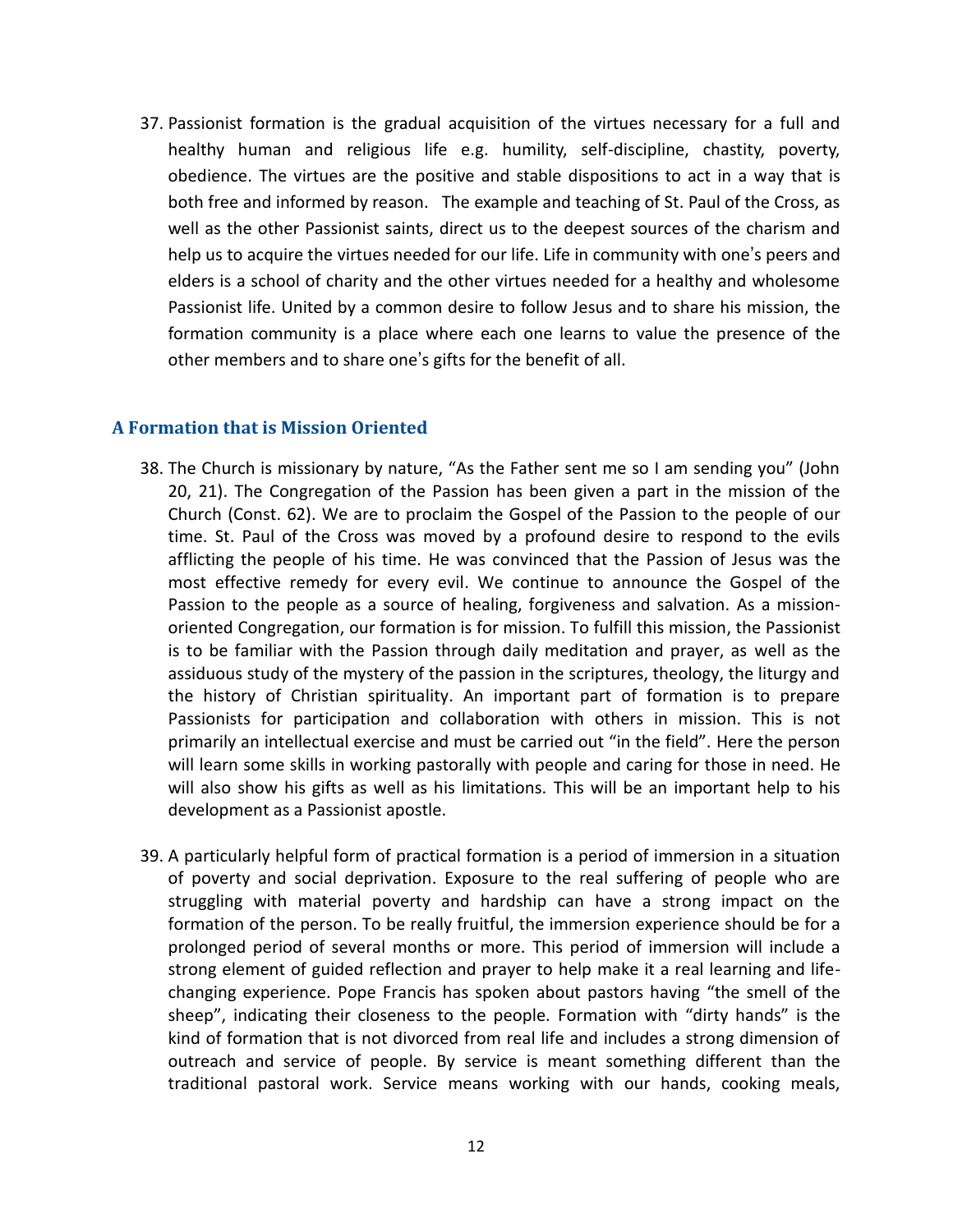washing dishes, cleaning floors, digging ditches, building houses.<sup>13</sup> Many young people today participate in volunteer programs to help in mission countries, to feed the hungry, to teach poor children, to nurse the dying etc. It is this experience of engagement with people that will give our candidates the essential context or background to their formation. At least some part of formation could be devoted to this kind of practical "dirty hands" service of others. This is different from the usual pastoral year that precedes ordination.

- 40. All pastoral and other work experiences will be guided and supervised by experienced and prudent religious or lay people. These should help to choose suitable pastoral locations and tasks and where necessary provide the candidates with the required training. They should be present with the candidates, at least occasionally, so they are able to advise and support them appropriately.
- 41. Formation for Passionist mission also means preparation and training to proclaim the Word of the Cross in the most effective way possible so as to touch the lives of all who are in need. The traditional means of communicating the Word of the Cross in Church assemblies and through the printed media no longer reach a huge proportion of people, particularly the young. Part of our response must be a specialized formation in all areas related to communication. This is more urgent today than ever before given the predominance of the electronic and digital media. Every society is changing at an accelerating pace with ever new pressures on people. There are new challenges in articulating and sharing the faith in a credible and attractive manner. The growth of indifference and hostility to faith and religion in many societies makes it imperative to find effective ways of responding. Evangelization today includes a deep concern for the poor and for the future of the planet. For these reasons, more of our young people are to be encouraged to study secular sciences like sociology, psychology, economics, ecology, politics as essential to a fuller understanding of our world and the trends that are shaping the future.
- 42. Fr. Thomas Berry C.P. (1914-2009) was a beloved brother and a prophet of the modern world. He was a forerunner of the modern ecological movement and campaigned for the protection of the earth and its many species long before it was popular to do so. Passionist formation should make us keenly aware of the great challenges and dangers that arise from the destruction of the eco-system on which all life depends. Our Passion for Life must include a passion for the earth and a commitment to work for a new relationship between humanity and the planet.<sup>14</sup>
- 43. We should keep a vigilant eye on the academic resources of the Congregation so that we have a sufficient number of qualified people in the different branches of ecclesiastical and secular sciences to maintain a healthy level of intellectual and cultural

<sup>&</sup>lt;sup>13</sup> See USG/UISG, Guide Us in Your Justice: A formation itinerary for a prophetic Religious Life, no. 40

<sup>14</sup> See Pope Francis, *Laudato Si*, Roma, 2015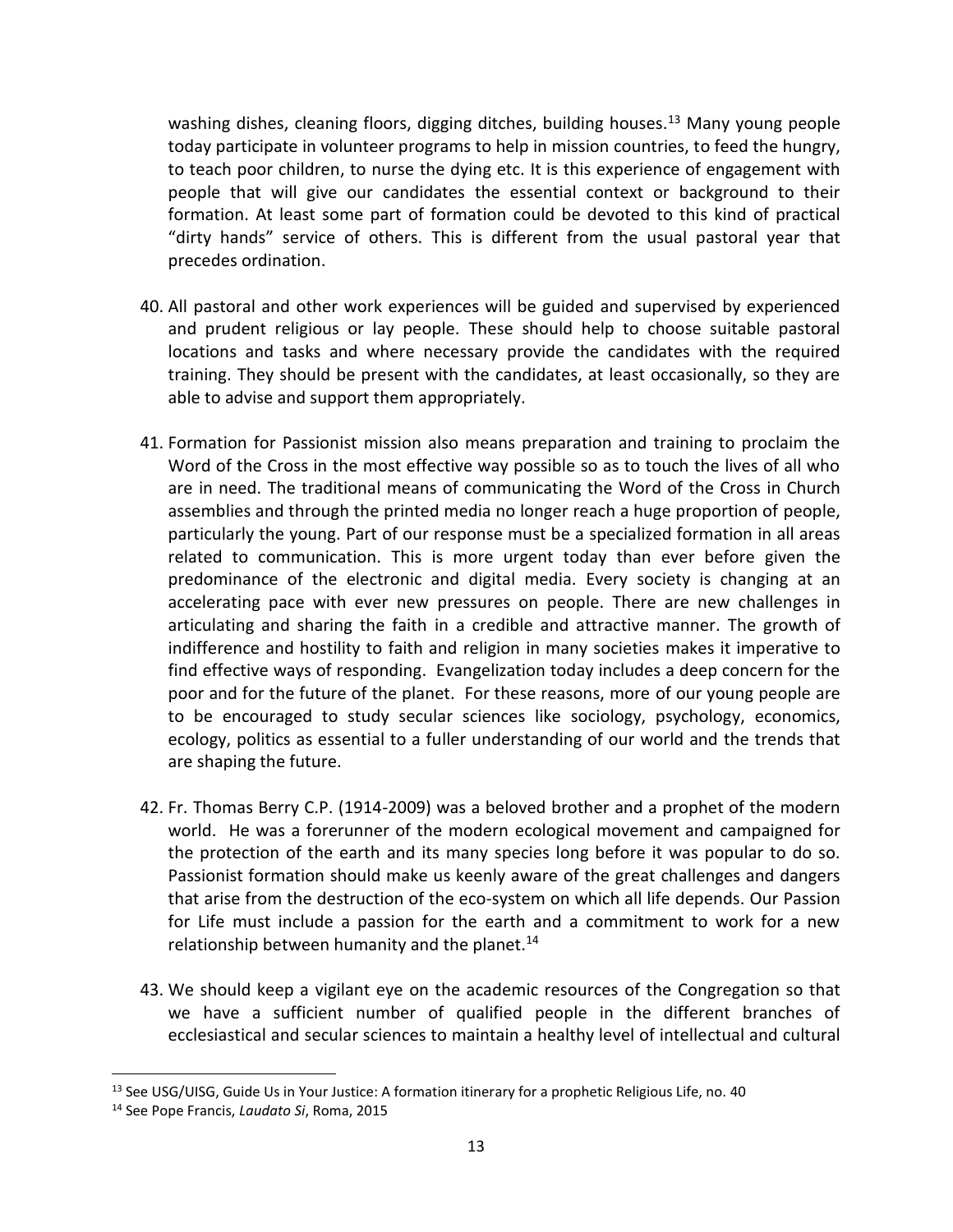life in the Congregation. In recent years the majority of post-graduate students have been in spirituality and canon law. The life and mission of the Congregation will benefit from the contributions of biblical scholars, systematic theologians, philosophers as well as people qualified in the secular sciences. Other important areas of specialization are administration and the acquisition of additional skills regarding the maintenance of the goods of the community.

#### **The Charism in Many Cultures**

- 44. The new context of formation today is one that is aware of the international nature of the Congregation and the presence of the charism in a multitude of cultures. It is our great joy and privilege to see the charism taking root in the great variety of cultural soils in the five continents. It is a challenge and opportunity to enrich the entire Congregation with the energy and enthusiasm of those who come to us from the multiplicity of diverse languages and cultures. The vision of Paul of the Cross is finding is being welcomed by new generations of Passionists in the five continents who are able to understand and express the charism in new ways.
- 45. The entire process of formation is informed by a deep appreciation of the importance of the local culture in shaping and giving direction to a person's whole existence. Those who join us are not expected to abandon their cultural identity and adopt a way of life that is completely foreign. We want Passionist life to take root in the local cultures and to have the "smell" of the culture, to use Pope Francis ingenious phrase. From the point of view of Passionist formation, it is essential that we help our candidates to experience the Passion of Jesus and the whole Gospel through the lens of their cultural sensibilities. The style of community life as well as forms of prayer will reflect this in a particular way. Our relationship with people outside the community will also respect cultural values. All of this builds on their natural gifts and strengthens them in their cultural and Passionist identity. The whole Congregation will be enriched by the creative meeting of the many cultures of the world with the Passionist charism.
- 46. It is our responsibility to introduce the new generations to the person of the founder and help them to understand and appreciate his insights into the mystery of Christ's passion. By studying the history of the Congregation they will learn how different generations of Passionist in different contexts lived the charism. They may well find in Paul of the Cross things not seen before because they are asking new questions and receiving new insights. They have come to know Jesus and understand his Passion in the light of their history and cultural experience. Their struggles and sufferings in coming to a difficult birth within the Congregation gives them a unique and fresh perspective on what it is to be a Passionist. Theirs is a privileged experience of being Passionist today. Their perspectives and their approaches are different and will be different because their context, their interests, their questions, their needs are so different from those of the earlier generations. They open up the mystery of Christ and make available to us new ways of seeing and understanding the Cross and Passion of Jesus. They are open to inspiration and innovation that remind us of the original founding inspirations of Paul. They can teach us all new things and we can all listen and learn.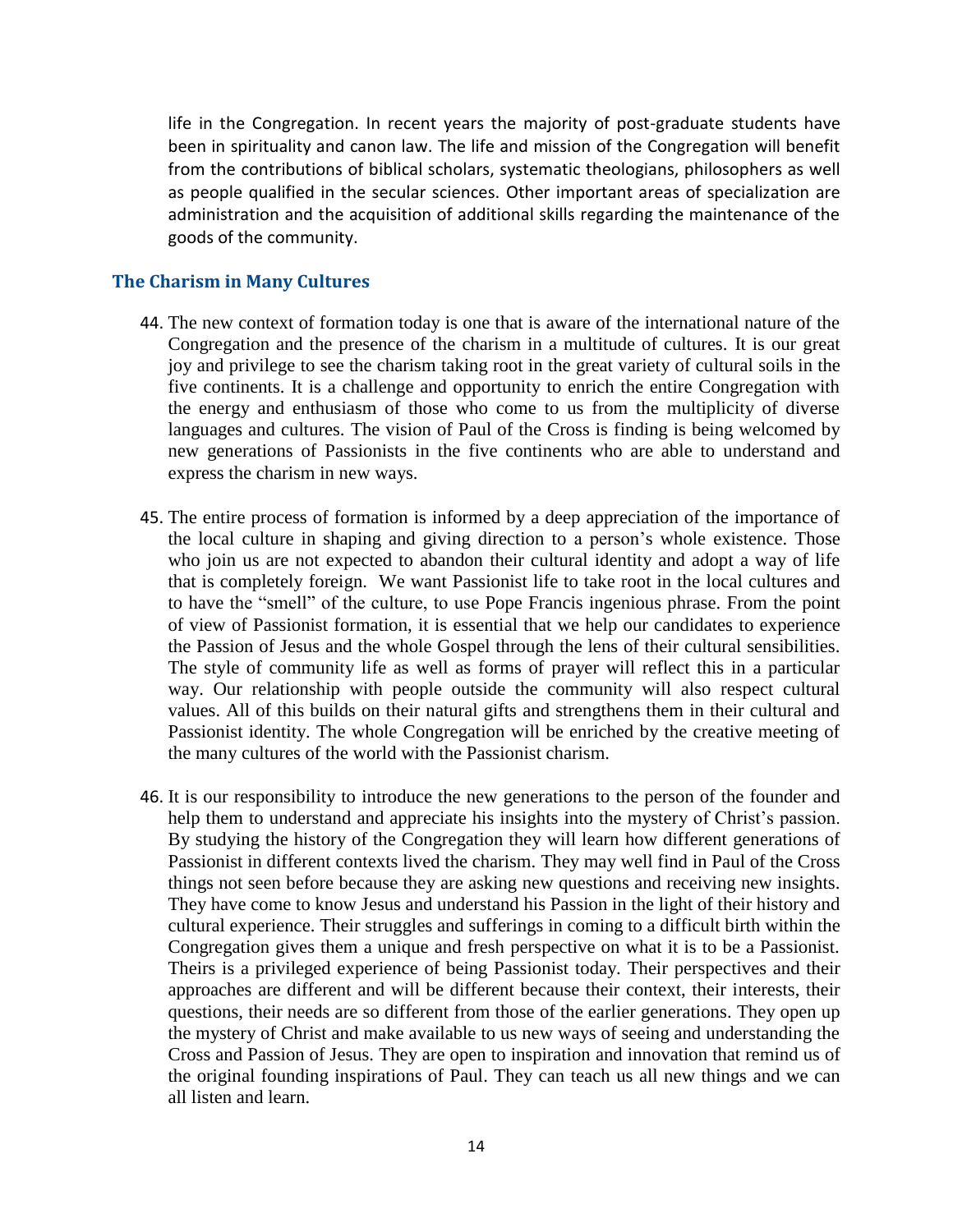- 47. The *General Program of Formation* (1986) already speaks of the advantages derived from participating in regional or international centers of Passionist formation (no. 26). Society today is increasingly multi-cultural. So too is the Congregation of the Passion. An integrated formation will include an exposure to the multicultural nature of the Congregation today. The aim will be to enrich the person and to broaden his appreciation of the different ways in which Passionist life is lived. On a broader level, it will help him to be more open to differences and tolerant of other ways of thinking and living. This is essential in the world today. It should be possible to plan at least one stage of formation for all those in formation in a culture other than their own and with young people from other cultures. This will require some reorganization of present structures but the longterm benefits will outweigh the initial difficulties.
- 48. In every continent, societies are becoming increasingly multi-cultural and multi-religious. This offers us new challenges and opportunities. In Asia, in particular, our religious are living and working side by side with people of other religious, especially Hinduism, Islam and Buddhism. A knowledge and appreciation of non-Christian religious is a great help in promoting respectful dialogue and helping us to share with others the joy of the Gospel. $15$

# **The Ministry of the Formator**

## *Know yourself because you teach who you are*

- 49. The principal agent of formation is the Holy Spirit who has been poured into our hearts (Rom 5, 5). It is the work of the Spirit to fill each one with the life and energy of Christ. After that, the person called by God is the principal subject who responds to the invitations and movements of the Spirit in his life. The formator is a collaborator with both the Spirit and those he is accompanying. He tries to be in tune with the promptings of the Spirit in the young person urging him to trust, to be open and to respond. He will also have a compassionate heart for his struggles, doubts, and questions as he tries to respond with generosity. At all times he brings those in his care to the Lord in prayer.
- 50. The Congregation needs good formators to welcome and accompany those who are sent to us by God. It is the Spirit alone who can "conform" us to Christ Crucified. Our contribution is to cooperate by being attentive to the promptings of the Spirit, being generous and available in our response and in identifying and overcoming the obstacles to the action of the Spirit. The Spirit wants each one to be like Christ and promotes us towards the likeness of Christ. In formation, this happens especially through our sharing in the life of the community, in our interpersonal relationships, and especially in the formative relationship with the formator. All of this is supported and nourished by the daily celebration of the liturgy, the prayerful reading of the scriptures, and the desire to respond to the needs of the poor and suffering.

<sup>15</sup> GPV, no. 121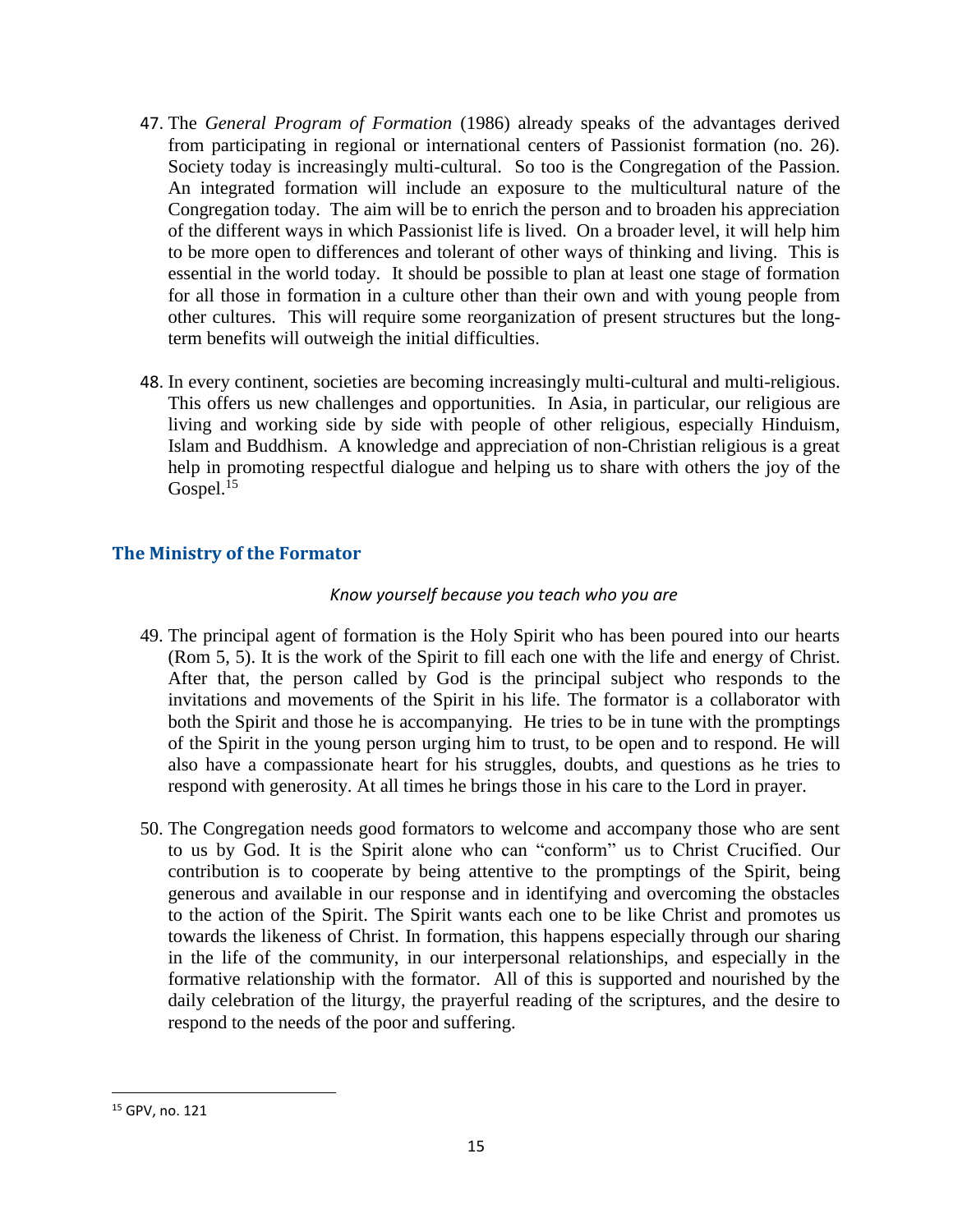The ministry of formation is both important and delicate.<sup>16</sup> The formator is the one who makes the Congregation known, who embodies its spirit and helps newcomers to know and love their new home and family. This is not an easy ministry and it calls for great skill and care. The formator does not work alone but is helped by the active involvement of the members of the formation community as well as other skilled collaborators.

- 51. The role of the formator at each stage is of paramount importance. It requires that he be a man of deep humanity. The formator is a companion and guide to young people who are searching. He is mostly an understanding listener. He is a trusted member of the community who embodies the charism and missionary spirit of the Congregation. He is at home with himself because he knows and accepts his strengths and weaknesses. He has the openness and flexibility to work with young people who are just coming to know the community. He is patient and tolerant of their questions, criticisms, dreams and idealism. He has skills in understanding human personality and the dynamics of human growth. He is also able to recognize the signs of physical, emotional and spiritual stress and fragility, and can respond appropriately.
- 52. The formator helps to integrate the new members into the community and to create a spirit of mutual acceptance and collaboration among the members. Because he knows each member<sup>17</sup> of the formation community, he is able to create an environment where each one feels at home and is free to share openly with the other members. In his sharing with the newly arrived, he will model trust, openness and confidentiality. These are essential qualities in all relationships and facilitate a level of sharing in the community that is both challenging and enriching. In this way the community becomes a privileged place of growth.
- 53. An important role of the formator is to encourage the candidate to become aware of what is happening within, to clarify the range of the values he believes in, and to act accordingly. For this help to be effective, the candidate needs to have a conscious desire to learn and be free to seek help. When faced with a person who unknowingly is hiding his true self behind defensive walls, the formator tries to help him patiently and gradually to become more aware of what is going on within himself, the possible influence of unconscious factors and to grow in inner freedom.
- 54. It is essential that those asked to take on the challenging ministry of formation be given the opportunity to prepare by means of specialized courses in spirituality and the human sciences. There are many good courses for formators in different parts of the world. To be a good formator today, more is needed than being a good religious with good will. Serious specialist academic, human and spiritual preparation is essential. Otherwise, we run the risk of being judged as being negligent and irresponsible in our approach to the formation of future Passionists.
- 55. The most important quality or skill of the formator is a realistic knowledge and acceptance of himself. This means being aware of his gifts and strengths as well as of his

<sup>16</sup> See the discussion of Accompaniment in *The Gift of Priestly Vocation* , 2016, nos. 44-49

 $17$  It is important that he knows something about the variety of personality types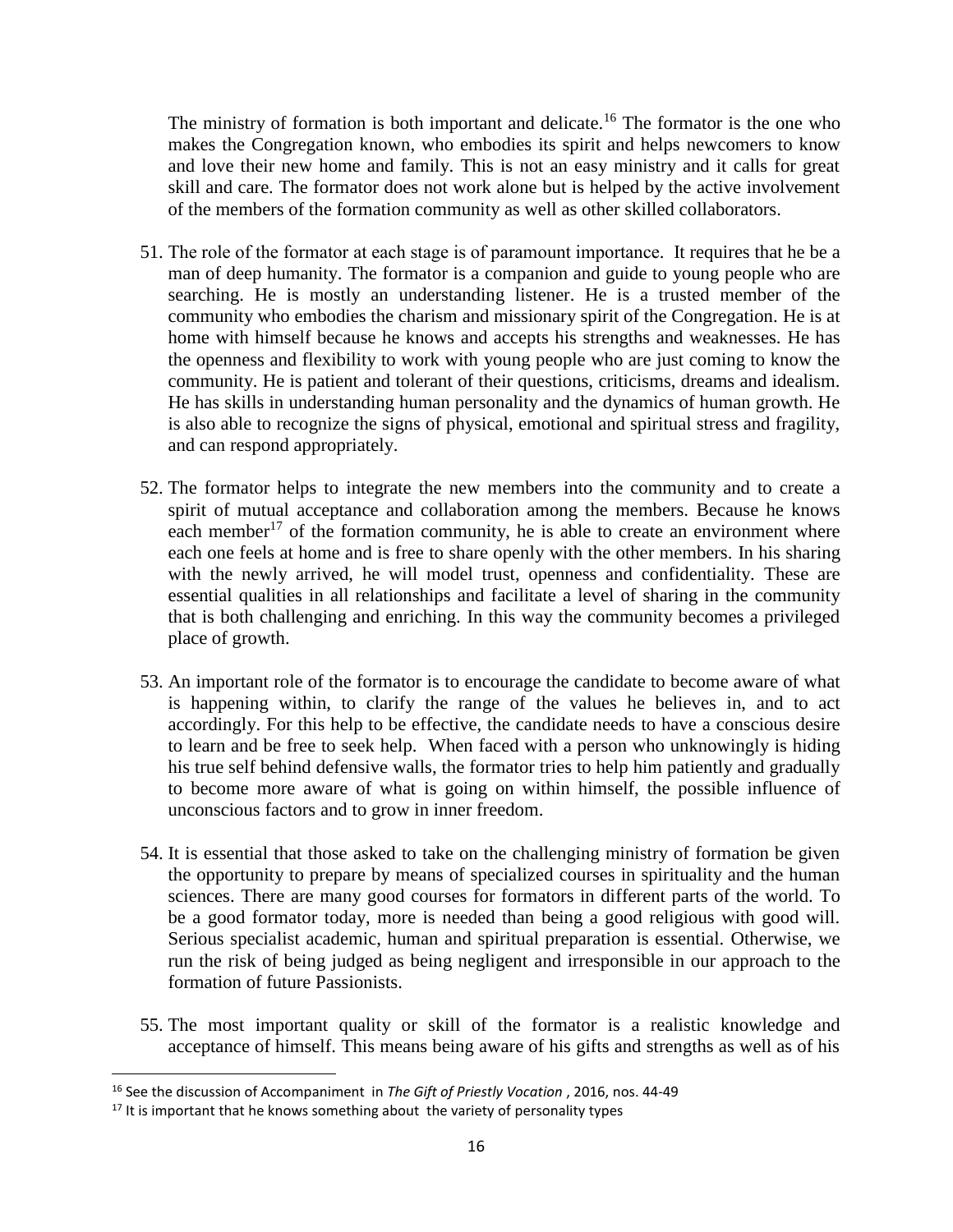limitations and weaknesses. The formator knows that he too is on the road of human and spiritual development. It is from this awareness of a common humanity and a shared spiritual journey that a wholesome and formative relationship between formator and those in his care is possible.

56. It is God who calls those he wishes to follow Christ Crucified in the Congregation of the Passion. The Holy Spirit working in the person guides and directs the journey. The formator and the entire formation community have their indispensable contribution. However, each it is the person called who is primarily responsible to God and for his formation. Each one has to choose to engage fully with the formation process in all its dimensions and stages. It is to the degree that one participates fully and freely in the ways of formation that one shows an aptitude and affinity for Passionist life.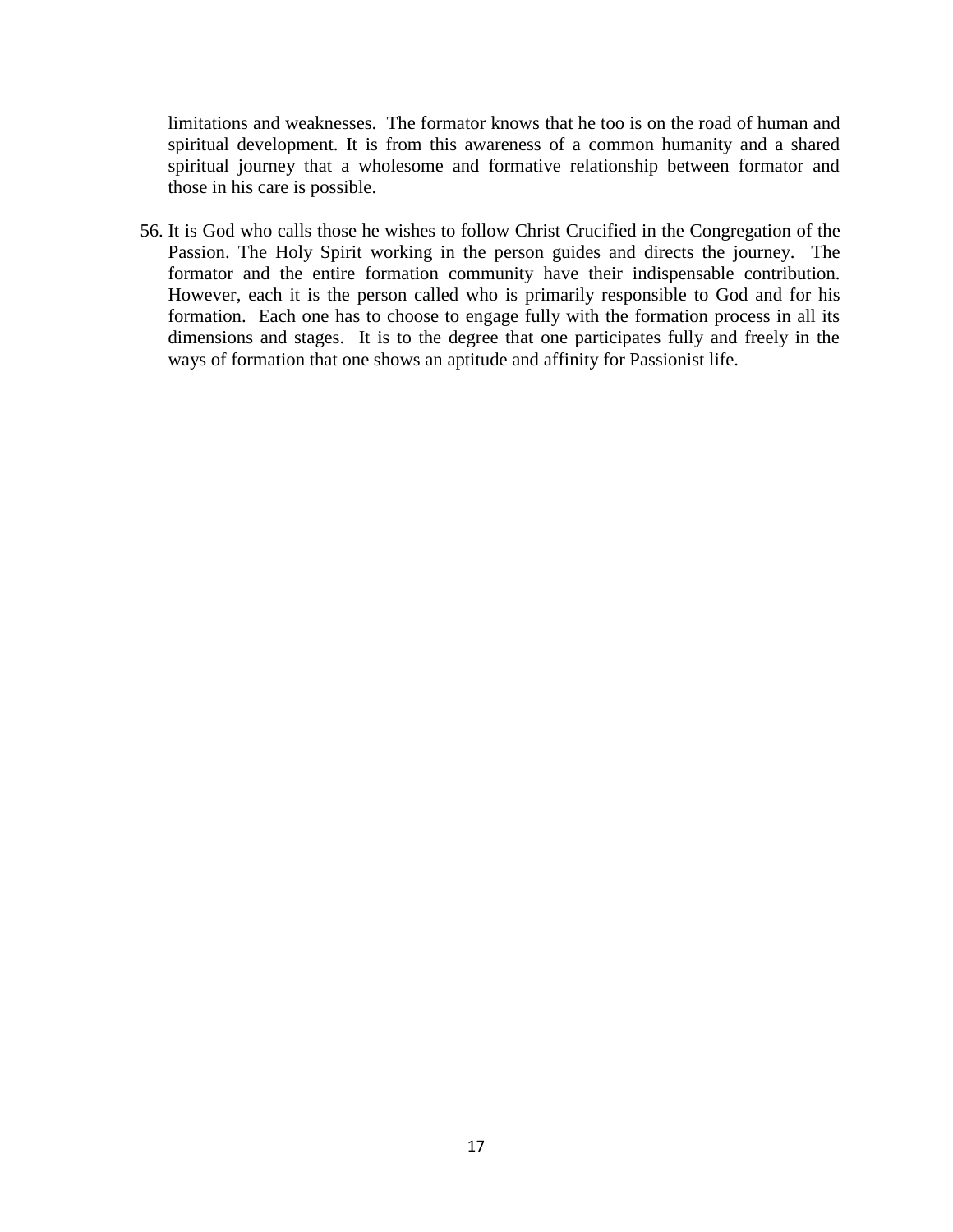# **PART TWO**

#### **THE CHARISM OF THE PASSION IN THE STAGES OF INITIAL FORMATION**

- 57. Formation is a gradual and lifelong process of learning and growing as a human person, a Christian and a consecrated religious. This document focuses on initial formation, which is the beginning of that lifelong process, and a particularly privileged time in a person's life. Formation takes time and it requires experience, as well as lots of disappointment and pain, before a person is ready to offer himself freely and knowingly to God.
- 58. The classical tripartite division of the spiritual life into purgative, illuminative and unitive ways also recognizes the gradual nature of growth in the spiritual life. Passionist formation is a process of human and spiritual growth that follows a similar path from initiation to ever fuller identification with Jesus crucified. The initial formation process offers the conditions in which this growth and maturing can take place with the assistance of prayer and the sacraments, the support of the community and the guidance of trained companions and skilled guides.
- 59. The charism is the guiding light of the entire program of formation from beginning to end. The gradual introduction to the Passionist charism in the different stages of initial formation is an attempt to respect the natural rhythm of human growth and development that is the framework of the formation process. The main idea is that the charism in its entirety will be presented and celebrated in all stages of formation. However, at each stage one aspect of the charism may be highlighted and given greater emphasis.
- 60. St. Paul of the Cross did not propose a fully articulated pedagogical method such as that of St. Ignatius Loyola. He did not identify stages or steps on the spiritual journey. Paul was attentive to the variety of human and spiritual experiences and there is much in his writings and teachings that can be drawn on for the formation of our young men. When we look at what he said, in the light of today's understanding of the nature of human growth and development, we find that the insights of Paul can be recognized in the three phases of the initial formation process outlined below.
- 61. The charism cannot be divided into unrelated fragments. It is a gift of the Spirit working in the life of a young man transforming him into the image of Christ crucified. The following 3 stage approach to the charism is somewhat artificial but it is proposed as a method of introducing young men to the charism in a gradual way that follows the inner logic and psychology of the formation process.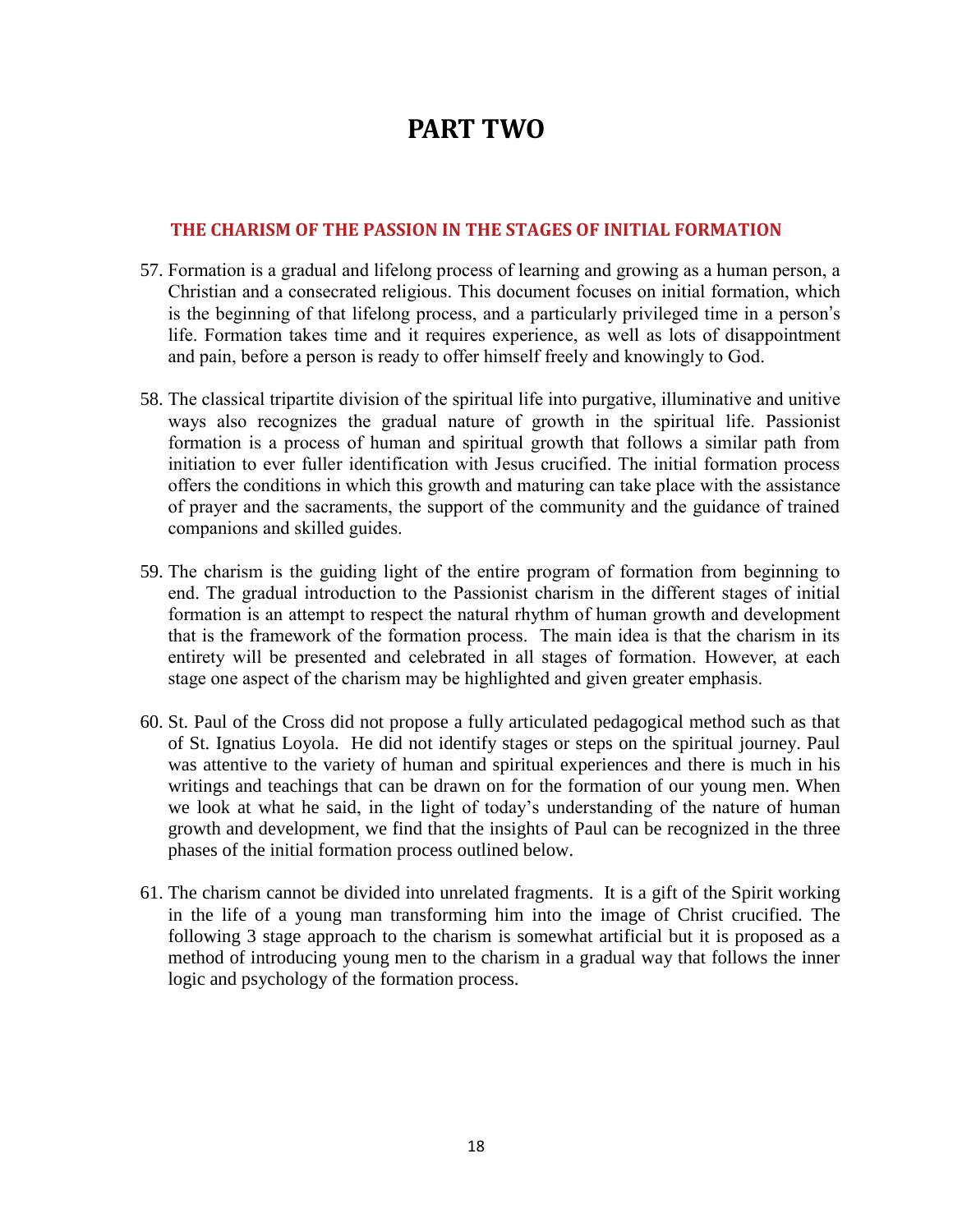## **The Selection of Candidates for Passionist Life<sup>18</sup>**

- 62. It is important to recognize that today there are many new ways for men and women to dedicate themselves to God in the Church. New lay movements have emerged offering new possibilities to grow in faith and serve the people of God. There are also the many new ministries in the Church ranging from liturgical ministries of reader, Eucharistic minister, catechist, the music ministry to the various kinds of social engagement in the local church or abroad. A large number of young Christians give years of their life to work on the missions or with NGOs to help the poor, to care for the sick and disabled etc. The Religious Life is a special vocation in the Church and only a few are called to it. The international conference on Consecrated Life held in Rome to mark the Year of Consecrated Life (2015) insisted that religious life has a missionary thrust. It is not a refuge from the world nor is it a last resort when other options have failed. Great care must be taken in the discernment of the vocation to the religious life. The candidate must be given sufficient time to know the Congregation and his real desires regarding his future. An adequate period of serious accompaniment, including visits to the community, seminars and other helpful meetings, is advised. Many feel called but only some have a genuine vocation to this special way of life.
- 63. It is clear that the new situation we find ourselves in necessitates a clear and rigorous selection process for admission into the religious community and skilled accompaniment during the years of initial formation. We are more aware than ever of the serious duty of really knowing candidates who come to us and giving them profound formation by clarifying their motivations, their family story, and their faith journey.
- 64. Human life in general has become more stressful and many people are suffering from serious physical and mental sickness as a result. Religious life is not exempt from these trends. In discerning the suitability of candidates applying to join us, we need to be fully aware of the stresses and pressures they will inevitably experience in the religious life. Candidates today will need to have a sturdy sense of self and a well developed capacity to change and adapt to a variety of situations and challenges.
- 65. The need for sound formation for a healthy religious life cannot be taken for granted. There are many factors which contribute to the particular difficulties of formation today. Many young people grow up in a world where there is little or no faith education or sacramental practice as was the custom in Catholic countries until recently. Some of those who seek to join us are older adults who have spent some years working<sup>19</sup>. In such a case it will be necessary to know his story, family life, work experience, Church involvement, relationships etc. Questions about sexual orientation and sexual experiences should be raised honestly and openly. Ideally, he will have participated in the life of his local Church and will have lived a reputable Christian life. He will not be engaged, married or in a permanent relationship. He will have lived a celibate life in the period immediately prior to seeking entry to the community.

<sup>&</sup>lt;sup>18</sup> See Preparatory Document for the 15<sup>th</sup> General Synod, *Youth Faith and Vocational Discernment* 

<sup>19</sup> See GPV, no. 24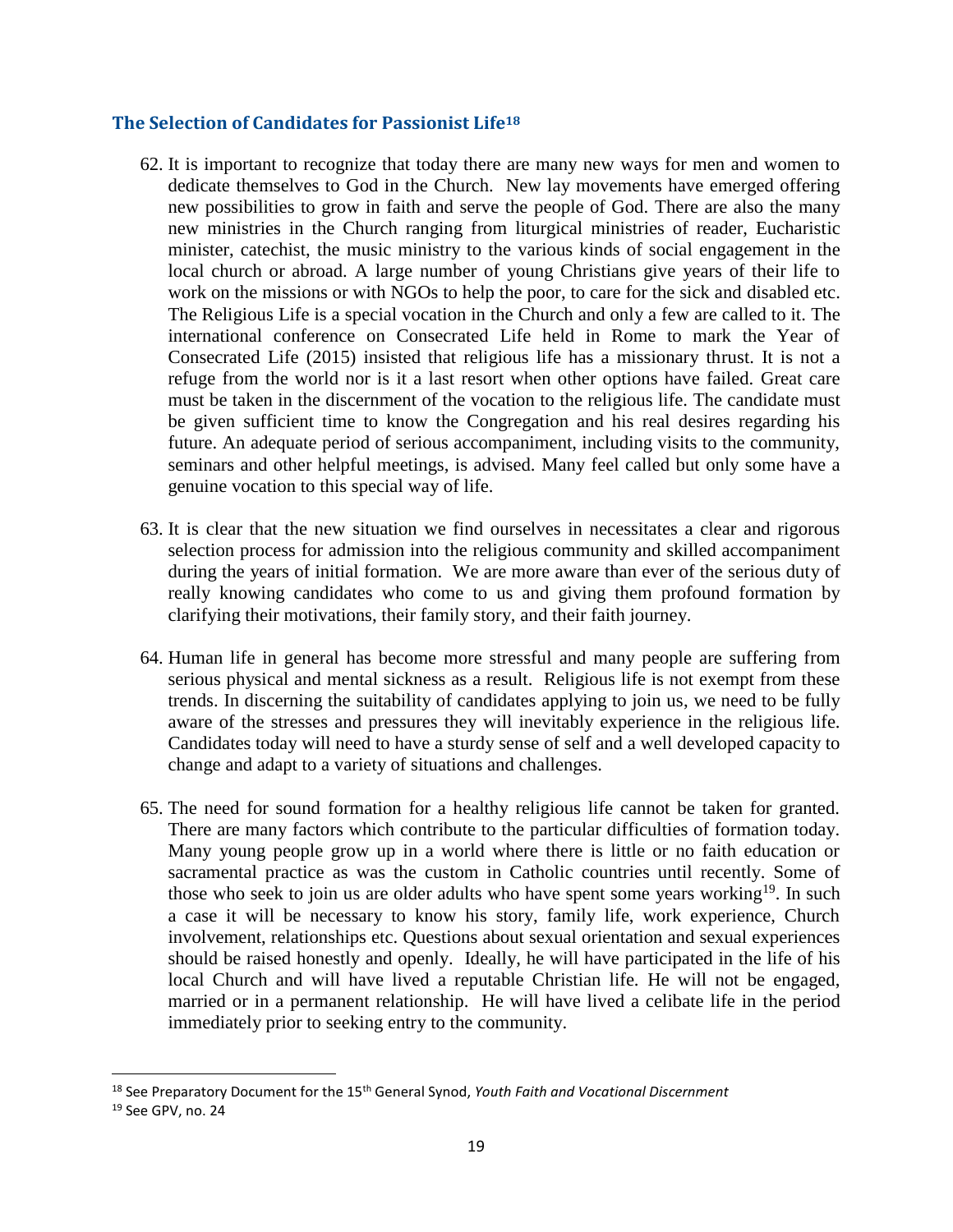66. Sometimes the lack of vocations has led too readily to the admission of candidates with personal problems that turn out to be quite serious. This reveals a lack of the proper care and attention that the Church has always sought to ascertain at the time of profession and the conferring of the sacrament of Holy Orders. We also need to be aware of the special challenges that arise with older candidates whose personality and way of life may be already fixed and even rigid. We cannot be tempted to lower the quality of the selection process or to skimp on the time and effort needed to provide a thorough and personalized formation.

#### **Basic Entrance Requirements**

67. At its simplest, the main requirement of those seeking to join us is that the candidate has been called by God and has the capacity for our life. This means that the applicant will be a person of faith with a developed relationship with God. He will have the emotional maturity and intellectual ability needed for our life and mission. He will have the human qualities necessary for community life, for collaboration with others in mission, have a capacity for empathy and compassion, be a caring person, have the ability for studies, be able and willing for sacrifice, be ready to work. Some helpful ways of ascertaining his suitability can be used during the probation period. A psychological assessment administered by a trained psychologist is advisable.<sup>20</sup> This allows the character and personality of the candidate to be known better and it enables formation to be adapted more fittingly to the needs of the individual. Cultural realities and differences must be taken into account in applying such testing. It is important to stress that the formation process can help a person to grow but it does not usually change his basic psychological make-up.

<sup>20</sup> See GPV, nos. 147; 191-196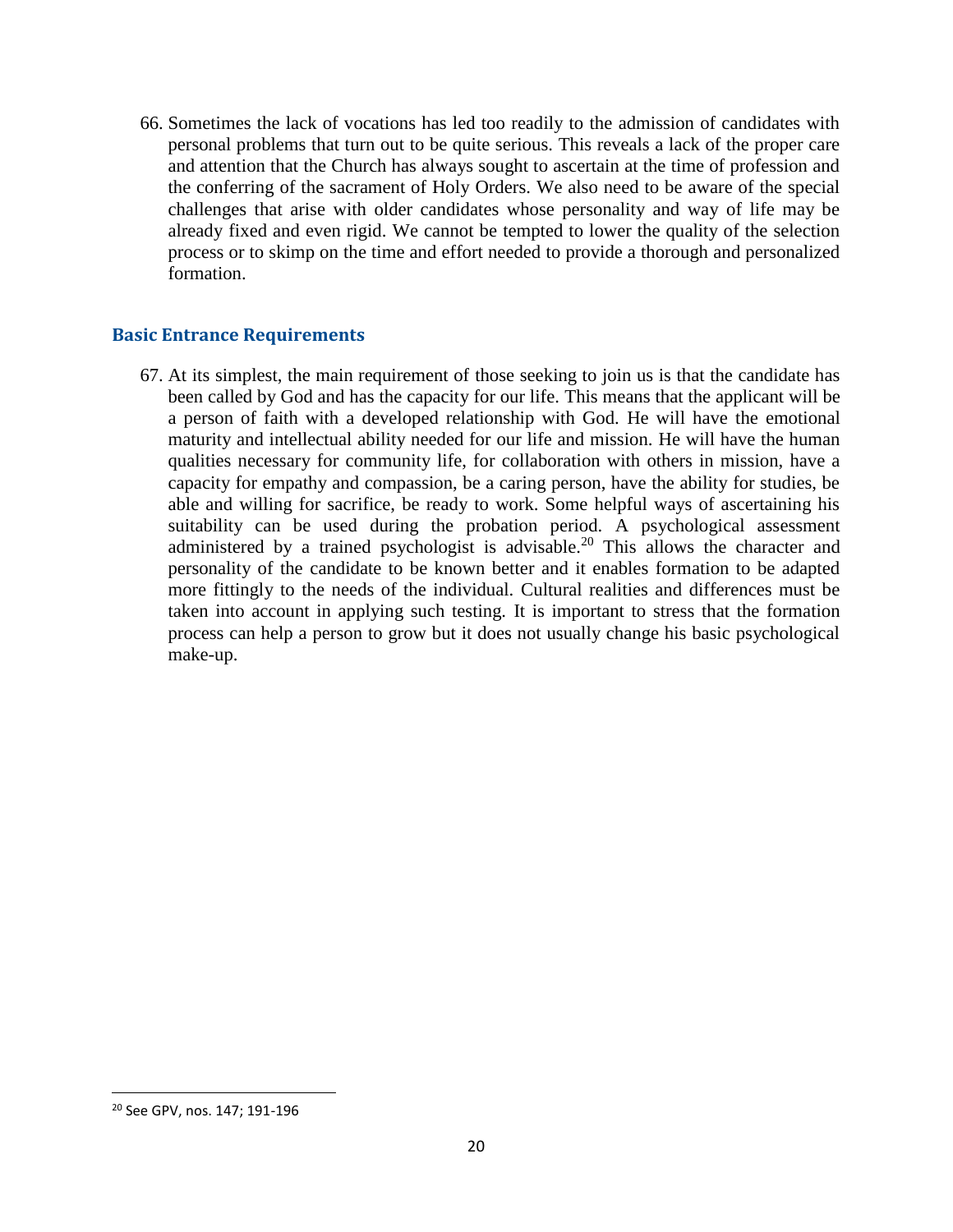## **A THREE STAGE FORMATION JOURNEY**

#### **Stage I The Pre-Novitiate**

#### *To know, accept and love myself as God loves me*

68. This first stage of formation is sometimes comprised of two periods, a propaedeutic or  $introduction$  period<sup>21</sup> and the period of philosophical or other studies. This first stage of formation will help the candidate to acquire a fuller knowledge and appreciation of the Catholic faith and the nature and history of the Congregation. He will be introduced to the person and the spiritual teaching of the founder and other Passionist saints. The particular focus of this stage is to help the person to grow in human, emotional, and psycho-sexual maturity. He will be helped to clarify his motivations and to grow in faith. It is hoped that at the end of this stage he will have sufficient freedom to choose to enter the novitiate and prepare for profession.<sup>22</sup>

## **Discovering Himself**

- 69. It is during this first stage that the basic foundation of formation are laid. Particular attention will be given to the human formation of each candidate. By human is meant much more that psychology. It touches the social, cultural, intellectual and moral dimension of a person's life. We are experiencing what might be called an anthropological revolution which marks a significant change in the way we understand how human beings learn, choose, change and develop. There has been a shift from depending on external sources and motivations for personal change to the centrality of the self-awareness of the human subject. Even where external sources are accepted and respected these have to be authenticated by the human subject. This is not just a passing phase but represents a significant evolution in what it means to be human and how growth takes place. Once the human person has discovered his interiority there is no going back to an earlier view of the human being.
- 70. The human person is a self-conscious subject and is defined by an inner dynamism or drive towards self-transcendence. Self-transcendence is a way of characterizing the dynamic process by which every human person expands and moves beyond what he already is and becomes something more. He responds to the natural drive towards greater knowledge of truth and love of the good. By self-transcendence he realizes his human potential and grows into a mature and responsible person. This is the same general trajectory of the formation process. The additional factor in the case of religious formation is the action of the Holy Spirit in the person's life. It is because of some significant intervention of the Spirit that the person chooses to give a new direction to his life and embarks on the great adventure that is formation for the religious life and priesthood.

 $21$  GPV no. 59 says this is now an indispensable phase of formation

<sup>22</sup> See Constitutions 1984, no. 88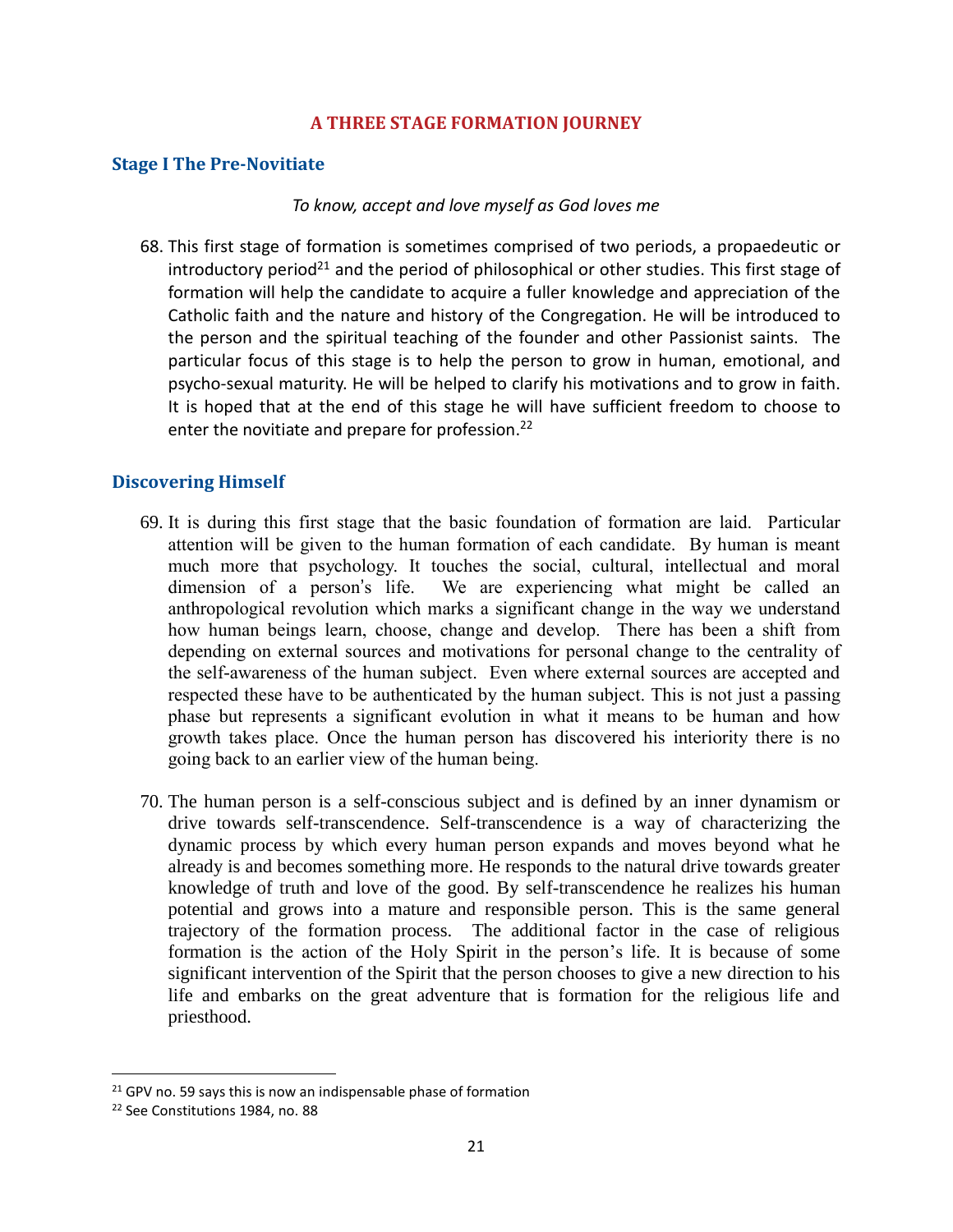- 71. In this important first stage of formation, the long and difficult process of self-discovery continues more earnestly in which the candidate is helped to know himself better, with his many gifts and limitations. The most difficult part of this process may be to acknowledge and accept his weaknesses, inadequacies and sinfulness. In community he will experience the challenge to continue growing with the support of brothers on the same journey (Const. 80).
- 72. The goal of this stage is for the postulant to experience that he is loved and accepted by God. The great discovery of this foundational stage of formation can be stated as follows, "*In the Passion of Jesus, I have discovered that God is accepting and loving me as I am, here and now*." If the postulant can be helped to experience this unmerited, freely given love of God, he will have the courage to face and accept himself. He can be set free from fear, self-doubt, self-rejection and in joy accept himself, since God has accepted and loved him first (1 John 4, 10). He will come to know and accept his real self. During this first stage the experience of the charism will be a powerful aid in helping him to grow and mature.
- 73. The growth and development of the Passionist charism and spirit in the life of the candidate accompanies the slow process of self-discovery, self-acceptance and selfdenial. Before there can be a real giving of oneself there is first the need to know oneself and to accept oneself. This is often a "crucifying" experience. Self-discovery means seeing myself clearly, with my talents and gifts as well as my weaknesses and defects. It is always difficult to come to real self-knowledge either because of an unhealthy selfrejection or because of an exaggerated estimation of oneself and an inability to admit faults and limitations.
- 74. Self-discovery is essential but not sufficient for personal growth. Another important dimension is self-acceptance and self-love. To accept oneself as a limited and sinful person is not easy. Many people hide from the truth about themselves by fabricating an outer appearance, projecting a self-image that is false. The real self remains hidden because it is not liked or accepted. Shame and guilt as well as self-loathing contribute to this game of "hide and pretend". This is not something unusual or pathological. Most young people struggle with issues of self-acceptance and self-rejection. During the early years of formation, these issues need to be addressed so that the candidate is helped to be at peace with himself and ready to make a free and informed commitment of himself to Christ.
- 75. Self-knowledge also touches the delicate and complex area of motivation. Why am I here? Why do I want to be a Passionist? It is never easy to be completely certain about the true motivation for one's actions and decisions. There are often many contributing factors, reasons and causes at work. Why do I want to be a Passionist? I can answer by sincerely saying that I want to love God or I want to serve God's people. I want to be a saint or I want to be happy. These positive and reasonable motives can be true, sincere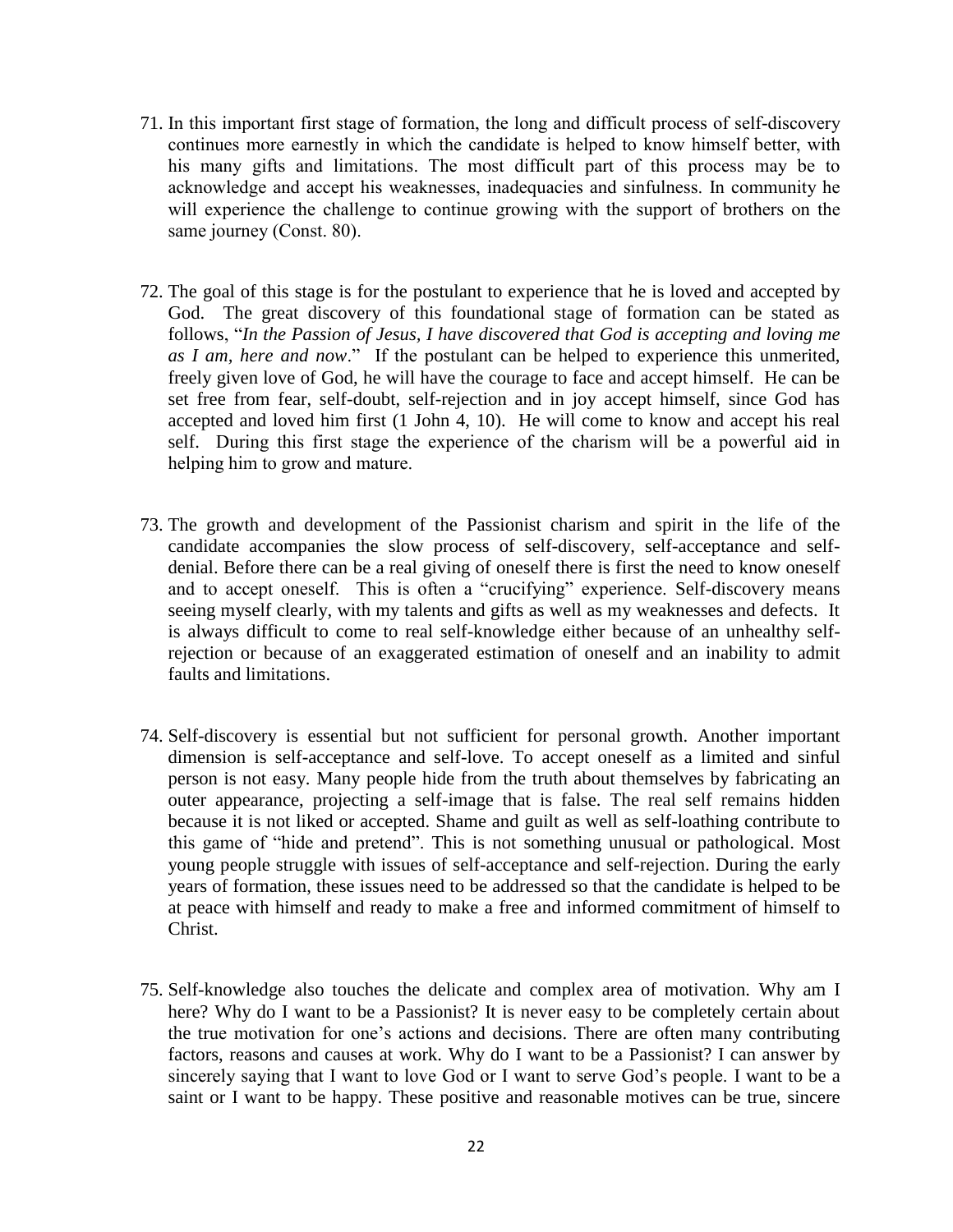and honest. But there may also be other motives that are conscious but not so positive and therefore unrecognized. Formation at this stage aims at clarifying and purifying motivation.

- 76. It is possible to be influenced by powerful unconscious motives. It is our actions and reactions to the events of daily life that give some hints of the presence of these true motives. It often takes a trained and attentive formator to detect traces of these hidden motives over a long period of time. It is important to discover the conflict between the expressed and the hidden motives because it helps us to know the needs and desires of the person that are in conflict and may even be incompatible with his stated goal to be a Passionist. This is part of the slow but necessary process of growing in self-knowledge. It is an essential part of the asceticism of formation for Passionist life.
- 77. In the early stages of formation, a lot of time and resources are devoted to helping candidates to move out of the darkness of ignorance and self-delusion to greater realism and truth about themselves. Life in community with peers and elders is an important context in which this kind of self-discovery takes place. Community life is also an important laboratory for learning about ones needs, likes and dislikes. It is here that one learns how to forget self in order to serve others. Friction and misunderstanding in community can also teach us how to forgive and seek pardon from others. These early years give the first indications of the person's capacity for tolerance, patience, forgiveness and an appreciation of differences so necessary for community life and service of others.
- 78. This first stage of formation corresponds in a general way to the purgative way, the first stage in the classical triple division of the spiritual journey. The purgative way is a time of difficult self-discovery and turning away from self and towards God. A rich spirituality based on the charism can provide the light, the support, the energy for engaging on this difficult part of the journey. First of all, it is because God loved each one so much that he sent his Son to save us. Jesus freely laid down his life for his friends, and I am one of those friends. He knows me and loves me despite my unworthiness. As the scriptures say, "while I was still a sinner he gave his life for me" (Rom. 5, 8). It is the knowledge of Jesus's great love for me a sinner that can help me to accept myself as I am. It is this love that can heal, forgive and change me just as it healed and changed Zacchaeus and many others. Jesus's humble self-emptying fills each one with real joy because "he loved me and gave himself for me" (Gal 2, 21). This rich Passionist spirituality gives us the confidence and strength we need to face and accept the difficult truth about ourselves.

#### **Psycho-Sexual Maturity and the Virtue of Chastity**

79. *The General Program* (1986) states, "it is assumed that the candidates have successfully passed through the appropriate stages of psycho-sexual development and have achieved the desired integration in sufficient degree" (46). This can no longer be simply assumed.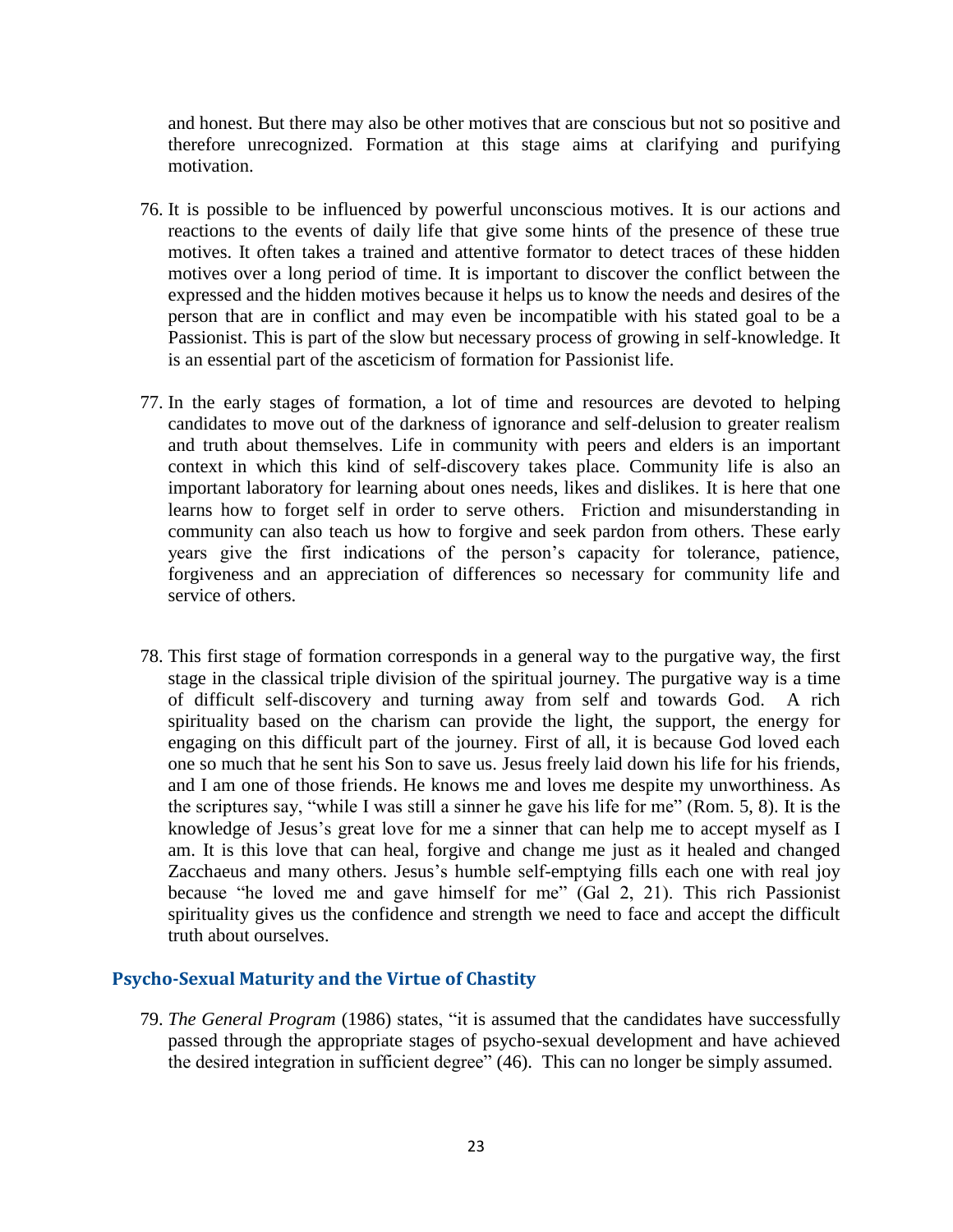The Church has been shaken to its foundations by the revelations of the sexual abuse of minors and vulnerable adults by priests and religious in many parts of the world.<sup>23</sup> Serious questions have been raised about the kind of formation and supervision these offenders received in the past. It is often insinuated wrongly that celibacy of its nature leads to serious problems of a sexual nature. The formation of future priests and religious must take all of this into account. Many difficulties and problems regarding personnel are also related to these important areas. The ongoing care of our religious requires that we address these matters in an open, mature, and thorough way.

- 80. In the light of the revelations of sexual misconduct by religious and priests, the areas of human sexuality, healthy psychological adjustment, and emotional maturity will need to receive greater attention than before. A more explicit and detailed education in the role and importance of psychosexual and emotional maturity will be given with input from experts in the field. This will help each of us to be more open about sexuality and its place in the life of religious men. It will enable us to look at human relationships and the natural human needs for intimacy, friendship and more. It will name and explore the variety and range of challenges to living a chaste and celibate life today. Issues around sexual orientation and sexual experience will be considered in depth. $^{24}$  The aim is to help the person to integrate his sexuality into a wholesome and healthy religious life.
- 81. This area will include an exploration of all matters dealing with our relationships with coworkers, those we meet in pastoral situations, and our relationship with friends etc. We will need to explore "boundaries" and what is appropriate in our relationships with others, the kinds of ambiguous situations that ought to be avoided, and the concerns of lay people about certain types of behavior, speech, and attitudes. There is also the issue of the misuse of power in our relationships that can lead to bullying and the denial of rights. Formators are to model the appropriate use of power as a means of service. If candidates are afraid of the formator, as has often been the case, they may comply externally but never learn to express their true needs in genuine dialogue.
- 82. Formation of the human person is also concerned with the kind of adaptation and change within the person that is necessary in order to be with others in ministry. We are invited to be with people in moments of great vulnerability, in times of struggle and pain, in situations requiring great sensitivity and care on our part. For this, human and emotional maturity is needed. The inner world of the person is a potential source of powerful needs and emotions that can lead to inappropriate acting out with tragic and painful consequences for minister and people. We are therefore concerned for the psychological health and fitness of our religious.
- 83. The pre-novitiate is a time of preparation and of learning to be generous in self-giving in the spirit of the vows. The focus on human and psycho-sexual maturity places the virtue

<sup>&</sup>lt;sup>23</sup> See GPV no. 202 on the protection of minors

<sup>&</sup>lt;sup>24</sup> GPV addresses the issue of persons with "homosexual tendencies" nos. 199-201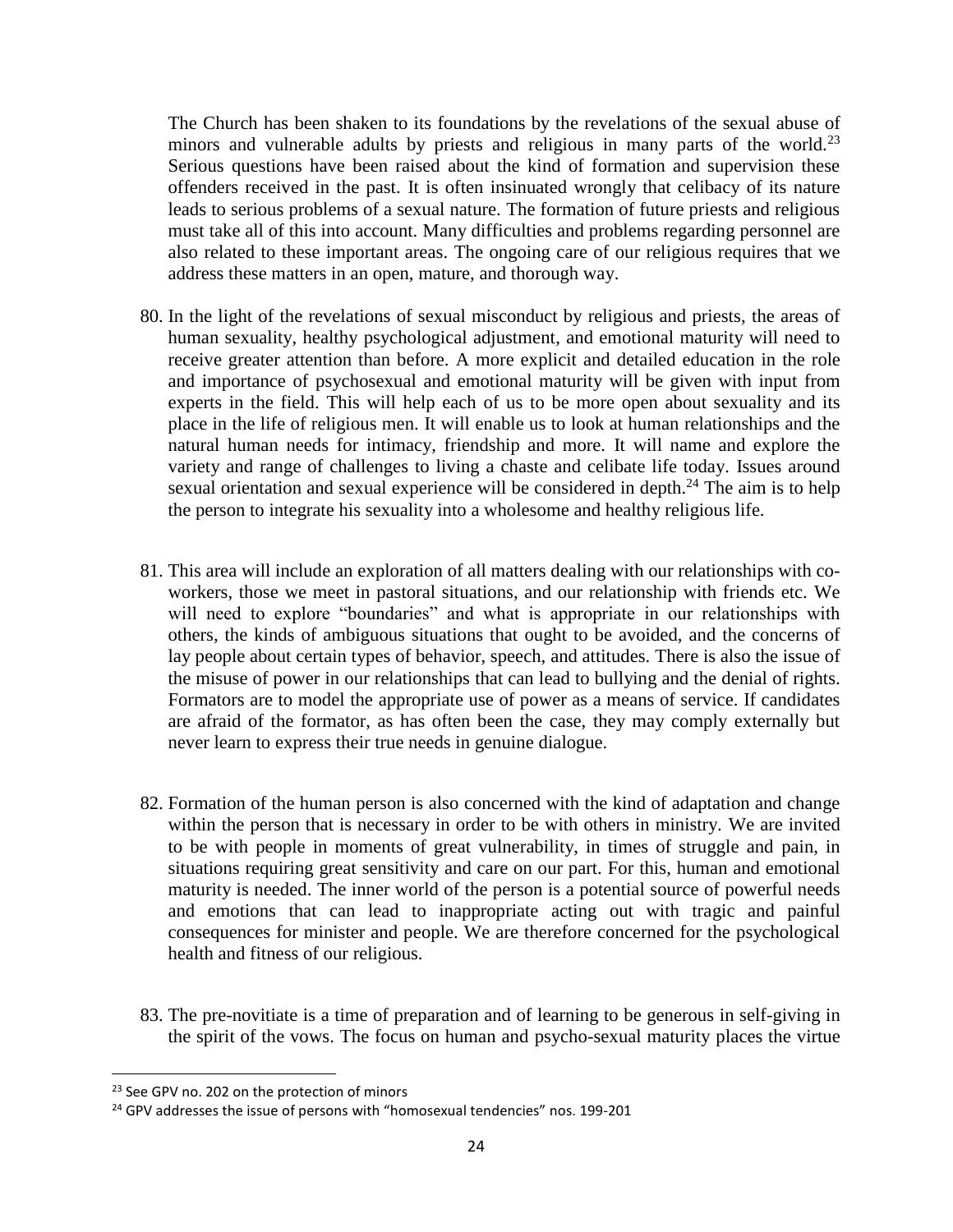of chastity at the centre of this stage. Growing in self-knowledge means knowing oneself as a sexual person and learning to offer the gift and energy of his sexuality to God. The candidate learns that vowed chastity is a way of loving like Christ who gave his life for all.

## **The Charism of the Passion in Stage I**

- 84. The Charism of the Passion gives us access to the whole mystery of Christ by passing through the door of His Passion. The postulant grows in his relationship with Christ and his desire to follow him unconditionally. He is introduced to the Charism by focusing on the Passion as the supreme expression of God's love (Const. 1). It is important that this be an experiential learning and not merely a theoretical or academic study of historical sources.
- 85. The charism can play a significant and powerful role in the human and spiritual development of the person. In his prayer before the Cross, the young man can grow in his awareness of God's love of him and discover the inner meaning of the Passion as the expression of God's unconditional love and acceptance, "Christ died for me."
- 86. In the mind of St. Paul of the Cross, the Passion of Christ is "the greatest and most overwhelming work of God's love" (Const. 1). St Paul of the Cross spoke of the "ocean of the divine love of God, from which proceeds this sea of the most holy Passion of Jesus Christ, which are two seas flowing into one"<sup>25</sup>.
- 87. In the Passion we discover the love that saves us because we are sinners. This love is not earned, it does not depend on our merits, it is not a reward for our goodness. God's love is freely and generously offered to us where we are and because we are needy sinners. In the Passion, God is accepting and loving me as I am here and now. If the young man can be helped to experience this unmerited, freely given love of God, he will have the courage to face and accept himself. He can be set free from fear, self-doubt, self-rejection and in joy accept himself since God has accepted and loved him first.
- 88. The best in modern psychology teaches us that in order to have the ability to love, one must first have been loved. Otherwise one remains trapped in the defense mechanisms we erect because of fear and insecurity. The experience of being loved by the Father precedes and conditions the ability to be a generous giver. It can liberate a person and open up a new capacity to surrender to the Father in loving obedience. This approach to the Passion as the outpouring of God's superabundant love is a powerful entry into the charism for postulants. It is not a mere theory about the charism or an abstract idea but it can be a powerful personal experience of God's immense love.

 $\overline{a}$ 25

*Lettere ai laici* (a cura di M. Anselmi), Roma 2002, 279 (A L. Burlini, 04-07-1748).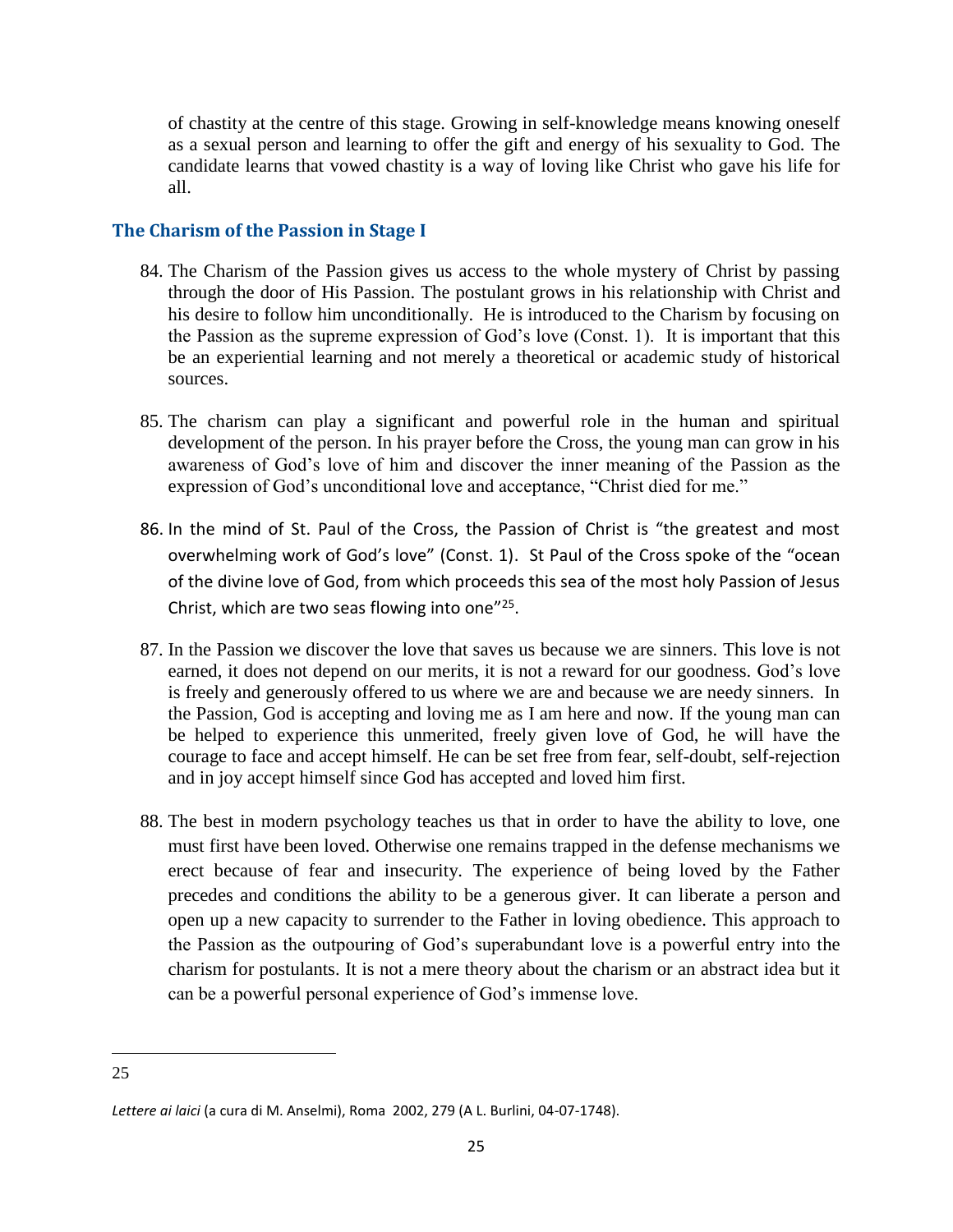- 89. It is primarily through his encounter with God in the scriptures and in prayer that the postulant will experience God's love for him. God has taken the initiative to set us free from all that can harm us by sending his Son who gave his life for us. This is a work of divine mercy and kindness that God lovingly undertakes because this is who God is (1 John 4, 16). The goal of this stage of formation is that the postulant is able to say "I have come to know that God loves me" (1 John 4, 16), and that greater love than this is not possible (John 15, 12). As a result, he is able to accept and love himself and others.
- 90. The love of God shown in the passion of Jesus is a love beyond words. St. Paul of the Cross cannot find the words to express the wonders of God's love. "I would love to tell you great things, but he who does not love cannot speak of love: this is a language only love can teach. Listen to the Divine Lover and allow him to teach you. I would love to be aflame with love. Ah! but I don't know how to speak. I want that about which I cannot speak. Oh my great God, You teach me what I must say! I would love to be entirely aflame with love. More than this, I want to sing in that furnace of love and magnify the great mercies that Uncreated Love has shown you" (Lettere I, 296, 315).

#### **The Postulant**<sup>26</sup> **is a man of prayer**

- 91. The Passionist is a man of prayer and in prayer he comes to know God's love for him. The formation community is a school of prayer (Const. 80) in which the postulant learns to be a man of prayer. He will be introduced to the celebration the liturgy of the hours, the sacraments, daily Eucharist, Marian and other devotions. He will be given an opportunity to participate in different forms of praying together - before the Blessed Sacrament, before the Crucifix, Stations of the Cross and be encouraged to assist his personal prayer through *Lectio Divina*, Centering Prayer, Taize chants, the Jesus prayer, mantras and local forms of prayer etc. The postulant is helped and guided to spend 30 minutes each day in quiet meditation or mental prayer.
- 92. Beginning in this first stage of formation, the candidate will experience the practice of spiritual direction and pastoral supervision. These are distinct roles from that of the formator. Each candidate should be engaged with a spiritual director who will help him with his relationship with Christ and with integrating the different dimensions of formation. The candidate will see the spiritual director monthly if this is at all possible.

#### **The Postulant is a man of action**

- 93. The Passionist is an «apostle» sent into the world with Good News for the poor (Const. 1, 63). Even as a young hermit, Paul Danei engaged in the apostolate with other young people, teaching them and praying with them. The postulant will have some experience of serving people, especially the poor and the suffering.
- 94. At this stage, the postulant is not engaged in clerical ministry. This is an ideal time for an experience of insertion in the reality of poverty and human suffering. He can find suitable work with the poor and those who are suffering. Such work could include distributing

<sup>&</sup>lt;sup>26</sup> "Postulant" is being used as a convenient generic term for candidates in the pre-novitiate stage.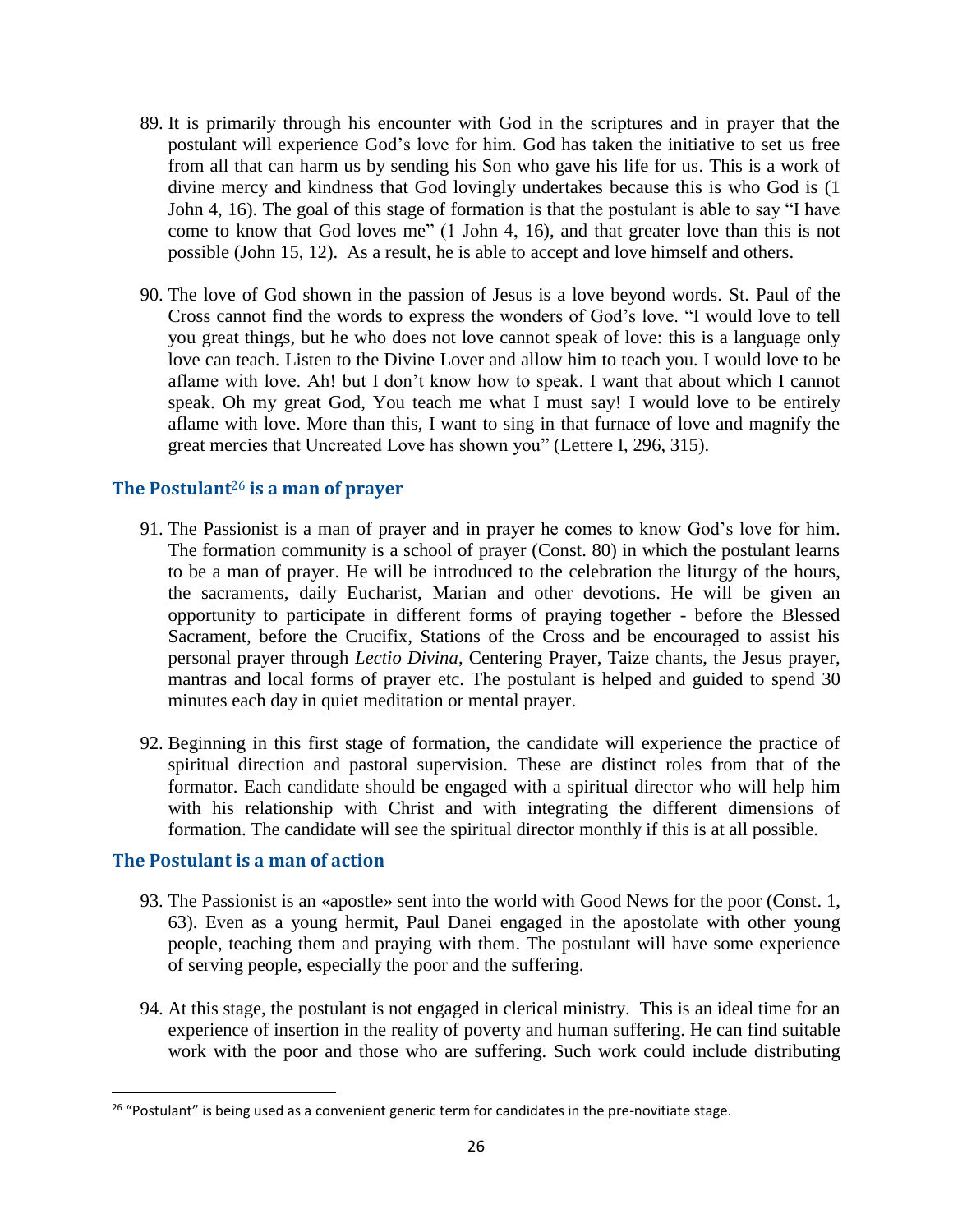food and clothing to the homeless, visiting the house-bound, the sick or the elderly, working with handicapped children etc. These activities will be carried out under the supervision and accompaniment of an approved religious or lay person, and the candidate must have the necessary police clearance to engage in these activities.

## **The Postulant is a man of Study**

95. This is also the stage at which he may begin the serious academic studies required for life and ministry in the Church today. In so far as is possible, our students will attend the secular university for philosophy or some other secular studies<sup>27</sup>. The perennial questions of reason and faith and especially the relationship between faith and modern science are of great importance. Our young men should also be aware of the new understanding of the universe and of humanity deriving from the New Cosmology<sup>28</sup>. In the university they will mix with their peers and grow in their appreciation of the challenges being faced today by young people as well as the cultural and intellectual trends that are shaping society. It is noteworthy that most young people studying at university today must also work to earn money for their tuition, lodging and pocket. This is a very demanding combination but is also an important way of learning the real demands of life today. It may be something for us to consider as we think of Passionist formation into the future.

## **Evaluation**

96. The first stage of initial formation includes, on the one hand, the community that welcomes the candidate and on the other hand the candidate who desires to enter more deeply into the Passion of Jesus and to move away gradually from his former life. It is a time of discernment and preparation for novitiate. At the end of this first stage, a serious evaluation is done by the community, together with the postulant to assess his human and spiritual readiness for the novitiate. Others who know the candidates can be invited to participate in this evaluation. These may include teachers and lay people who have been in contact with the candidates during this stage of their formation.

<sup>&</sup>lt;sup>27</sup> The Gift of Priestly Vocation, 2016, no. 22

<sup>28</sup> See Tom Berry C.P. (with Brian Swimme), *The Universe Story,* 1992.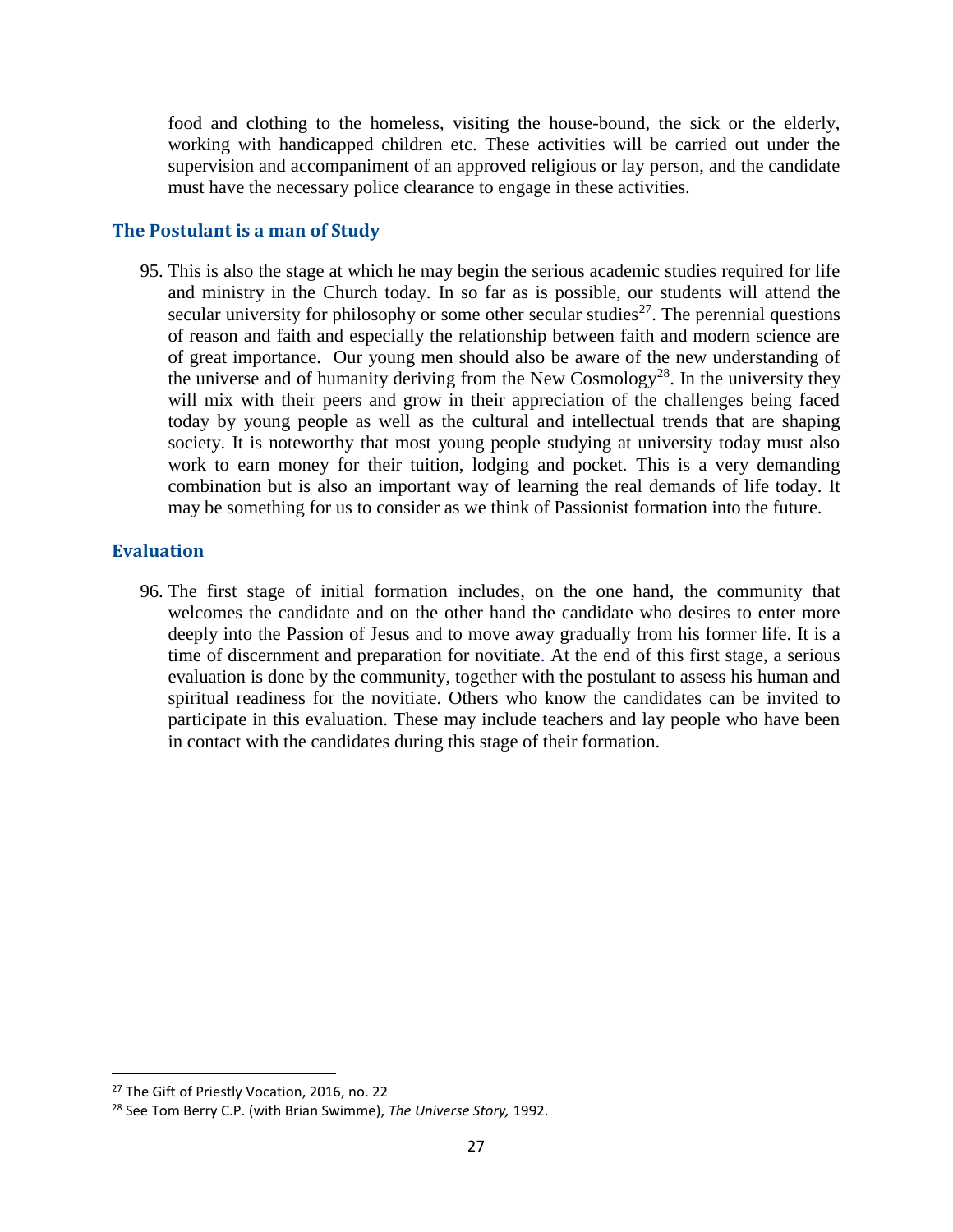# **Appendix to Stage I**

Here we suggest some of the strong biblical themes that will nourish him and help him to grow through this stage of formation. No one has seen the Father except Jesus who reveals Him to us (1 John, 1,18); God loved the world so much (John 3, 16); The Father is not absent but is in and with Jesus even on the cross (2 Cor. 5,19); To see Jesus on the Cross is to see the Father loving us (John 14,9);

God Loved Us First: John 3,16 God loved the world so much . .; Luke 15,11 ff. The Prodigal son; John 15,16 "You did not choose me . . "; I John 4, 7-16,19 "God loved us first"; Rom. 5,8 "While we were still sinners  $\ldots$ "; 1 Cor 1, 26ff "Consider your own call  $\ldots$  not many of you were wise . ."; Col. 2,13-14 "And when you were dead . ."

In the Old Testament, we see God's prior choice of a weak and insignificant tribe (Dt. 7). This theme is repeated and re-echoed by the prophets.

From the Constitutions: The Constitutions repeatedly remind us that the Passion is all about God's love. This is a distinctive evangelical intuition of the Passionist. The Passion of Jesus is "the greatest and most overwhelming work of God's love" which is the rock on which we can build our vocation (Const. 1). See also Const. 5, 10, 26, 33.

Const. 5 Christ reveals God's love for all people; Const. 10 Christ loved us by becoming poor for our sakes; Const. 26 The Christian community is founded on the love of Christ who, by his Cross, tore down the walls of separation; Const. 33 - Christ loved everyone without exception.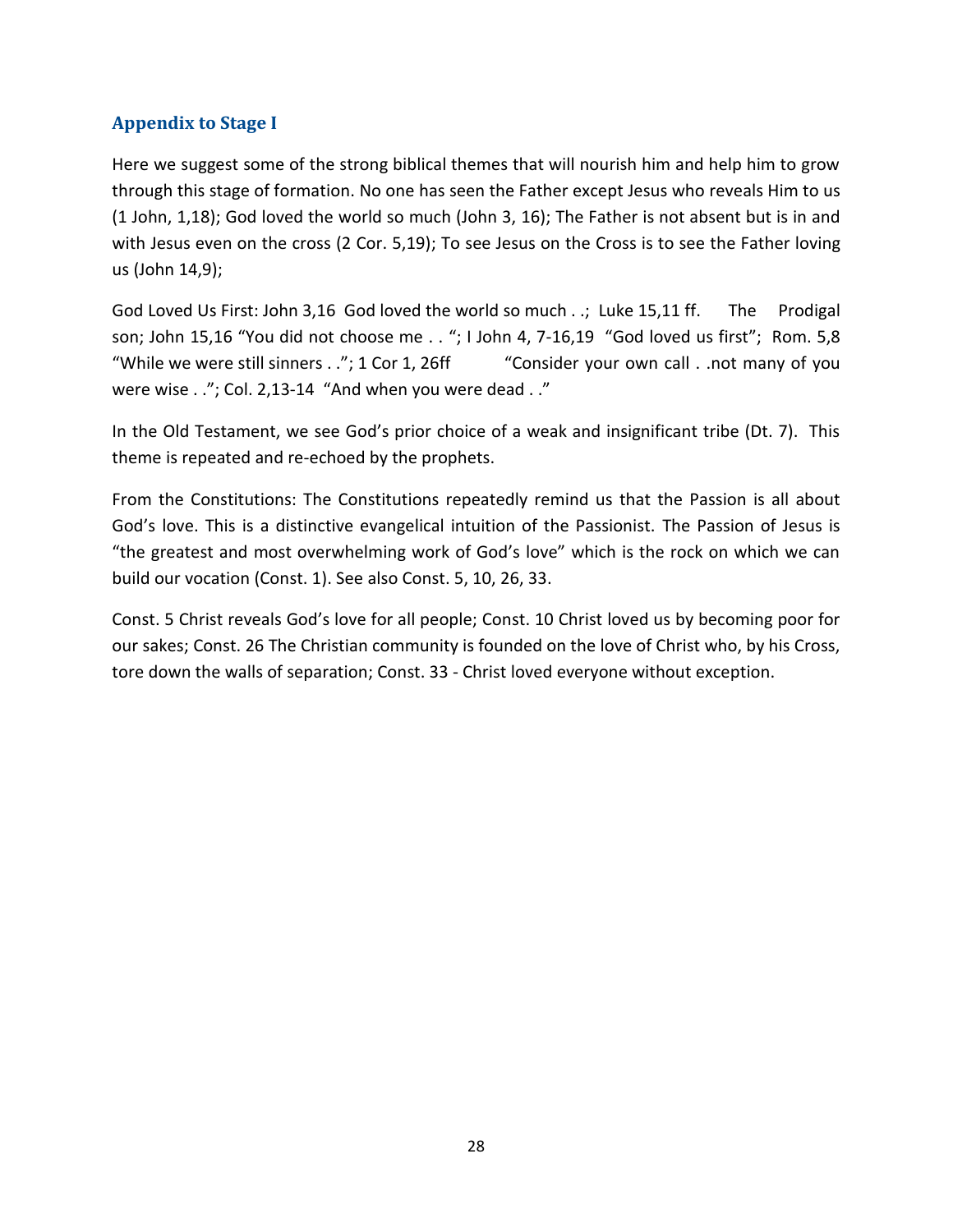#### **Stage II The Novitiate**

#### *Poverty, Prayer, Penance, Solitude*

97. The novitiate is a year of retreat, solitude and separation in order to help the novice to focus on the one thing necessary (Luke 10, 42). He will live the poverty, solitude and penance recommended by Paul of the Cross. It is a time of intense preparation for the total gift of self to God in union with Jesus Crucified in profession. He will grow in his willingness to be totally emptied of self until there is nothing left but the action of Jesus handing himself over to the Father in obedience, "Into your hands I commend my spirit" (Luke 24,46). This stage corresponds roughly to the illuminative way, the second stage in the classical three part division of the spiritual life. It is a time when the novice's personal relationship with Jesus reaches a new depth and intensity.

#### **The Paschal Dynamic of the Passionist Vocation**

- 98. Christian life begins with baptism in which the person is sacramentally united with Christ in his death and resurrection. St. Paul teaches us that every Christian participates in the death of Jesus in order to share in his Resurrection (Rom 6, 4-5). In response to God's call, we want to die to the old life of unbelief and sin so that the new life with Christ can begin. This new life is our sharing in the life of the Risen Christ. The sacramental dying to the old way of being and rising to the new way is the dynamic movement of the entire Christian life from beginning to end. It shapes every moment and every aspect of the Christian's life. There is a continual dying to all that is sinful, negative, and of death and a rising to faith, hope, charity, service and new life. The Christian adventure is a life-long transition from darkness to light, from slavery to freedom, from falsehood to truth, from the old to the new.
- 99. The Passionist life is one form of the Christian life in which this mysterious but powerful baptismal dynamic is lived with greater consciousness and intensity. The Passionist is first of all a baptized Christian who lives his baptismal union with Christ in a conscious and deliberate manner. He freely chooses to shape his entire life into a visible manifestation of his baptismal union with Jesus Crucified and Risen. He wants to dedicate himself to this project and to share this commitment with others in a particular form of community life and apostolic service that is a visible expression of and witness to this commitment.
- 100. The novitiate is the year when the baptismal and paschal dynamic take on a new meaning and depth in the novice's life (Rom. 6, 3-11). He learns what it means to be totally united with Jesus in his identification with the Father's will (Mark 14, 36). He accompanies Jesus on the road to Jerusalem (Mark 10, 32), and wants to pass over with Jesus (John 13, 1) from the old life to the new, until he is filled with the very fullness of God (Eph. 3, 19).
- 101. The whole Christian life is a form of self-emptying. Just as there is a *kenosis* of Christ as expressed in Phil 2, 1-11, there is also a kenosis of the Christian expressed in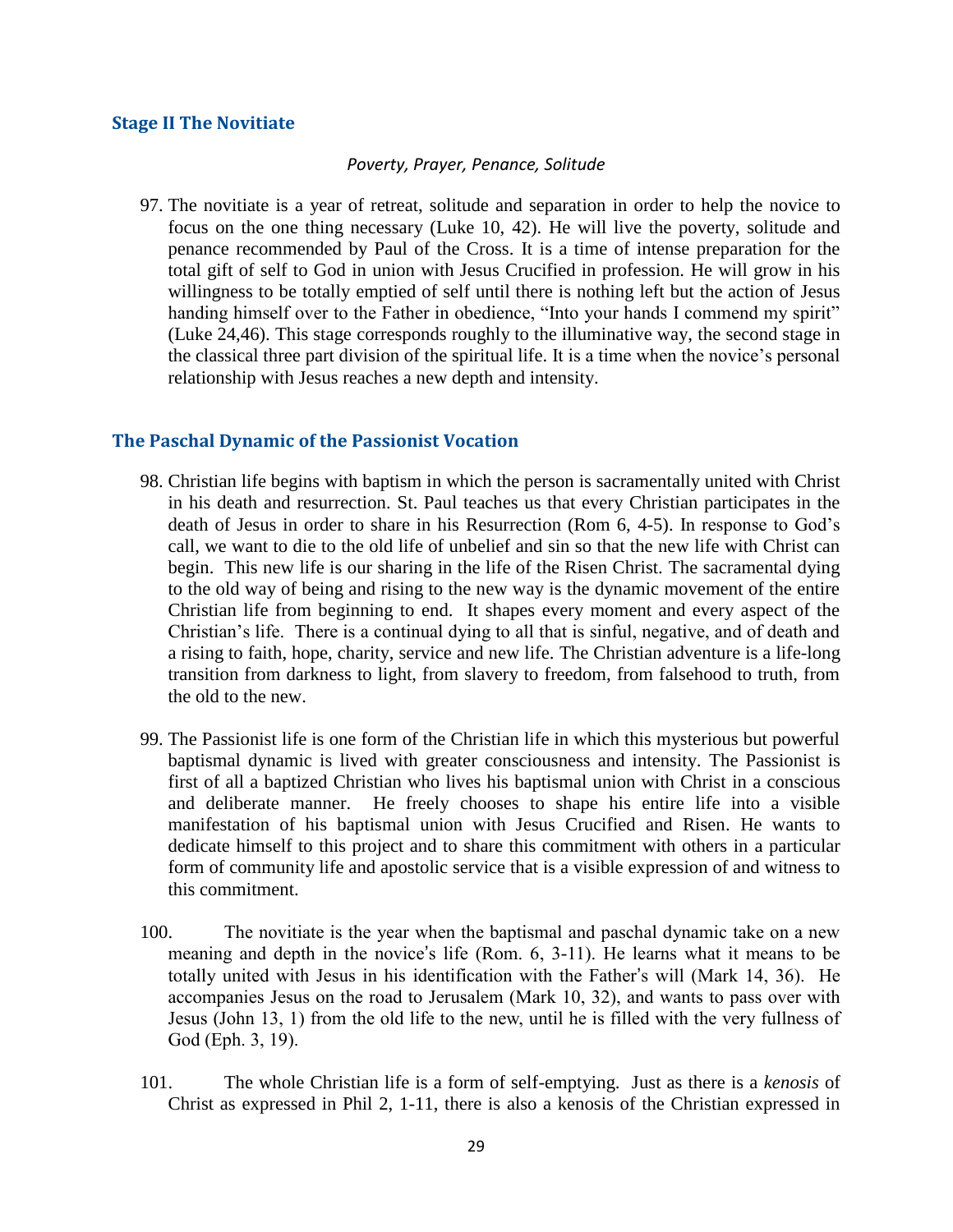Mt 25, 25-40 and other biblical texts. It flows from a deep desire to be emptied of all self-concern and self-preoccupation. In other words, the disciple of Jesus wants to die to himself in order to reach out to others in love and service. In all of this, Jesus in his Passion shows us the Way.

- 102. The novice is preparing for first profession as a Passionist religious. Through his religious consecration, the Passionist vows to live his baptismal union with Christ in an exclusive and deliberate manner. The novice hopes to profess the three traditional vows of evangelical chastity, evangelical poverty and evangelical obedience as concrete embodiments of his first and fundamental vow to be conformed to Jesus in His saving passion and death (Const. 5). Each of the three traditional vows expresses one particular dimension of his total and whole-hearted self-giving to the Father and for the sake of his "friends". By living as a chaste, poor and obedient Passionist, he desires to be completely one with Jesus who emptied himself of everything in obedience to the Father and who "loved his own to the end" (John 13, 1).
- 103. Just as Stage I was pervaded by the love of the Father, so this Stage is filled with the love of Jesus the Son who "emptied Himself" (Phil. 2, 7) and gave himself for us (Gal 2, 21). The focus is on Jesus's love of the Father, of his close friends, of the poor and the suffering, and of each one of us. Greater love is not possible (John 15, 13).

# **The Charism of the Passion in Stage II**

- 104. The attention of the novice is directed towards the self-emptying and poverty of Christ in the Passion. During this year, the novice will be helped to experience the charism as sharing in Jesus' self-emptying (Philip. 2, 8) and accepting the Father's will (Mark 14,36). He will explore the scriptures and see how "it was fitting for the messiah to suffer and so enter his glory" (Luke 24, 26). In many places the Old Testament looks forward to the coming of the messiah and Isaiah in particular points forward to the Servant of God who will suffer for the people (Isaiah 54).
- 105. The passion of Jesus is not confined to the last few days of his life. The whole Gospel is pervaded with his "passion" for the Father, and his "passion" for people. From the baptism in the Jordan, beginning with the temptations in the desert, the Passion of Jesus begins. He is in mortal combat with the "principalities and powers" that are ranged against him, plotting and scheming his downfall. His mission is to overthrow these powers and establish a new Kingdom. He will be opposed and threatened all along the road to Jerusalem, until finally they kill him.
- 106. The whole of the New Testament resounds with the message of Jesus' selfemptying love. It is significant that St. Paul of the Cross chose to have the Passion according to John read at the profession ceremony. Bible scholars tell us that John's passion is different in significant ways to the account of the passion in the synoptic Gospels. In John the passion represents the hour for which Jesus longed. It is the moment when he accomplished the Father's will and fulfills his mission to save the world. It is when he is raised up on the cross that Jesus draws the whole world to himself. The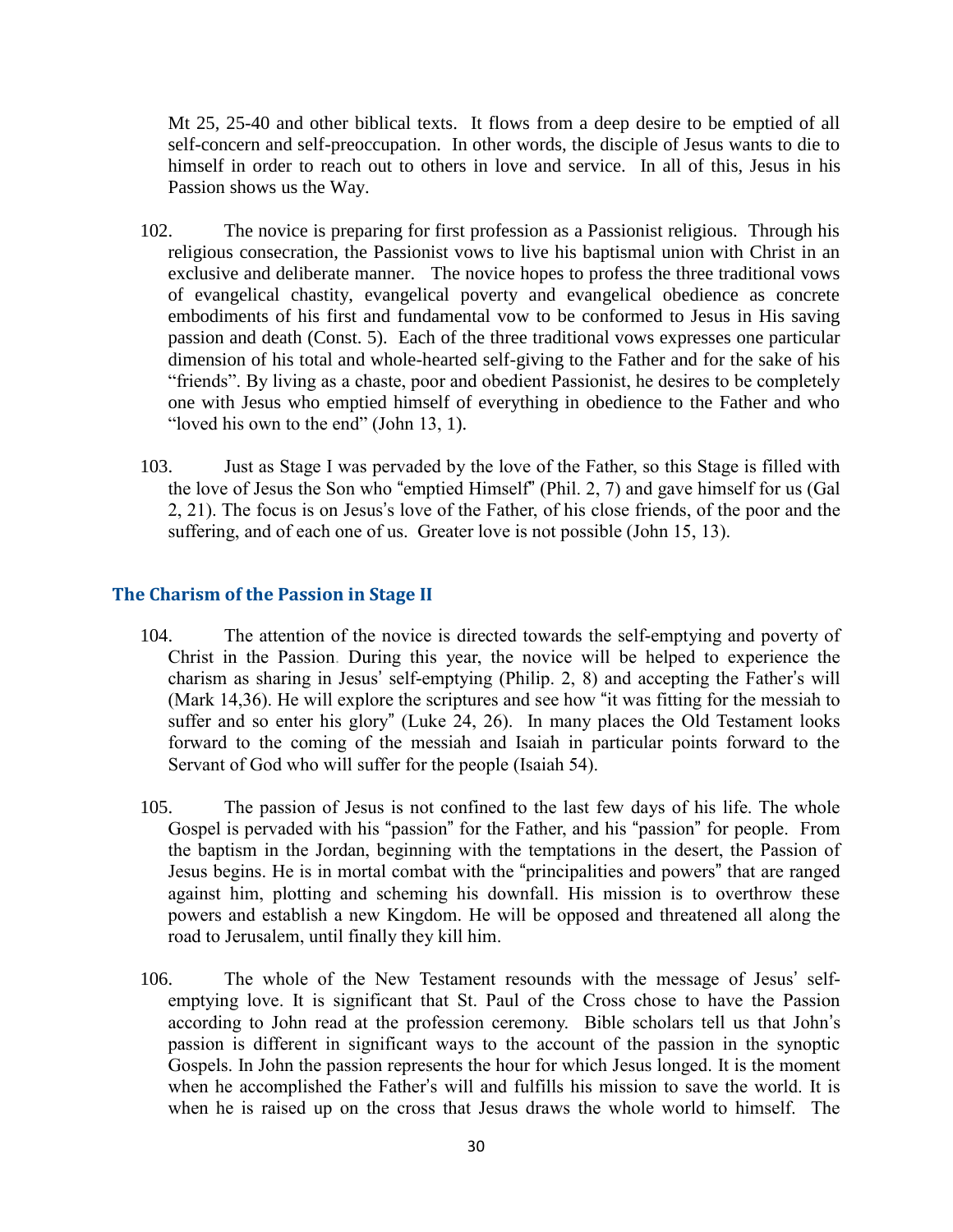novitiate is the ideal time to study St. John's Gospel and discover why Paul had a particular love for it.

- 107. The Passionist is a man of the passion. He shares Jesus's passion for his Father and for God's people. The novice discovers that the Charism of the Passion gives him insight into the whole mystery of Christ. In the light of Jesus Passion, he grows in appreciation of the mystery of the Incarnation, of Jesus mission, his preaching of the Kingdom of God, the healings and exorcisms, his befriending of the outcasts and despised, and finally the Paschal Mystery of his dying and rising. The charism of the passion helps us to see the mystery of God and the mystery of Christ in a new light.
- 108. The entire Constitutions (1984) is a contemporary expression of the charism that informs every aspect of Passionist life "We seek the unity of our lives and our apostolate in the Passion of Jesus" (5). The novices will study carefully the Constitutions so that they can identify the authentic expression of the charism for today. The Constitutions are in continuity with the Rule of St. Paul of the Cross and informed by the best in recent theological, biblical and spiritual theology.

# **Passionist Poverty**

- 109. The first name Paul gave his little community was "the poor of Jesus" to indicate the centrality of evangelical poverty in our life. Poverty is the stripping away of everything that is not Christ so that in the end "it is only Christ who is living in me" (Gal. 2, 20). The Passionist is called to unite himself to the one who "emptied himself taking the form of a servant". The novice is helped to say with the apostle Paul, "I am willing to accept the loss of everything in order to have Christ" (Phil 3, 8). He hears and accepts the invitation of Jesus "If anyone wants to follow me let him deny himself take up his cross" (Mark 8, 34 ff.).
- *110.* St. Paul of the Cross spoke movingly and profoundly about our radical poverty or "nothingness". The Passionist comes to recognize that he "*is nothing in the All."* By the grace of God, we can discover and accept our "nothingness" so as to be filled by God who is All. This is not simply a negative experience but rather the way of coming to the fullness of life shown to us by Jesus. Poverty is the banner under which the Congregation will flourish, he said (Const. 14). The greatest poverty is the knowledge of our Nothingness. "Wholly humbled and focusing on your nothingness, on your powerlessness, your emptiness, and knowing nothing, but with high and filial confidence in the Lord, you will lose all in the abyss of the infinite love of God, who is completely the fire of love.  $\ldots$ <sup>"29</sup>
- 111. The novice is preparing to live the vowed life. The vow of poverty is central to this stage. It is the poverty of Jesus who emptied himself. Poverty has a personal, community, and apostolic dimension. The vow of poverty also makes us more conscious

<sup>29</sup> *Lettere ai laici* (curata da M. Anselmi, pp. 301-302).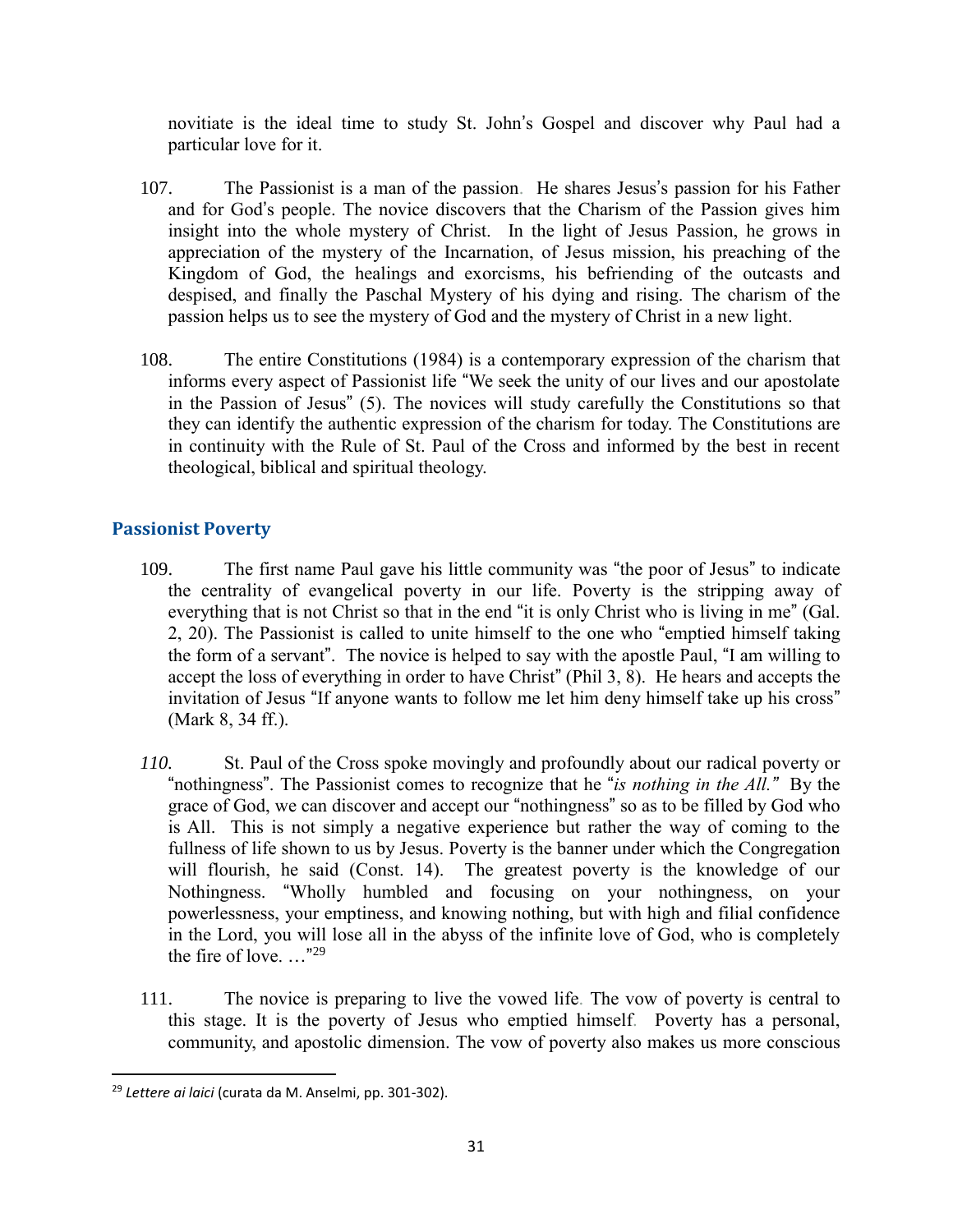of the earth and how precious is God's creation. A passion for the earth is a necessary part of our passion for God and his people. Respect for the earth and the material world will encourage a new freedom from the need to accumulate things and a careful use of God's creation. The novice will appreciate the need to learn more about the challenges to the eco-system coming from the greed and exploitation of some.

## **The Passionist novice is a man of prayer**

- 112. The novitiate community is a privileged school of prayer. The following of Christ Crucified in personal prayer is our way to discover the true God (Const. 49). The Passionist gives at least one hour each day to "mental prayer" (Const. 51). The novices will normally give more than one hour to personal prayer each day. They will prepare for this by meditative reading of the scriptures, especially the Gospels, reading the writings of the founder and other teachers of prayer. In this way it is hoped that the novice will become a prayerful person and a true friend of Jesus crucified.
- 113. During this special time the novices are helped to open their hearts to the possibility of a mystical experience of union with Jesus in his Passion. This will be the foundation of a life of love and service of God and neighbor. The highpoint of the founder's spirituality is the mystical reciprocity that he sees between the soul and God. He writes to Lucia Burlini, "Let that Immense Good repose in your spirit. This is a mutual repose: God in you and you in God. Oh, sweet work! Oh, divine work. God feeds himself, I will say that, for I do not have words. God feeds himself on your spirit and your spirit feeds itself on that Spirit of God. *My food is Christ and I am his....*God reposes in you. God penetrates you completely and you are completely in God, all transformed in his love."<sup>30</sup> This is also the goal of Passionist life.

#### **The Passionist novice is a Man of Action**

114. Even in this time of «retreat from the world», the novice will have some limited form of apostolate. Prayer leads to service of the neighbor, and the novices will reach out to serve people in need. Action for others nourishes prayer. The novices will bring to their prayer the needs of those they meet in the apostolate.

# **Evaluation**

 $\overline{\phantom{a}}$ 

115. Before being admitted to first profession, there will be an evaluation of each novice to determine his readiness for profession. This will include a self-evaluation of the novice, as well as the valuation of the novice director and the whole community. This should be a helpful experience of personal growth for the novice.

<sup>30</sup> *L* II (A L. Burlini, 25-5-1751). *LA* 293-294.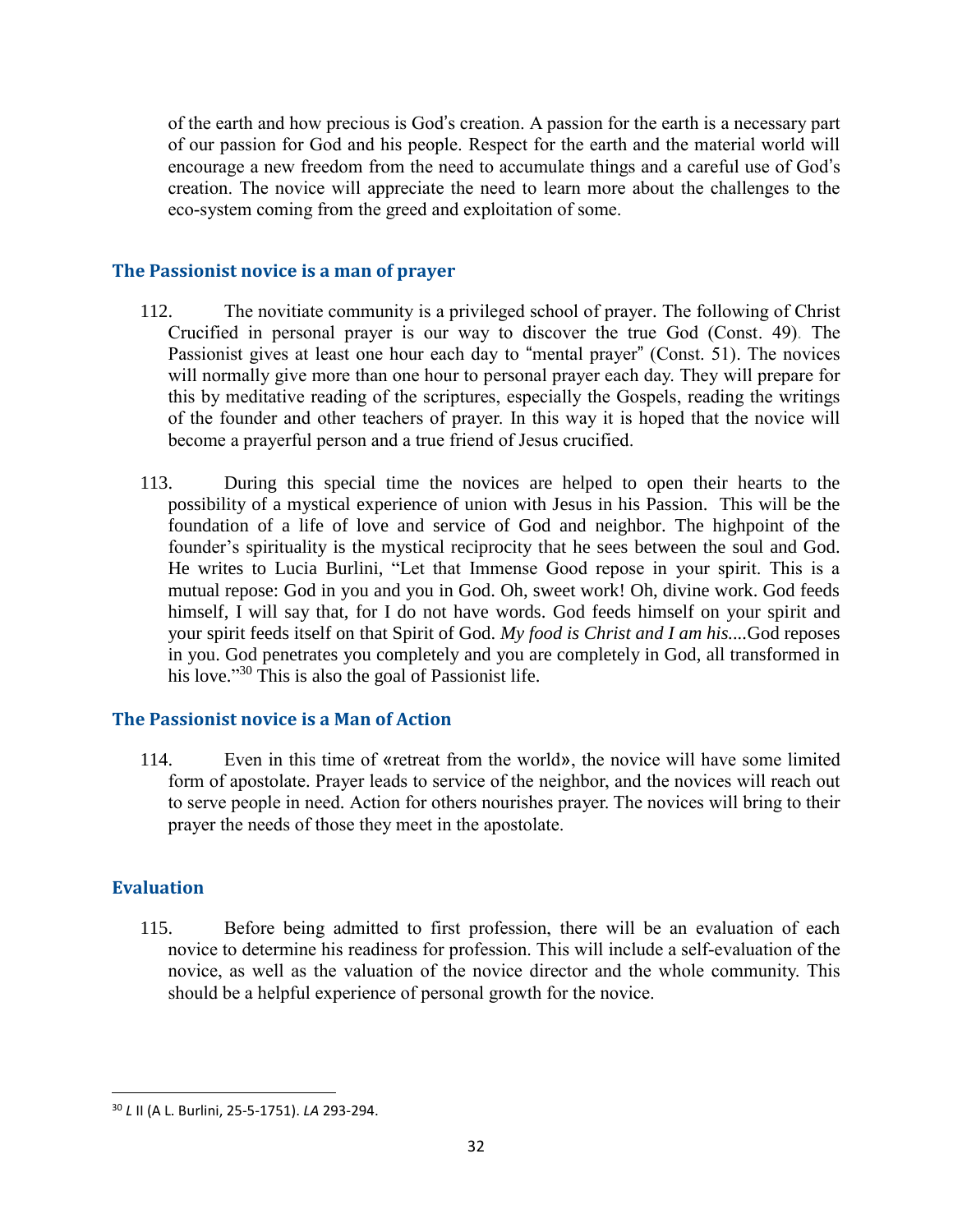# **Appendix to Stage II**

Some key scripture passages to be pondered: St. John's Gospel, especially the Passion narrative, John 18 ff.; Phil 2, 5 ff. "Have that mind in you that was in Christ Jesus . ."; Rom 6, 3 ff. "all of us have been baptized into his death "; Gal. 6, 14 «I glory in the cross of Our Lord . .»

From the Constitutions, "We participate in the Passion . . . and keep alive the memory of the Passion" (6); Baptism is the foundation of our religious consecration (7); Christ freely accepted the role of servant, and was "obedient unto death" (20); In community, he will regard the others better than himself (27); "We Passionists make the Paschal Mystery the center of our lives" (65); The purpose of the novitiate (89).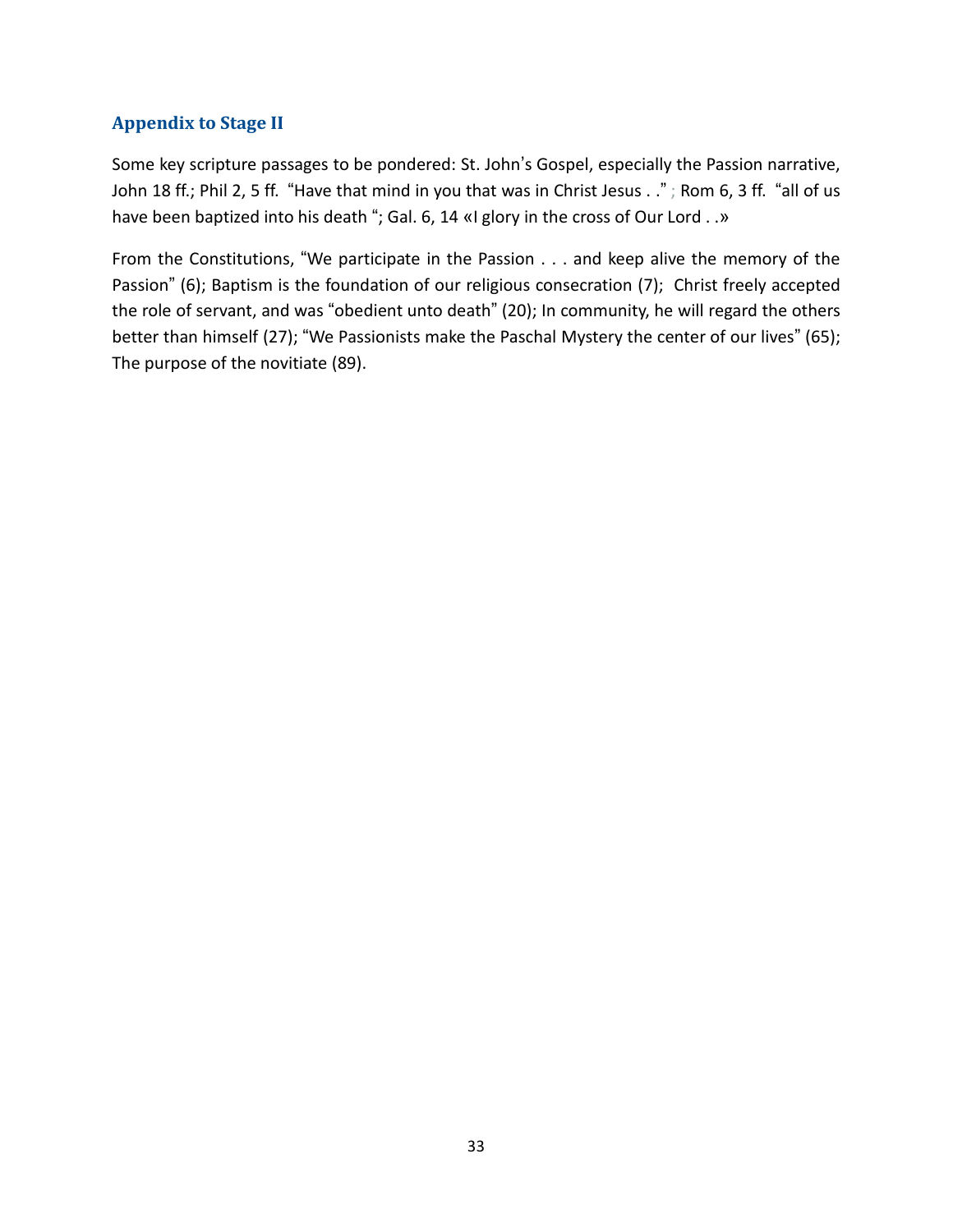#### **Stage III Post-Novitiate**

#### *Share the Word of the Cross with the whole world*

- 116. The post-novitiate is a time of consolidation when the new Passionist experiences a growing desire to share in the mission of Jesus. He wants to continue growing into the likeness of Jesus, having His mind and heart (Philip. 2, 5). He feels compelled to share this new life with others (2 Cor. 5, 14). In the religious community and with his fellow students, in the apostolate and with the people of God, he will share the love of God that has filled his heart (Rom. 5, 5). His new missionary thrust will be nourished on a deep prayer life and strong community bonds.
- 117. The spiritual dynamic of this time is still the paschal movement of dying to selfishness in order to live more fully the new life of the Risen Christ (Const. 64). The focus of the newly professed religious shifts to the strong desire to give his life for others, just as Jesus did. This will be expressed first of all in his love and service of his brothers in community. It is also a time of greater outreach and service of God's people, and especially of those most in need.

#### **The Charism of the Passion in Stage III**

#### *"As I have loved you . . ." (John 15, 12).*

118. The charism is an inspiration for Passionist ministry. Jesus crucified gave his life willingly for the good of others. On the Cross, he showed the depth and extent of his selfsacrificing love. He willingly laid down his life for his friends (John 15, 12-13). The Passion of Jesus is the inevitable outcome of his commitment to the poor and suffering, his willingness to forgive sinners and his healing of the sick. The Passion is the inspiration of all our apostolic work and ministry. Like Paul the Apostle, the Passionist is moved to share with others his own personal experience of God's great love and compassion  $(2 \text{Cor. } 1, 4)$ .

#### **Charismatic Mission**

- 119. St. Paul of the Cross was an indefatigable apostle and missionary who shared the zeal of the great Apostle who said, "We preach Christ crucified" (1 Cor. 1, 23). His purpose in founding the congregation was to go to the people with the message of the Cross (Const. 1, 50). He was deeply moved by the many ills affecting the people of his time and believed that the passion of Jesus was the most effective remedy. He saw the name of Jesus written on the foreheads of the poor and responded to them as if to Jesus. In this he was living the message of Jesus, "as long as you did it to one of the least of these you did to me" (Matt 25). Our message is the Word of the Cross, the Gospel of love, "God so loved the world that He gave up His Son for us" (John 3,16).
- 120. This is the time when the young professed turn to the Spirit to fill them with the energy and enthusiasm to go to the whole world with the Gospel of the Passion "Go out to the whole world and proclaim the good news" (Mark 15, 16). In order to share in the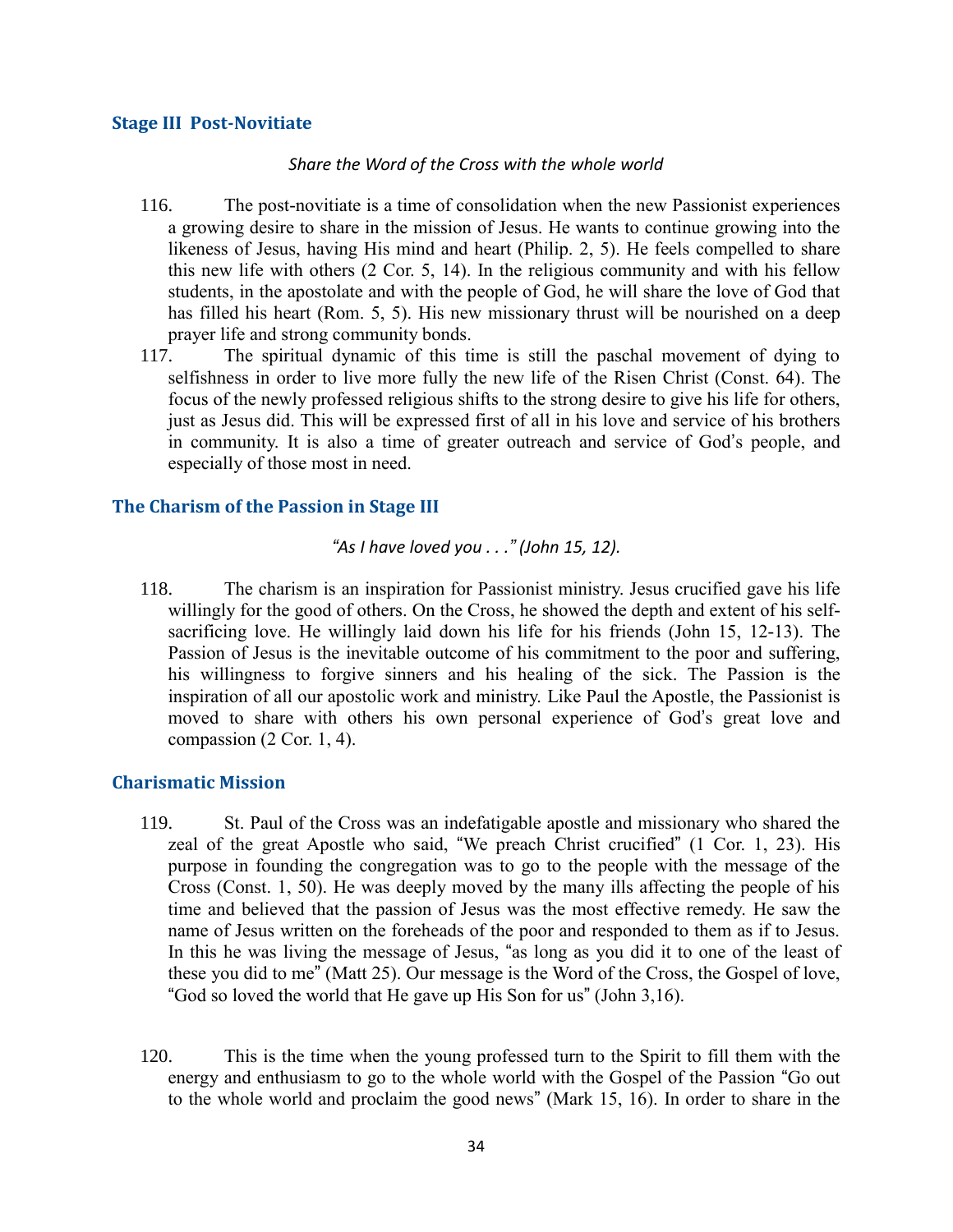mission of Jesus to establish the Kingdom of God, they will have a particular care for those most in need of mercy and compassion. They will learn from Jesus who was gentle and tender with those in need. It is with the energy and fire of the Spirit that they go to the people with Good News that fills their lives with love and peace, "The Spirit of the Lord is upon me. He sent me to bring Good News to the poor" (Luke 4, 18).

- 121. In today's context, it is easy to identity at least three groups of people young Passionists will go to with the Gospel of the Passion - those who already believe and want to grow in faith and love, those who have fallen away from the Church or have lost their faith, and those who do not know Christ. The way of sharing the Gospel with each of these groups will be different and will require skill and sensitivity. A good knowledge of the context in which people live, with their concerns and preoccupations, is a necessary preparation for their ministry.
- 122. The new communication technologies and the ever expanding digital world offer great possibilities for personal development and for evangelization. Those in formation should learn how to use these new technologies in a competent and appropriate way in service of our mission.

## **Learning from the Founder**

- 123. In the post-novitiate stage of formation, the new Passionist will continue to grow in his knowledge of the founder and learn from him to seek above all else to know and do the will of God, especially in his outreach to others. "(T)he highest perfection is to feed, in a pure spirit of faith and love, on the Divine Will. Oh! Sweet Jesus! What a great thing you taught with words and deeds of eternal life! Recall what the lovable Savior said to his beloved disciples: it was his food to do the Will of his Eternal Father". *(Ibid*., 491 , to Suor C. Bresciani, 18-12-1743).
- 124. Jesus was sent by the Father and came among us in obedience to the Father. Everything he taught, and everything he did was because of what he learned from the Father. His food and drink, his whole life and mission was to do the Father's will, "Not my will but yours be done" (Mark 14, 36). This is the focus of formation in the postnovitiate stage.
- 125. Obedience to the Divine Will was at the centre of Paul's spirituality. Evangelical obedience is lived in community with our brothers. It is together with them that the young Passionist will discern God's will for him. Jesus fulfills his mission by embracing his Passion as an expression of his total commitment to the Father's will, "Thy will be done!" The Passionist commitment to centre his life on the Passion of Jesus and to preach the Gospel of the Passion is motivated by his desire to be like Jesus who wanted in all things to do the Holy Will of God.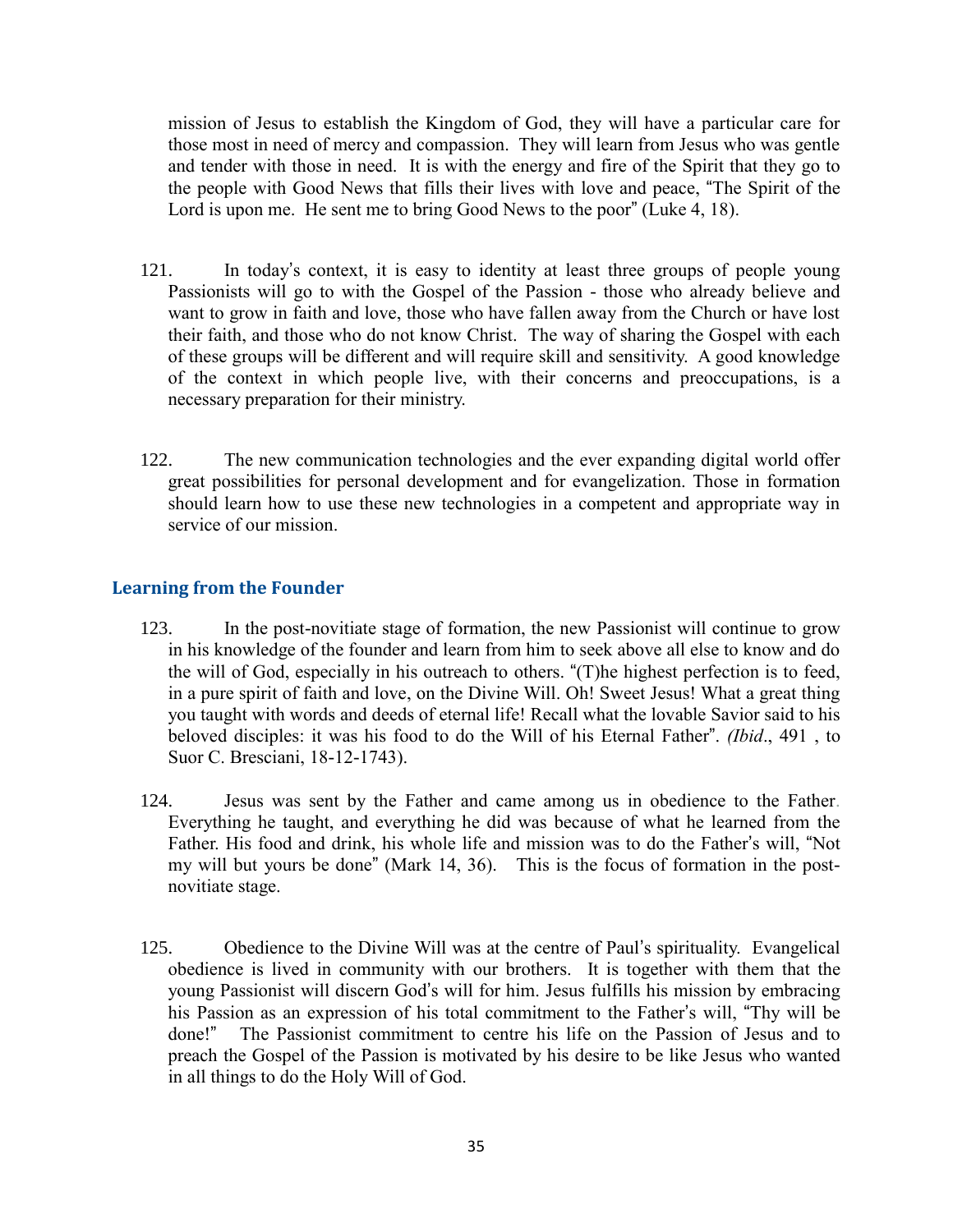#### **The New Passionist is a Man of Prayer**

126. The formation community is a school of prayer (Const. 80). The young Passionist will continue to grow in his life of prayer. He is helped to find a suitable time and place for his daily meditation. Regular days of recollection and retreats will nourish his spiritual life. He will learn to be a teacher of prayer and especially of meditation on the Passion (Const. 66)

#### **The New Passionist is a Man of Action**

*"The love of Christ compels me to speak . ." (2 Cor. 5, 14)*

127. As we have seen, during this stage the apostolate takes on greater importance. The young professed combines his studies with apostolic activities. He will receive the ministries of lector and acolyte and can exercise these in the community and in the public church. He can teach others to contemplate the passion in prayer groups and bible study groups, especially young people. Ministry among the poorest people is to be preferred, especially immigrants, minorities and those most neglected. The young professed will be given serious preparation to preach the Word of the Cross. As deacons, they will preach and officiate at some church services.

#### **The New Passionist is a Man of Learning**

128. Our consecration to the Passion binds us to a serious study of the Passion in all its dimensions. We are to lead others to a deeper understanding of the Passion (Const. 6). Especially during the years of formal study, young Passionists are to be instructed in the full range of the mystery of Christ's Passion (Const. 78. 86). It is our mission to keep alive the memory of the Passion of Jesus and its meaning and relevance for people's lives. This will require serious study and research, not only of the Passion, but of the world today, and especially of the local culture. The study of the passion does not end with initial formation. It is a lifelong vocation that will continue to enrich the Passionist religious as well as those to whom he is sent on mission.

# **Evaluation**

129. Before being admitted to final profession and again before receiving orders, the candidates will engage in a serious discernment to determine if this is God's will for them and if they have the necessary qualities and gifts for this life. The entire formation community should be involved in this process together with teachers where they are studying and lay people who know them.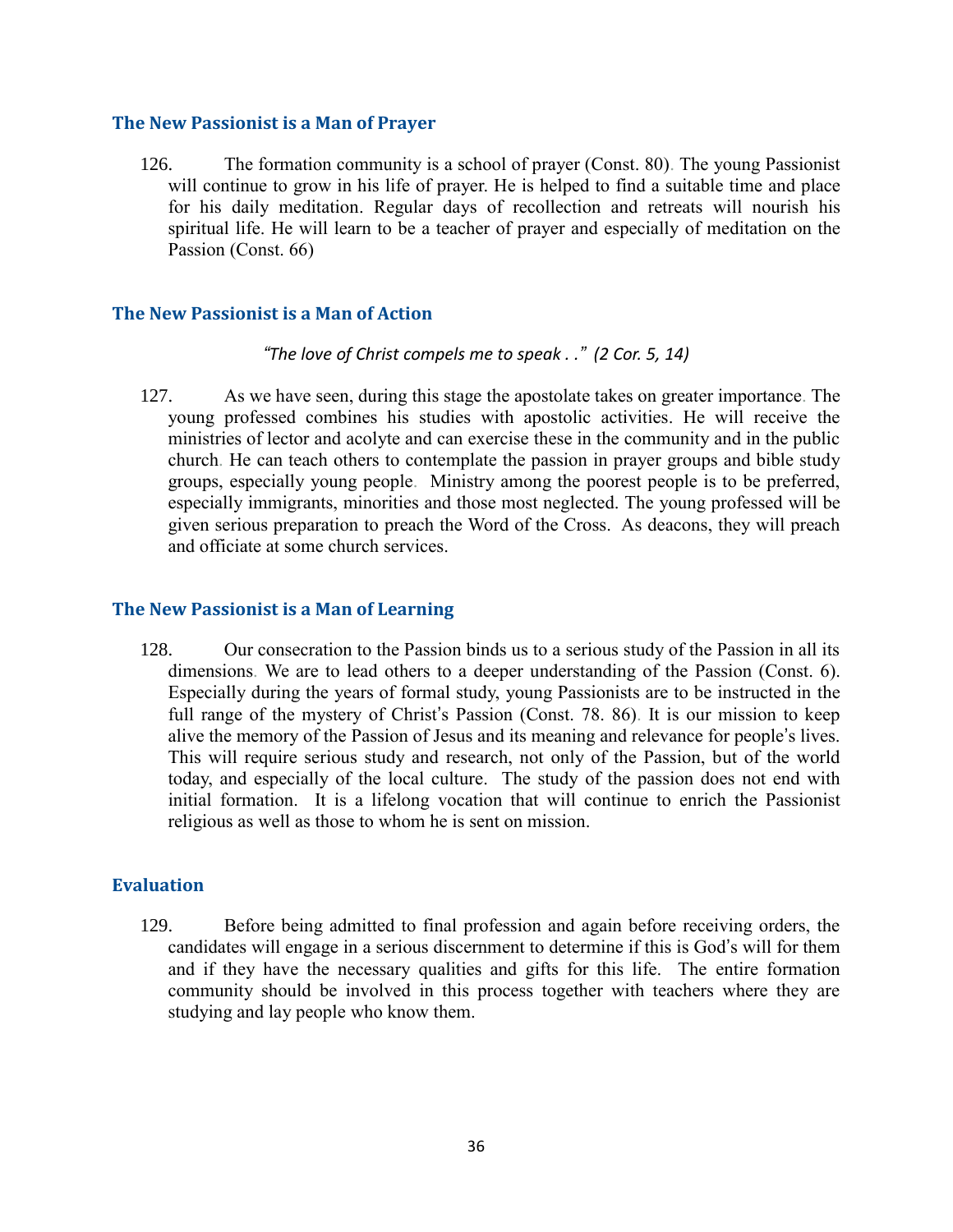# **PART THREE**

# **Permanent Formation**<sup>31</sup>

- 130. This document is concerned primarily with the first phase of formation or initial formation. It does not attempt to offer a comprehensive program of life-long ongoing formation for our religious. In the near future, a document on ongoing formation will be prepared.
- 131. Passionist formation does not end with final vows and ordination. It is a lifelong process of being conformed ever more fully to Christ crucified and risen. Human and spiritual growth never come to an end. Opportunities should be offered to all our religious at appropriate intervals for further study, ongoing spiritual direction, and acquiring the new skills necessary for ministry. The Congregation will make every effort to rekindle the flame of enthusiasm in all our religious so they are ready and willing to renew their commitment to the Lord and his people at every stage of life.
- 132. The ongoing formation of all our religious is a duty and a necessity. The Congregation of the Passion has been entrusted by the Church with the great responsibility to announce the Gospel of the Passion and to minister to God's suffering people. We want to fulfill this mission with dedication and competence. This requires a willingness on the part of each one to learn continually, to review one's life and ministry and adapt where necessary, and to acquire the new knowledge and skills needed to respond creatively to the ever changing challenges in the world and the Church.
- 133. The years immediately after ordination can be particularly challenging for the newly ordained. He has moved from the house of formation and the community life with his peers into the apostolic community with older confreres. It is often a great joy to share life with experienced and helpful elders. They have so much to offer from their experience of life and ministry. However, there can also be times of painful misunderstanding and even conflict. It is sometimes difficult to respond to the needs of God's people and this can lead to frustration and even disillusionment. The young religious and priests need the support and care of their elders and especially the superior of the community. Special moments of rest and reflection should be organized when the newly ordained can meet and share for mutual support.
- 134. In recent years a large proportion of those ordained have either left the Congregation or experienced a personal crisis in their first five years as priests. This has occurred in other religious communities and dioceses also. Some young priests were appointed to ministries in isolated places and did not have adequate support systems.

<sup>31</sup> See GPV nos. 80-88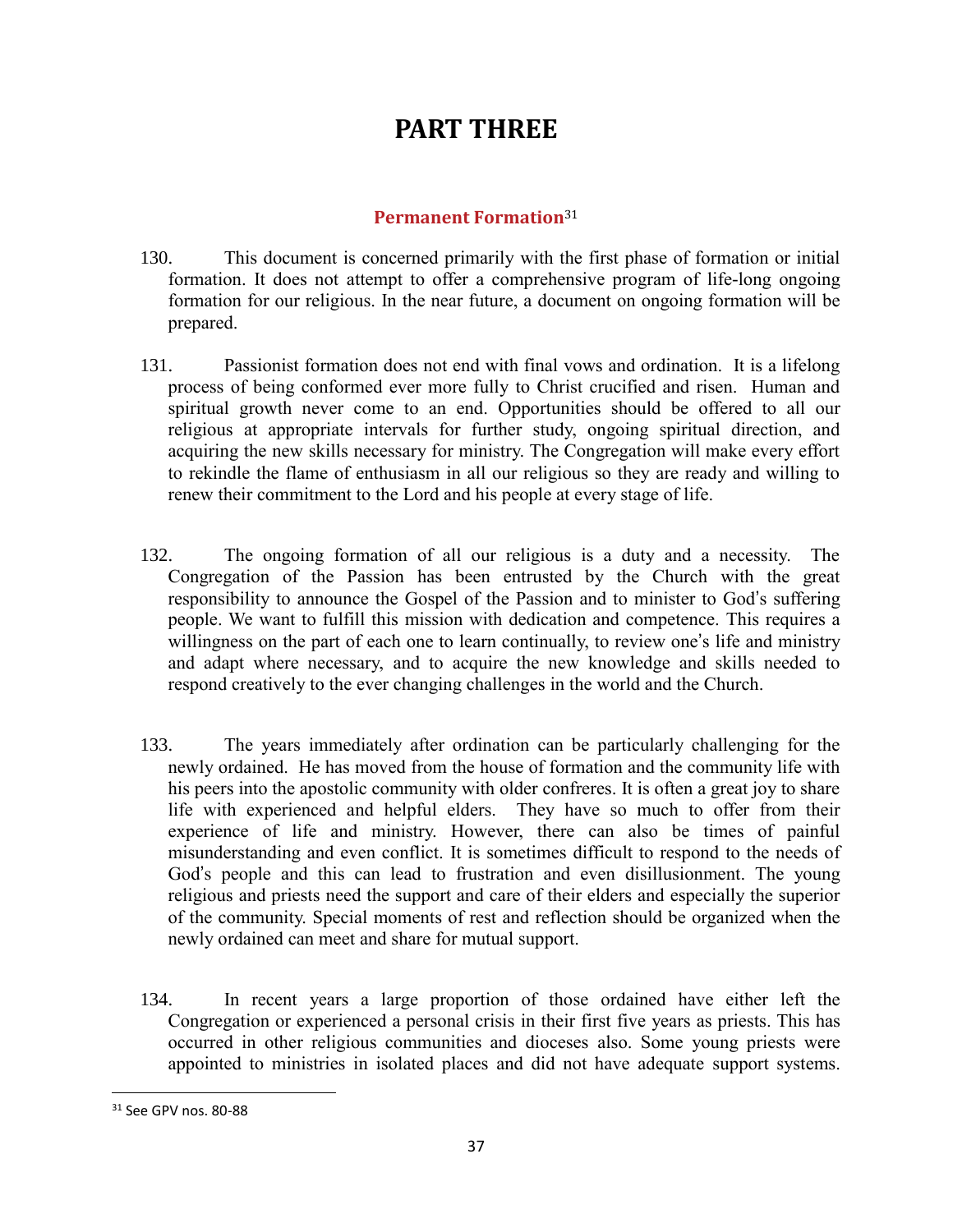Some became totally involved in ministry and lost focus on their community and or their prayer life. Some who had conformed externally during their years of formation now emerged from hiding like submarines with a totally different mentality. Some did not continue or did not develop the practice of spiritual direction or pastoral supervision. It is critical that Province leaders address this reality and determine to provide the special support and assistance needed in the early years after completing initial formation.

- 135. Formation is about growing in our love of the Lord and our commitment to God's people in ministry. Every day the Lord renews his invitation to us to follow him with all our being. Every day we learn more about ourselves in prayer, in community with others and in our ministry with God's people. We desire to be ever more generous in our response to the Lord and his people. Experience shows new ways in which we resist the promptings of the Spirit. Growth continues until the end of life and by means of ongoing formation we seek to provide the helps that are available to nourish and strengthen the human, spiritual and vocational life of every Passionist.
- 136. It is the Lord who calls and prepares his servants as ministers in his Church. St. Paul of the Cross insisted that the Congregation is a work of God and that everything depends on God's initiative. We continue to believe this and trust in God to send us new members and to oversee their training and formation, "If the Lord does not build the house all our work is in vain" (Ps. 127, 1).
- 137. There is no perfect program of formation and we cannot make perfect religious. In these pages we offer the outline of a way of accompanying those whom God sends to us so they can hear more clearly and answer more fully the call of the Lord to follow him as Passionist religious. We pray that our efforts will be pleasing to the Lord and that he will take the little we can offer and transform it into something beautiful for the praise of God and the good of His people.

# **Appendix to Part Three**

Fr. Amedeo Cencini addressed the  $47<sup>th</sup>$  General Chapter on the importance of formation and insisted that formation never ends and is a life long process of daily conversion and growing conformity to Christ. There is never a time when we can say formation is complete.

Formation understood as conformity to Christ can also be expressed as learning to have the sentiments of Christ who gave his life for us (Phil. 2, 5). This implies that formation touches and transforms us in the depths of our person, in our feelings, emotions, desires and passions. If formation does not enter into the depths of our human sensibility it will leave us largely unchanged.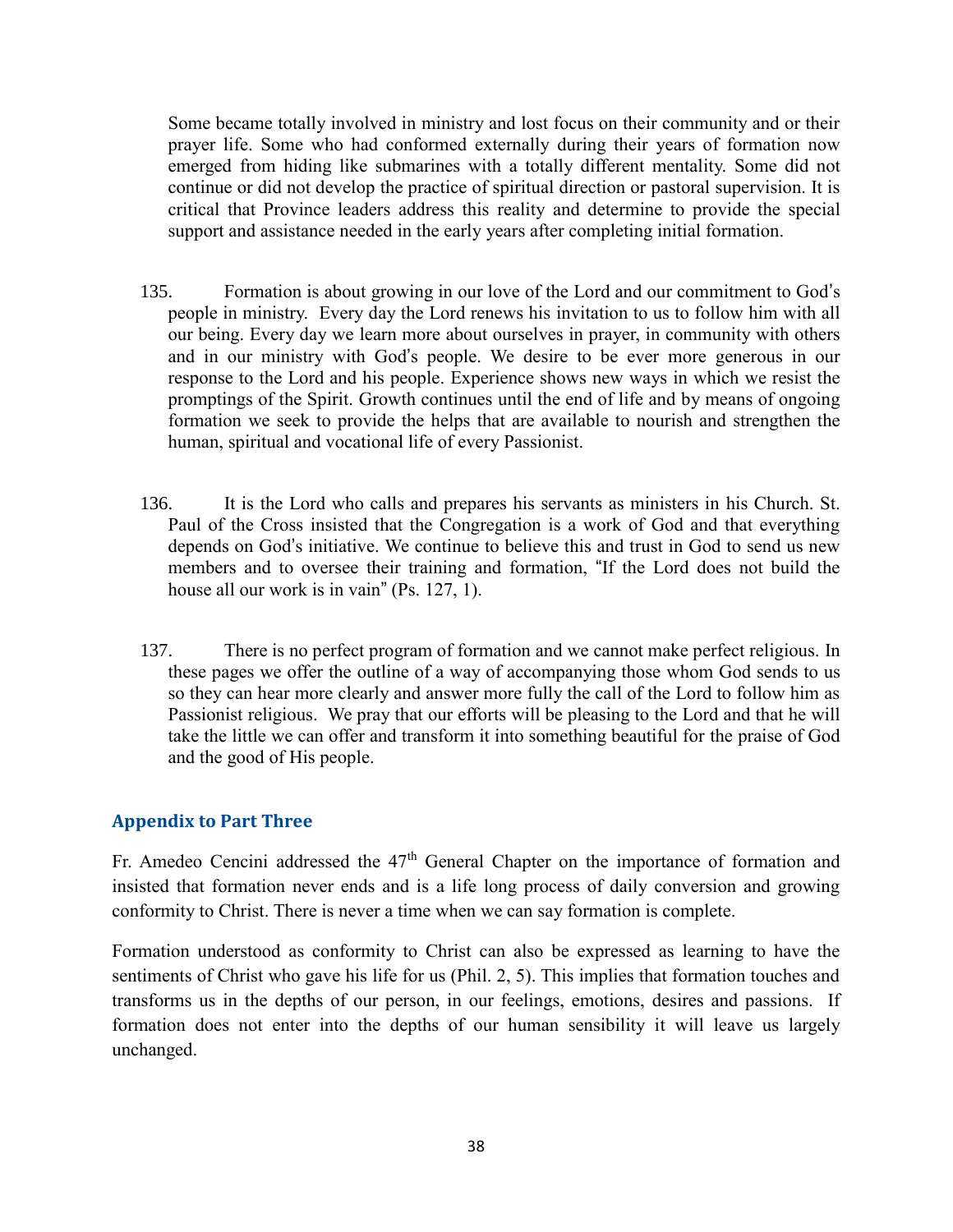Formation is first and foremost the action of God. If we are to take on the form of Christ it is only the Father who can shape that form in us. The Father, through the action of the Spirit forms within each one the image of his son. This lifelong process of formation happens largely through the ordinary experiences of every day. The Father uses every means to help us. We simply need to have the openness and trust to notice and to learn. Ordinary formation throughout life is the ability to learn from daily experience.

On our part, we seek to be open to learning from our experience of life. We star from the idea that what is most important is the creation in the person of 'an intelligent willingness to let oneself be formed by life for a lifetime, or *docibilitas*. Docibilitas is the freedom of the person who has learned to let himself be formed by life for life, or who has learned to learn from all the circumstances of life, from every situation, from every relationship, with any person, saint or sinner, in every age and existential season, in failure and in success, when everything goes well, when someone accuses and attacks, even slanders, in health and illness, in youth and in old age ..., because he knows that behind every circumstance or person or event of life is the hand of the Father who ... is dying of the desire to see in us the face of his Son.

Ongoing Formation can be divided into two unequal dimensions, Extraordinary and Ordinary. Ongoing Formation is extraordinary, if it is interpreted as particular interventions, as refresher courses, periods of study and reflection on topics of particular importance, three-days, weeks of meetings, pilgrimages, monthly retreats, spiritual exercises, semesters or sabbatical breaks etc, and anything else that can periodically serve to sustain and animate the spiritual, intellectual, pastoral, charismatic life of the people in question. This is often taken to be the totality of Ongoing Formation.

We are becoming increasingly aware that the real Ongoing Formation is the formation that takes place every day, in every moment and in every event. If the Father is at all times shaping us in the image of the Son then Ongoing Formation is an everyday "ordinary" reality. It is realized in ordinary situations and everyday. It passes through the mediations of normal life, from our brothers in community to the people we serve in the ministry. It does not need exceptional contexts, but takes place where one lives one's everyday life. Of course you can also avail of extraordinary circumstances, such as those listed above, but here is the heart of it. It is daily living that manifests its effectiveness and gives life to that new being that grows according to the heart, mind and sensitivity of the Son.

We have to acknowledge the great importance of the role of the community in ongoing formation, recognizing in it the normal place of the formative journey, where each member is reached by the grace of the Father who forms us through privileged mediation, that of brothers not chosen by me and who have not chosen me, and who live with me. Each of them is the way along which the Father comes to me and I come to the Father. We note well: each of my brothers (who become brothers only when I recognize this mediating function in them), not just some of them (or the best and saints). This implies, on the part of the individual, an assumption of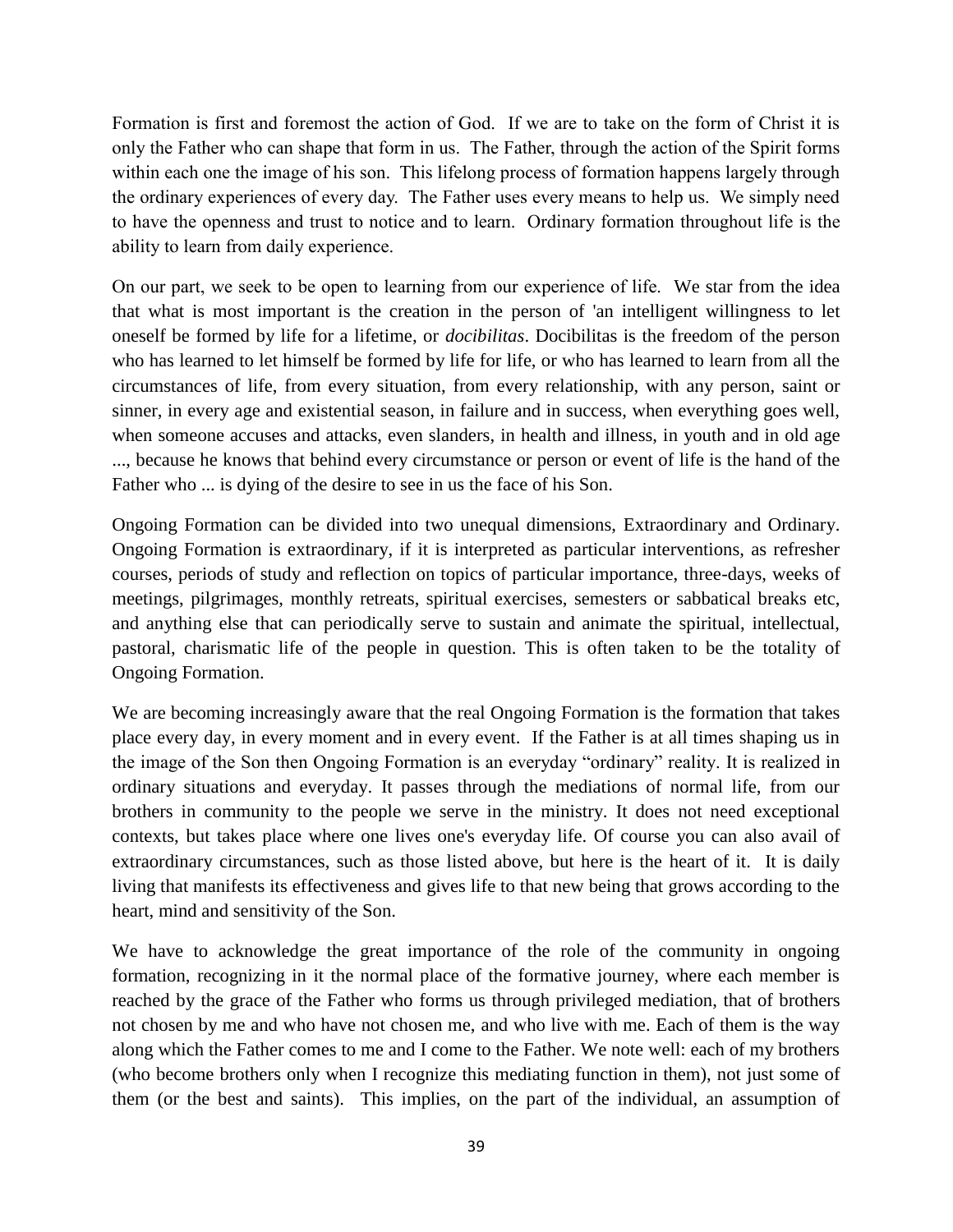responsibility towards each of them and creates a strong bond: everyone is responsible for the path of holiness of the other.

Here is a list of areas of importance for ongoing formation and a brief description of each area.

# **1. Intimacy and Integrity.**

By this I mean the tension between on the one hand the natural human need for love and affection, the desire for intimacy with another person and on the other the desire to live one's religious consecration with fidelity, joy and fruitfulness. The need for intimacy is felt with greater intensity and urgency today.

# **2. Community Life**

Life in community is often experienced as little more than sharing a lodging house with others. The challenge is to have deeper and more enriching levels of communication, dialogue, participation, shared responsibility, shared prayer and adult accountability. To create an adult environment of belonging and sharing requires lots of time, patience and skill. It is important to understand community as a value to be realized and not as a given. If community life is experienced as a burden and something negative, the challenge is for the members to work together to create a healthy and supportive community. This is not a waste of time or mere self-indulgence. It is not something superfluous but is essential for our life as Passionists. A rich community life is part of our witness and gift to the Church.

# **3. Developing a Spirituality for the Different Stages of Life**

The different stages of life might include (i) young adulthood, (ii) middle age and (iii) old age. Each stage has its particular challenges and blessings.

Greater attention should be given to the later stage of life when our religious are growing old and getting sick. This is the reality for a big number of our religious. The particular challenges, crosses of these realities are difficult to face and to deal with. At the same time, this can be the most fruitful time in a person's life. it is a time of letting go, of handing over. It is a an important stage in the process of the slow dying to self that we signed up for in baptism and religious profession. At this time it is not voluntary but something imposed on us by nature. This is the time we can freely accept the gradual and inevitable diminishments as ways of surrendering ourselves into God's hands. Our ageing can be a time of abundant blessings for us and for those who know us.

# **4. Professional Standards<sup>32</sup> etc.**

<sup>&</sup>lt;sup>32</sup> See the decree of the 47<sup>th</sup> General Chapter on *Guidelines for Ministry with children* etc.